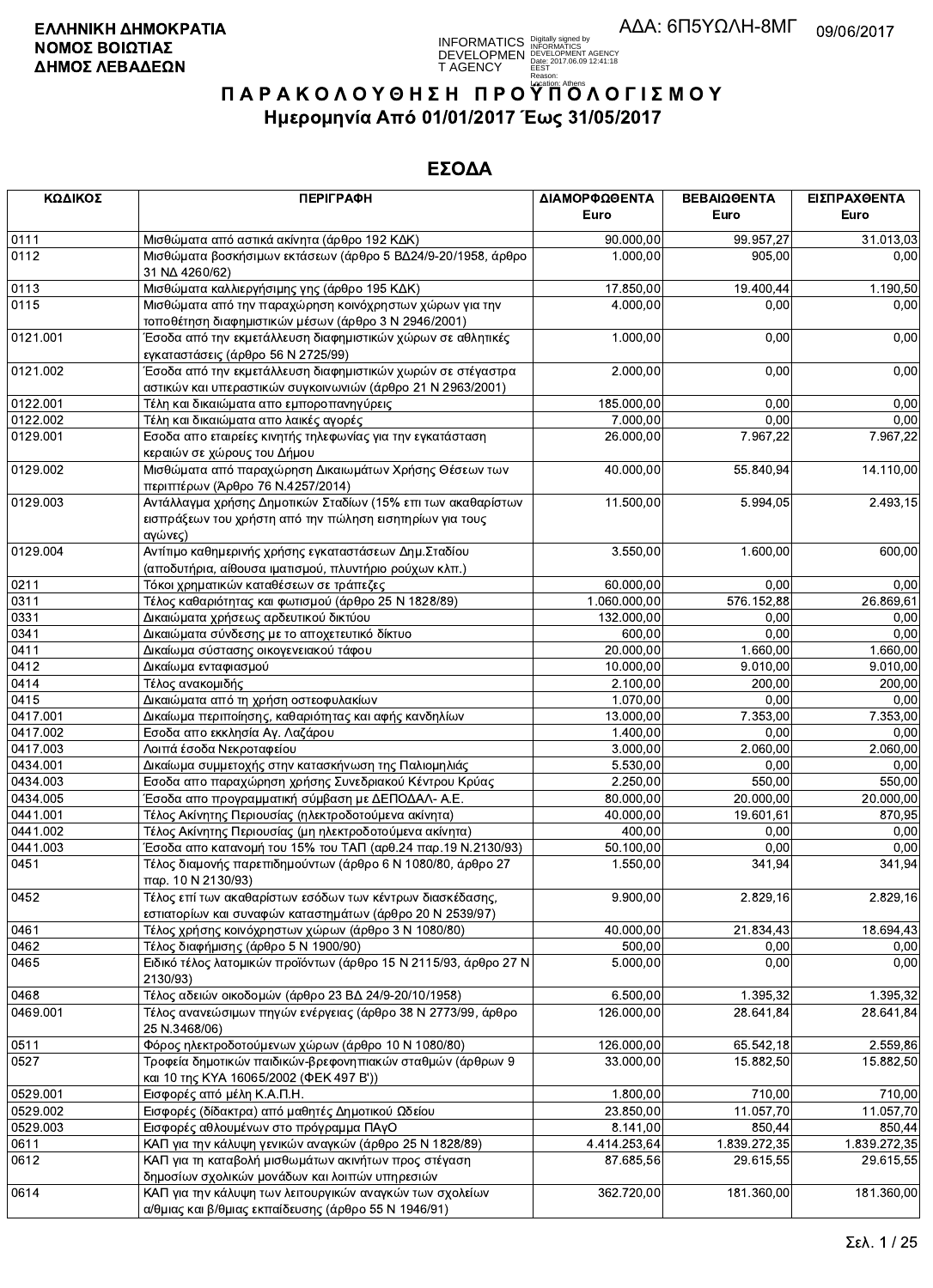| ΚΩΔΙΚΟΣ  | <b>ПЕРІГРАФН</b>                                                                                                                                                     | ΔΙΑΜΟΡΦΩΘΕΝΤΑ<br>Euro | ΒΕΒΑΙΩΘΕΝΤΑ<br>Euro      | ΕΙΣΠΡΑΧΘΕΝΤΑ<br>Euro     |
|----------|----------------------------------------------------------------------------------------------------------------------------------------------------------------------|-----------------------|--------------------------|--------------------------|
| 0621     | Κάλυψη δαπάνης των προνοιακών επιδομάτων (άρθρου 94 ΠΑΡ 3Β<br>περ <sub>1</sub> πτ.17                                                                                 | 3.214.935,00          | 1.456.752,58             | 1.456.752,58             |
| 0711     | Έσοδα από μισθώματα δημοσίων λατομείων (άρθρο 21 Ν 2115/93)                                                                                                          | 2.150,00              | 0,00                     | 0,00                     |
| 0712     | Μισθώματα θαλασσίων εκτάσεων (άρθρο 15 Ν 2130/93)                                                                                                                    | 4.882,50              | 10.627,50                | 1.500,00                 |
| 0713     | Παράβολα για την έκδοση των αδειών ίδρυσης και λειτουργίας                                                                                                           | 10.000,00             | 4.220,00                 | 4.220,00                 |
|          | επιχειρήσεων υγειονομικού ενδιαφέροντος (άρθρο 80 ΔΚΚ)                                                                                                               |                       |                          |                          |
| 0715     |                                                                                                                                                                      |                       |                          |                          |
|          | Τέλος διαφήμισης της κατηγορίας Δ΄ του άρθρου 15 του ΒΔ 24/9-<br>20/10/1958 (άρθρο 9 Ν 2880/2001)                                                                    | 60.240,00             | 0,00                     | 0,00                     |
| 1212.002 | Επιχορήγηση για υλοποίηση Ευρωπαικού προγράμματος<br>Έναρμόνιση οικογενειακής και επαγγελματικής ζωής"                                                               | 248.738,00            | 117.714,42               | 98.679,74                |
| 1212.003 | Επιχορήγηση ΟΑΕΔ για εισφορές ωφελούμενων από Προγραμμα<br>Κοινωφελούς Χαρακτήρα (παρ. ΙΔ Ν.4152/2013)                                                               | 195.000,00            | 52.986,14                | 52.986,14                |
| 1212.004 | Από Γ.Γ.Α. για υλοποίηση ΠΑγΟ                                                                                                                                        | 3.345,00              | 0,00                     | 0,00                     |
| 1212.006 | Χρηματοδότηση της πράξης: ΄ Δομή Παροχής Βασικών                                                                                                                     | 118.560,00            | 0,00                     | 0,00                     |
|          | Αγαθών: Κοινωνικό Παντοπωλείο, Παροχή συσσιτίου, Κοινωνικό<br>Φαρμακείο Δήμου Λεβαδέων" (Ε.Π. Στερεά Ελλάδα 2014-2020)                                               |                       |                          |                          |
| 1212.007 | Χρηματοδότηση της πράξης: "Κέντρο Κοινότητας Δήμου Λεβαδέων"<br>(Ε.Π. Στερεάς Ελλάδας 2014-2020)                                                                     | 28.080,00             | 0,00                     | 0,00                     |
| 1214.005 | Επιχορήγηση ΥΠ.ΕΣ για κάλυψη δράσεων πυροπροστασίας                                                                                                                  | 71.960,00             | 71.960,00                | 71.960,00                |
| 1215     | Επιχορηγήσεις για εξόφληση ληξιπρόθεσμων υποχρεώσεων                                                                                                                 | 364.425,38            | 0,00                     | 0,00                     |
| 1219.003 | Επιχορήγηση Τ.Π. και Δανείων για το πρόγραμμα "Προώθηση της                                                                                                          | 54.836.00             | 0,00                     | 0,00                     |
|          | απασχόλησης μέσω των προγραμμάτων κοινωφελούς χαρακτήρα                                                                                                              |                       |                          |                          |
|          | (Θύλακες ανεργίας)                                                                                                                                                   |                       |                          |                          |
| 1311.001 | ΚΑΠ επενδυτικών δαπανών των δήμων                                                                                                                                    | 516.150,00            | 0,00                     | 0,00                     |
| 1312.001 | Επισκευή και συντήρηση σχολικών κτιρίων (άρθρο 13 Ν 2880/2001)                                                                                                       | 69.000,00             | 0,00                     | 0,00                     |
| 1313.001 | Επιχορήγηση ΥΠ.ΕΣ. για κάλυψη δράσεων πυροπροστασίας                                                                                                                 | 11.840,00             | 11.840,00                | 11.840,00                |
| 1321.009 | Αποπεράτωση της Αίθουσας Πολλαπλών Χρήσεων και μερικής<br>αναδιαρρύθμισης στο υπάρχον κτίριο στη θέση της υπό κατάργησης<br>ΑΠΧ του 6ου Δημοτικού Σχολείου Λιβαδειάς | 100.000,00            | 0,00                     | 0,00                     |
| 1321.043 | Ανάδειξη ψηφιδωτών παλαιοχριστιανικού ναού στην οδό<br>Σπυροπούλου Λιβαδειάς                                                                                         | 169.557,00            | 0,00                     | 0,00                     |
| 1322.001 | Αναβάθμιση Ενεργητικής Πυροπροστασίας Κλειστού Γυμναστηρίου<br>Λιβαδειάς                                                                                             | 50.923,33             | 0,00                     | 0,00                     |
| 1322.003 | Αποκατάσταση δημοτικών οδών λόγω ζημιών που προκλήθηκαν<br>από θεομηνίες στο Δήμο Λεβαδέων                                                                           | 100.000,00            | 0,00                     | 0,00                     |
| 1322.031 | Επιχορήγηση από ΠΔΕ για "Άρση επικινδυνότητας από καταπτώσεις<br>βραχωδών μαζών"                                                                                     | 100.000,00            | 0,00                     | 0,00                     |
| 1322.032 | Επιχορήγηση από ΠΔΕ για ''Βελτίωση εγκαταστάσεων                                                                                                                     | 76.538,90             | 0,00                     | 0,00                     |
|          | ανακυκλοφορίας υφιστάμενου ανοικτού κολυμβητηρίου Λιβαδειάς<br>Βοιωτίας"                                                                                             |                       |                          |                          |
| 1328.016 |                                                                                                                                                                      | 359.697,51            |                          |                          |
| 1328.406 | Βελτίωση και Ανάπλαση Κοινόχρηστων Χώρων Οικισμού Ελικώνα<br>Ανάπλαση Πλατείας Τ.Κ. Αγίου Γεωργίου                                                                   | 198.124,35            | 132.257,27<br>147.762,61 | 132.257,27<br>147.762,61 |
| 1329.003 | Επιχορήγηση από Πράσινο Ταμείο για Αποζημίωση ιδιοκτησιών στο<br>πάρκο της Ερκυνας από την οδό Θουκιδίδου εως την οδό                                                | 90.752,00             | 0,00                     | 0,00                     |
| 1511     | Ξενοφώντος<br>Προσαυξήσεις εκπρόθεσμης καταβολής χρεών (άρθρο 6 ΝΔ 356/74,<br>άρθρο 16 Ν 2130/93)                                                                    | 62.000,00             | 24.255,61                | 24.255,61                |
| 1512     | Πρόστιμα του ΚΟΚ, του ΝΔ 805/71 και του ΑΝ 170/67 (άρθρο 31 Ν<br>2130/93)                                                                                            | 41.000,00             | 15.097,50                | 15.097,50                |
| 1514     | Πρόστιμα ανέγερσης και διατήρησης αυθαιρέτων κατασκευών                                                                                                              | 10.000,00             | 1.294,08                 | $\overline{1.294,08}$    |
| 1519     | Λοιπά πρόστιμα και χρηματικές ποινές επιβαλλόμενες βάσει ειδικών<br>διατάξεων                                                                                        | 2.000,00              | 8.397,27                 | 2.094,55                 |
| 1623     | Δαπάνες απομάκρυνσης και φύλαξης εγκαταλελειμμένων οχημάτων<br>(KYA 1002901/67/2002)                                                                                 | 5.000,00              | 2.640,00                 | 1.320,00                 |
| 1629     | Λοιπά έσοδα από δαπάνες πραγματοποιηθείσες για λογαριασμό<br>τρίτων                                                                                                  | 5.000,00              | 0,00                     | 0,00                     |
| 1699.001 | Έσοδα απο κατασκευή παραγκών και ηλεκτροδότησης αυτών στην<br>Εμποροπανήγυρη                                                                                         | 35.000,00             | 0,00                     | 0,00                     |
| 1699.006 | Έκτακτα Έσοδα από εράνους της Ιεράς Μητρόπολης Θηβών και<br>Λεβαδείας (2% επί του ακαθαρίστου προιόντος)                                                             | 1.000,00              | 628,28                   | 628,28                   |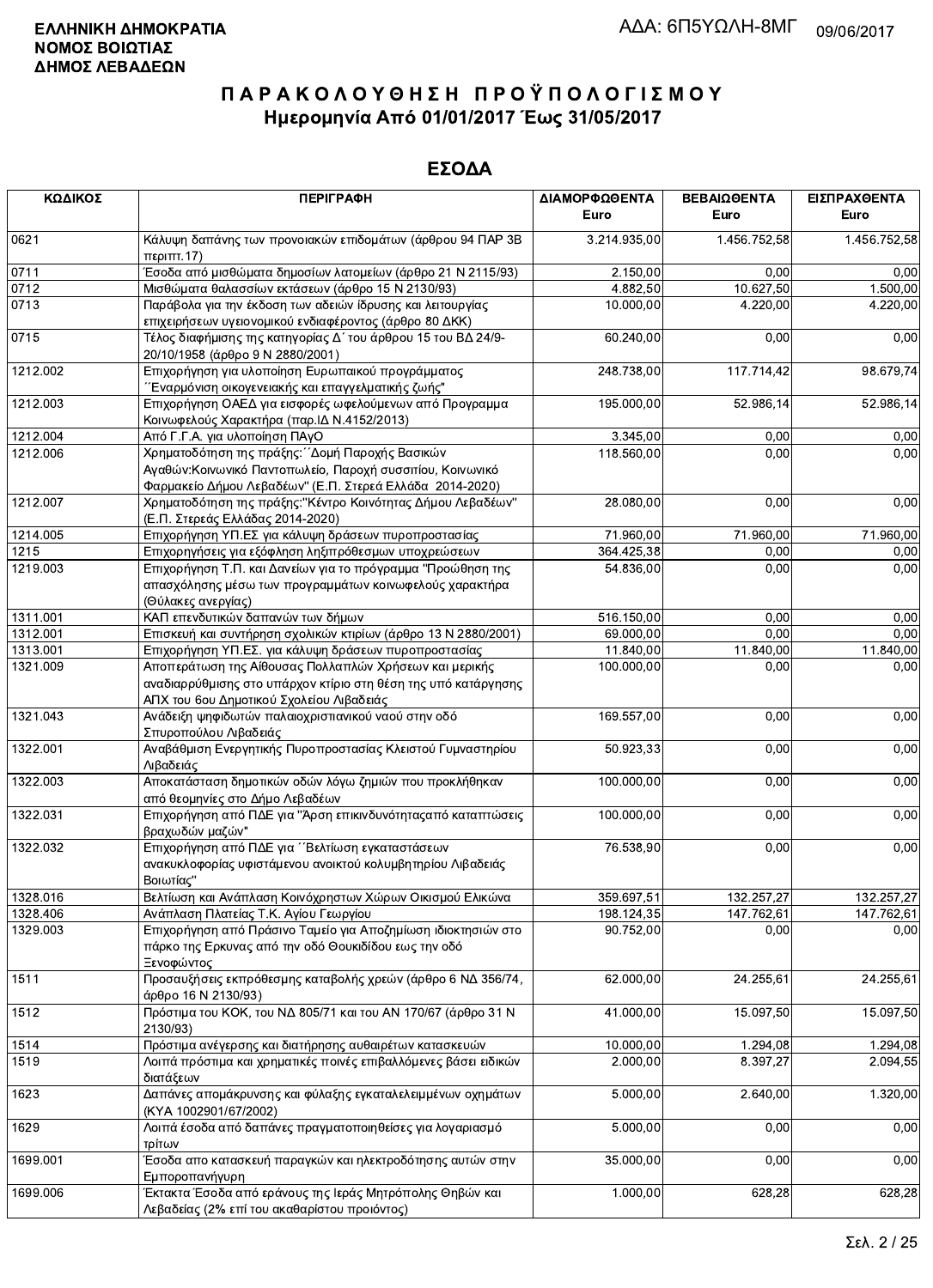| ΚΩΔΙΚΟΣ  | <b>ПЕРІГРАФН</b>                                                   | ΔΙΑΜΟΡΦΩΘΕΝΤΑ<br>Euro | ΒΕΒΑΙΩΘΕΝΤΑ<br>Euro | ΕΙΣΠΡΑΧΘΕΝΤΑ<br>Euro |
|----------|--------------------------------------------------------------------|-----------------------|---------------------|----------------------|
| 2111     | Τακτικά έσοδα από τέλη καθαριότητας και ηλεκτροφωτισμού            | 455,000.00            | 545.427,88          | 42.003,21            |
| 2113     | Τακτικά έσοδα από τέλη και δικαίωματα άρδευσης                     | 0,00                  | 43.237,59           | 4.541,17             |
| 2115.001 | Τέλος Ακίνητης περιουσίας (ηλεκτροδοτούμενα ακίνητα)               | 15.500,00             | 18.710,98           | 7.229,18             |
| 2115.002 | Τέλος Ακίνητης περιουσίας (μη ηλεκτροδοτούμενα ακίνητα)            | 19.000,00             | 5.825,78            | 5.825,78             |
| 2118     | Τακτικά έσοδα επί των ακαθαρίστων εσόδων επιτηδευματιών            | 9.000,00              | 40.338,60           | 12.533,98            |
| 2119.001 | Φόρος ηλεκτροδούμενων χώρων (άρθ. 10 Ν. 1080/80) Π.Ο.Ε.            | 46.197,00             | 58.707,70           | 21.839,14            |
| 2119.004 | Τέλος χρήσης κοινοχρήστων χώρων Π.Ο.Ε.                             | 7.000,00              | 1.572, 15           | 384,15               |
| 2119.012 | Τέλη και δικαιώματα απο λαική αγορά                                | 5.000,00              | 8.041,71            | 2.680,27             |
| 2119.020 | Αντίτιμο κατανάλωσης ηλεκτρικού ρευματος των πυλώνων του           | 10.000.00             | 0,00                | 0,00                 |
|          | Δημοτικού Σταδιου για λογαριασμό τριτων (τέλεση αγώνων)            |                       |                     |                      |
| 2119.021 | Αντίτιμο καθημερινής χρήσης εγκαταστάσεων Δημ. Σταδίου             | 600,00                | 255,00              | 255,00               |
|          | (αποδυτήρια, αίθουσα ιματισμού, πλυντήριο ρούχων κλπ.)             |                       |                     |                      |
| 2119.022 | Έσοδα από εισφορές (δίδακτρα μαθητών Δημ.Ωδείου)                   | 5.350,00              | 2.983,50            | 2.983,50             |
| 2211.001 | Πρόστιμα παραβάσεων Κ.Ο.Κ. - Ελεγχόμενης στάθμευσης Π.Ο.Ε.         | 16.000,00             | 28.002,95           | 9.347,95             |
| 2211.002 | Λοιπά πρόστιμα                                                     | 2.000,00              | 0,00                | 0,00                 |
| 2212.001 | Πρόστιμα ανέγερσης-διατήρησης αυθαιρέτων                           | 3.200,00              | 2.061,70            | 2.061,70             |
| 3211     | Τέλη καθαριότητας και ηλεκτροφωτισμού                              | 910.772,54            | 910.772,54          | 881.652,85           |
| 3212     | Τέλη και δικαιώματα ύδρευσης                                       | 200.994,80            | 200.994,80          | 4.835,11             |
| 3213     | Τέλη και δικαιώματα άρδευσης                                       | 411.657,33            | 411.657,33          | 108.412,67           |
| 3214     | Τέλη και δικαιώματα αποχέτευσης                                    | 16.425,19             | 16.425,19           | 163,54               |
| 3215     | Τέλος ακίνητης περιουσίας                                          | 191.612,78            | 191.612,78          | 31.302,46            |
| 3217     | Εισφορά λόγω ένταξης ή επέκτασης πολεοδομικών σχεδίων              | 5.878,21              | 5.878,21            | 0,00                 |
| 3218     | Τακτικά έσοδα επί των ακαθαρίστων εσόδων επιτηδευματιών            | 865.221,70            | 865.221,70          | 14.506,04            |
| 3219.001 | Απο δικαιώματα και μισθώματα βοσκήσιμων εκτάσεων                   | 14.315,35             | 14.315,35           | 0,00                 |
| 3219.002 | Απο τέλη διαφήμισης και απο την εκμετάλλευση διαφημιστικών         | 20.000,00             | 20.000.00           | 0,00                 |
|          | χώρων                                                              |                       |                     |                      |
| 3219.003 | Απο δικαιώματα νεκροταφείων                                        | 17.144,24             | 17.144,24           | 114,70               |
| 3219.004 | Απο τέλη χρήσης κοινόχρηστων δημοτικών χώρων και απο               | 255.873,31            | 255.873,31          | 14.101,20            |
|          | παραχώρηση δικαιωμάτων χρήσης θέσεων των περιπτέρων                |                       |                     |                      |
| 3219.005 | Απο δικαιώματα Σφαγείων                                            | 3.543,60              | 3.543,60            | 115,62               |
| 3219.006 | Απο μισθώματα λατομείων                                            | 94.396,63             | 94.396,63           | 29.172,19            |
| 3219.008 | Απο δικαιώματα χρήσης Χ.Υ.Τ.Α.                                     | 57.949,35             | 57.949,35           | 306,88               |
| 3219.009 | Απο δικαιώματα συμμετοχής στην Κατασκήνωση                         | 9.637,80              | 9.637,80            | 60,00                |
| 3219.010 | Απο τέλη και δικαιώματα λαικών αγορών                              | 83.558,24             | 83.558,24           | 7.954,51             |
| 3219.011 | Απο φόρο ηλεκτροδοτούμενων χώρων (άρθ. 10 Ν. 1080/80)              | 85.311,82             | 85.311,82           | 83.366,37            |
| 3219.013 | Απο μισθώματα αστικών ακινήτων                                     | 367.073,52            | 367.073,52          | 15.434,83            |
| 3219.014 | Απο μισθώματα καλλιεργήσιμης γής                                   | 18.334,30             | 18.334,30           | 63,50                |
| 3219.015 | Απο μισθώματα θαλασσίων εκτάσεων                                   | 14.554,47             | 14.554,47           | 0,00                 |
| 3219.017 | Λοιπές περιπτώσεις                                                 | 14.721,87             | 14.721,87           | 171,33               |
| 3219.018 | Απο εισφορές για τροφεία παιδικών και βρεφονηπιακών σταθμών        | 21.420,25             | 21.420,25           | 797,15               |
| 3219.019 | Απο κρατήσεις υπέρ Δημοσίου                                        | 27.004,17             | 27.004,17           | 446,12               |
| 3219.020 | Απο επιστροφές αχρεωστήτως καταβληθέντων προνοιακών                | 254.343,78            | 254.343,78          | 4.009,43             |
|          | επιδομάτων                                                         |                       |                     |                      |
| 3219.021 | Από χρήση Δημοτικών Σταδίων (15% επί των ακαθαρίστων               | 49.589,39             | 49.589,39           | 0,00                 |
|          | εισπράξεων του χρήστη από την πώληση εισητηρίων για τους           |                       |                     |                      |
|          | αγώνες)                                                            |                       |                     |                      |
| 3219.022 | Από αντίιτιμο κατανάλωσης ηλεκτρικού ρευματος των πυλώνων του      | 45.166,03             | 45.166.03           | 0,00                 |
|          | Δημοτικού Σταδιου για λογαριασμό τρίτων (τέλεση αγώνων)            |                       |                     |                      |
| 3219.023 | Από αντίτιμο καθημερινής χρήσεως εγκαταστάσεων Δημ. Σταδίου        | 535,00                | 535,00              | 0,00                 |
|          | (αποδυτήρια, αίθουσα ιματισμού, πλυντήριο ρούχων κλπ)              |                       |                     |                      |
| 3221.001 | Απο πρόστιμα παραβάσεων Κ.Ο.Κ.-Ελεγχόμενης στάθμευσης              | 697.817,95            | 697.817,95          | 3.852,00             |
| 3221.002 | Απο διάφορα πρόστιμα κλπ έκτακτα έσοδα                             | 130.783,69            | 130.783,69          | 3.285,72             |
| 3221.003 | Απο αποζημιώσεις καταβληθείσες για λογαριασμό των υπόχρεων,        | 80.335,10             | 80.335,10           | 5.398,28             |
|          | λόγω προσκύρωσης ή ρυμοτόμησης ακινήτων (άρθρο 26 Ν<br>1828/89)    |                       |                     |                      |
| 4111     | Εισφορά υπέρ του Δημοσίου στις αποδοχές και τα έξοδα<br>παράστασης | 190.000,00            | 87.511,90           | 87.511,90            |
| 4121     | Φόροι μισθωτών υπηρεσιών                                           | 270.000,00            | 109.181,73          | 109.181,73           |
| 4122     | Φοροί και χαρτόσημο Δημάρχων Αντιδημάρχων μελών Δημοτικών          | 3.500,00              | 804,56              | 804,56               |
|          | Συμβουλίων και λοιπών συλλονικών ορνάνων                           |                       |                     |                      |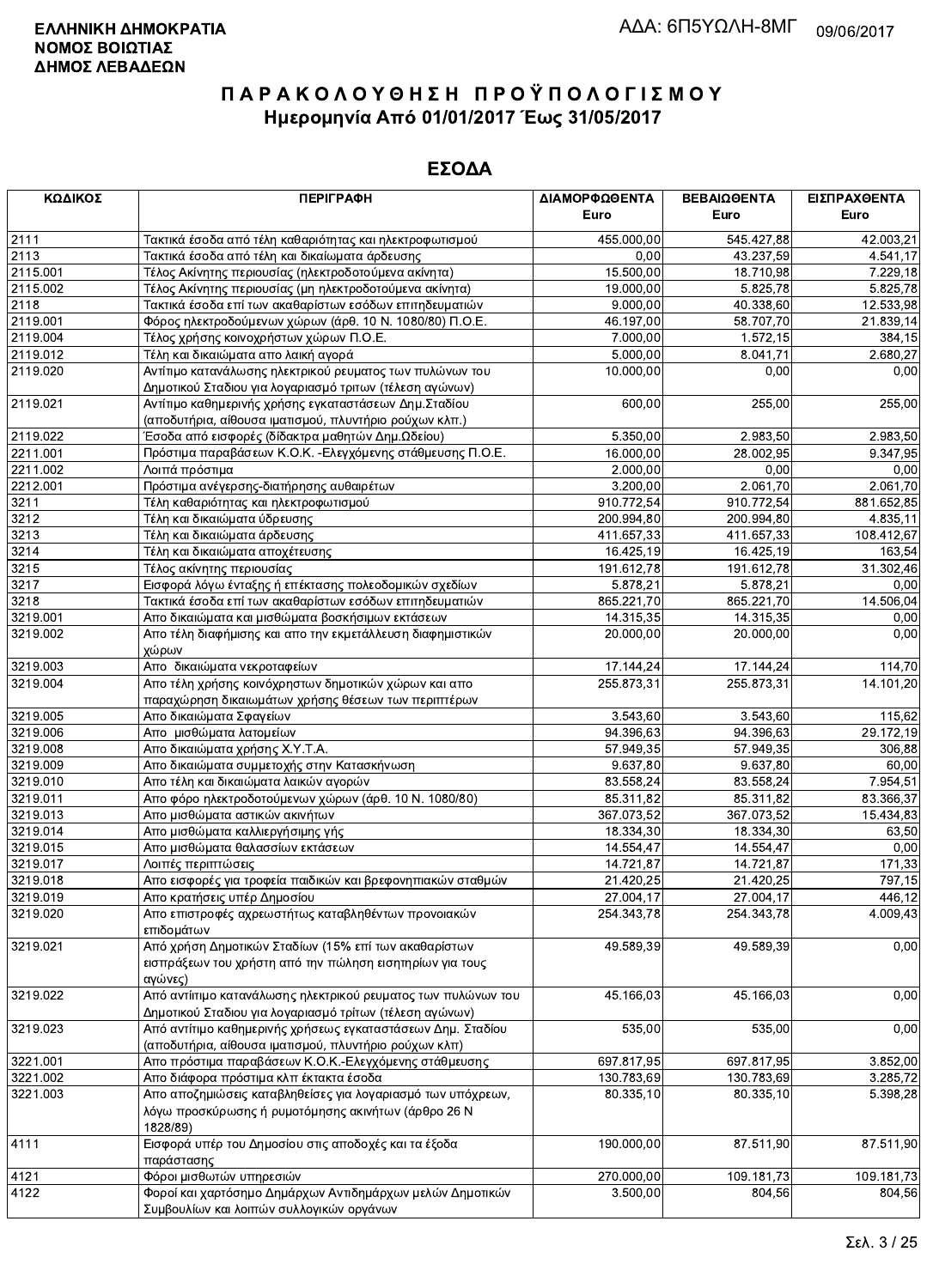| ΚΩΔΙΚΟΣ  | <b>ПЕРІГРАФН</b>                                                                                                 | ΔΙΑΜΟΡΦΩΘΕΝΤΑ<br>Euro   | ΒΕΒΑΙΩΘΕΝΤΑ<br>Euro | ΕΙΣΠΡΑΧΘΕΝΤΑ<br>Euro   |
|----------|------------------------------------------------------------------------------------------------------------------|-------------------------|---------------------|------------------------|
| 4123     | Φόρων προμηθευτών εργολάβων ελ. Επαγγελματιών κ.λ.π.                                                             | 130.000,00              | 28.386,15           | $\overline{28.386,15}$ |
| 4124     | Λοιπές κρατήσεις υπέρ του Δημοσίου                                                                               | 95.000,00               | 12.710,28           | 7.233,81               |
| 4131     | Εισφορές σε ασφαλιστικούς οργανισμούς και ταμεία                                                                 | 1.425.000,00            | 459.802,27          | 459.802,27             |
| 4132     | Εισφορά για το εφάπαξ βοήθημα του Ν 103/75                                                                       | 2.000,00                | 571,38              | 571,38                 |
| 4141     | Κρατήσεις στις αποδοχές για την εξόφληση δανείων του Τ.Π. &<br>Δανείων.                                          | 75.000,00               | 23.629,37           | 23.629,37              |
| 4142     | Λοιπές κρατήσεις υπέρ τρίτων                                                                                     | 230.000,00              | 63.545,59           | 63.545,59              |
| 4211     | Επιστροφή χρημάτων από υπολόγους χρηματικών ενταλμάτων<br>προπληρωμής                                            | 2.000,00                | 120,00              | 120,00                 |
| 4212.001 | Επιστροφή πάγιας προκαταβολής από υπόλογο υπάλληλο του<br>Δήμου                                                  | 6.000,00                | 0,00                | 0,00                   |
| 4212.101 | Επιστροφή πάγιας προκαταβολής από υπόλογο πρόεδρο Δ.Κ.<br>Λιβαδειάς                                              | 3.000,00                | 0,00                | 0,00                   |
| 4212.102 | Επιστροφή πάγιας προκαταβολής από υπόλογο πρόεδρο Τ.Κ.<br>Λαφυστίου                                              | 1.000,00                | 0,00                | 0,00                   |
| 4212.103 | Επιστροφή πάγιας προκαταβολής από υπόλογο πρόεδρο Τ.Κ.<br>Ρωμαίικου                                              | 1.000,00                | 0,00                | 0,00                   |
| 4212.201 | Επιστροφή πάγιας προκαταβολής από υπόλογο πρόεδρο Τ.Κ.<br>Χαιρώνειας                                             | 1.000,00                | 0,00                | 0,00                   |
| 4212.202 | Επιστροφή πάγιας προκαταβολής από υπόλογο πρόεδρο Τ.Κ.<br>Προφήτη Ηλία                                           | 1.000,00                | 0,00                | 0,00                   |
| 4212.203 | Επιστροφή πάγιας προκαταβολής από υπόλογο πρόεδρο Τ.Κ.<br>Προσηλίου                                              | 1.000,00                | 0,00                | 0,00                   |
| 4212.204 | Επιστροφή πάγιας προκαταβολής από υπόλογο πρόεδρο Τ.Κ.<br>Θουρίου                                                | 1.000,00                | 0,00                | 0,00                   |
| 4212.205 | Επιστροφή πάγιας προκαταβολής από υπόλογο πρόεδρο Τ.Κ.<br>Βασιλικών                                              | 1.000,00                | 0,00                | 0,00                   |
| 4212.206 | Επιστροφή πάγιας προκαταβολής από υπόλογο πρόεδρο Τ.Κ.<br>Ανθοχωρίου                                             | 1.000,00                | 0,00                | 0,00                   |
| 4212.207 | Επιστροφή πάγιας προκαταβολής από υπόλογο πρόεδρο Τ.Κ.<br>Ακοντίου                                               | 1.000,00                | 0,00                | 0,00                   |
| 4212.208 | Επιστροφή πάγιας προκαταβολής από υπόλογο πρόεδρο Τ.Κ.<br>Αγίου Βλασίου                                          | 1.000,00                | 0,00                | 0,00                   |
| 4212.301 | Επιστροφή πάγιας προκαταβολής από υπόλογο πρόεδρο Τ.Κ.<br>Δαυλείας                                               | 1.000,00                | 0,00                | 0,00                   |
| 4212.302 | Επιστροφή πάγιας προκαταβολής από υπόλογο πρόεδρο Τ.Κ.<br>Μαυρονερίου                                            | 1.000,00                | 0,00                | 0,00                   |
| 4212.303 | Επιστροφή πάγιας προκαταβολής από υπόλογο πρόεδρο Τ.Κ.<br>Παρορίου                                               | 1.000,00                | 0,00                | 0,00                   |
| 4212.401 | Επιστροφή πάγιας προκαταβολής από υπόλογο πρόεδρο<br>Τ.Κ.Αγίας Αννας                                             | 1.000,00                | 0,00                | 0,00                   |
| 4212.402 | Επιστροφή πάγιας προκαταβολής από υπόλογο πρόεδρο Τ.Κ.<br>Αγίας Τριάδας                                          | 1.000,00                | 0,00                | 0,00                   |
| 4212.403 | Επιστροφή πάγιας προκαταβολής από υπόλογο πρόεδρο Τ.Κ.<br>Αγίου Γεωργίου                                         | 1.000,00                | 0,00                | 0,00                   |
| 4212.404 | Επιστροφή πάγιας προκαταβολής από υπόλογο πρόεδρο Τ.Κ.<br>Αλαλκομενών                                            | 1.000,00                | 0,00                | 0,00                   |
| 4212.405 | Επιστροφή πάγιας προκαταβολής από υπόλογο πρόεδρο Τ.Κ.<br>Κορώνειας                                              | 1.000,00                | 0,00                | 0,00                   |
| 4212.501 | Επιστροφή πάγιας προκαταβολής από υπόλογο πρόεδρο Δ.Κ.<br>Κυριακίου                                              | 2.000,00                | 0,00                | 0,00                   |
| 4213     | Επιστροφή αχρεωστήτως καταβληθέντων χρηματικών ποσών<br>(άρθρο 26 Ν 318/69, Αποφ. Υπ. Οικον. 2081241/11652/1997) | 140.000,00              | 132.873,12          | 41.297,00              |
| 4219     | Επιστροφή εν γένει χρημάτων                                                                                      | 40.000,00               | 4.113,80            | 4.113,80               |
| 5111     | Χρηματικό υπόλοιπο προερχόμενο από τακτικά έσοδα για την<br>κάλυψη υποχρεώσεων παρελθόντων ετών                  | 519.633,23              | 519.633,23          | 519.633,23             |
| 5112     | Χρηματικό υπόλοιπο προερχόμενο από τακτικά έσοδα για<br>πιστώσεις προοριζόμενες για επενδυτικές δαπάνες          | $\overline{72}1.611,17$ | 721.611,17          | 721.611,17             |
| 5113     | Χρηματικό υπόλοιπο προερχόμενο απο τακτικά έσοδα για την<br>κάλιιμιη ειδικειμιένων δαπανών.                      | 845.243,02              | 845.243,02          | 845.243,02             |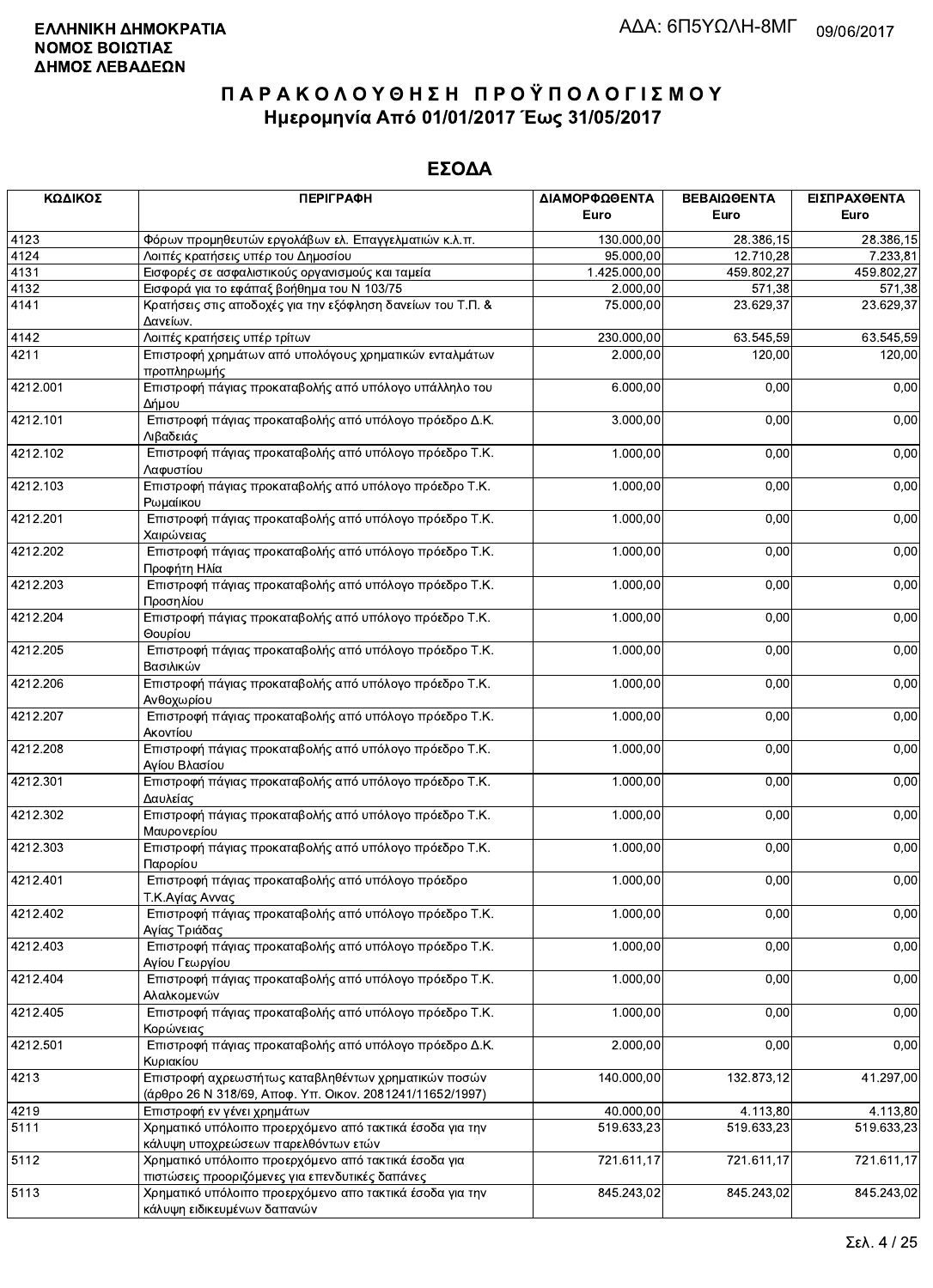### ΕΣΟΔΑ

| ΚΩΔΙΚΟΣ | <b>ПЕРІГРАФН</b>                                             | ΔΙΑΜΟΡΦΩΘΕΝΤΑ | <b>BEBAIOOENTA</b> | ΕΙΣΠΡΑΧΘΕΝΤΑ  |
|---------|--------------------------------------------------------------|---------------|--------------------|---------------|
|         |                                                              | Euro          | Euro               | Euro          |
| 5119    | Χρηματικό υπόλοιπο προερχόμενο απο τακτικά έσοδα για την     | 300.873,31    | 300.873.31         | 300.873,31    |
|         | κάλυψη εν γένει δαπανών του Δήμου                            |               |                    |               |
| 5121    | Χρηματικό υπόλοιπο προερχόμενο από έκτακτα έσοδα για την     | 71.490.88     | 71.490.88          | 71.490,88     |
|         | κάλυψη υποχρεώσεων παρελθόντων ετών                          |               |                    |               |
| 5122    | Χρηματικό υπόλοιπο προερχόμενο από έκτακτα έσοδα (εκτός ΠΔΕ) | 1.490.354.47  | 1.490.354.47       | 1.490.354.47  |
|         | για πιστώσεις προοριζόμενες για επενδυτικές δαπάνες          |               |                    |               |
| 5123    | Χρηματικό υπόλοιπο προερχόμενο απο έκτακτα έσοδα για την     | 26.501.21     | 26.501.21          | 26.501.21     |
|         | κάλυψη ειδικευμένων δαπανών                                  |               |                    |               |
|         | <b>ΣΥΝΟΛΑ</b>                                                | 25.665.011.87 | 15.706.114,46      | 10.404.919.29 |

|                 | ΚΩΔΙΚΟΣ  | <b>ПЕРІГРАФН</b>                                                                                          | ΔΙΑΜΟΡ     | <b>ENTAAOENTA</b> | ΠΛΗΡΩΘΕΝΤΑ |
|-----------------|----------|-----------------------------------------------------------------------------------------------------------|------------|-------------------|------------|
|                 |          |                                                                                                           | ΦΩΘΕΝΤΑ    | Euro              | Euro       |
|                 |          |                                                                                                           | Euro       |                   |            |
| 00              | 6031     | Τακτικές αποδοχές (περιλαμβάνονται βασικός μισθός, δώρα εορτών, γενικά και<br>ειδικά τακτικά επιδόματα)   | 99.552,00  | 30.446.00         | 30.446,00  |
| 00              | 6053.001 | Εργοδ. εισφορές ΙΚΑ υπαλλήλων ειδικών θέσεων (ΕΦΚΑ)                                                       | 8.375,00   | 2.803,57          | 2.803,57   |
| 00              | 6053.002 | Εργοδ. εισφορές Ταμείου Νομικών                                                                           | 5.150,00   | 277,60            | 277,60     |
| 00              | 6053.003 | Εργοδ. εισφορές υπέρ ΤΣΜΕΔΕ (ΕΦΚΑ)                                                                        | 4.601,00   | 1.519,08          | 1.519,08   |
| 00              | 6053.004 | Εργοδοτικές εισφορές υπέρ ΤΜΕΔΕ (επικουρικό)                                                              | 1.208,00   | 398,88            | 398,88     |
| $\overline{00}$ | 6053.005 | Εργοδοτικές εισφορές υπέρ ΚΥΤ                                                                             | 1.575,00   | 511,39            | 511,39     |
| 00              | 6073     | Δαπάνες επιμόρφωσης προσωπικού και συμμετοχής σε συνέδρια και<br>σεμινάρια                                | 3.000,00   | 205,00            | 205,00     |
| 00              | 6111     | Αμοιβές νομικών και συμβολαιογράφων                                                                       | 3.000,00   | 0.00              | 0,00       |
| 00              | 6116     | Αμοιβές δικαστικών επιμελητών                                                                             | 3.500,00   | 0.00              | 0,00       |
| 00              | 6117.001 | Ανάθεση παροχής υπηρεσιών Ιατρού Εργασίας του Δήμου                                                       | 2.600,00   | 594,00            | 594,00     |
| 00              | 6117.002 | Ανάθεση παροχής υπηρεσιών τεχνικού ασφαλείας του Δήμου                                                    | 6.400,00   | 0,00              | 0,00       |
| 00              | 6121.001 | Αντιμισθία δημάρχου, αντιδημάρχων και προέδρου δημοτικού συμβουλίου<br>(Άρθρο92 Ν.3852/2010)              | 123.120,00 | 37.848,00         | 37.848,00  |
| 00              | 6123     | Έξοδα κίνησης προέδρων Δ.Σ. (άρθρο 4 Ν 2539/97)                                                           | 87.600,00  | 29.200,00         | 29.200,00  |
| 00              | 6126.008 | Εργοδοτικές εισφορές υπέρ ΙΚΑ-ΕΤΕΑ (ΕΦΚΑ)                                                                 | 10.285,00  | 3.028,26          | 3.028,26   |
| 00              | 6151     | Δικαιώματα τρίτων (ΔΕΗ κλπ) από την είσπραξη τελών και φόρων                                              | 8.000,00   | 3.232,89          | 3.232,89   |
| 00              | 6154.001 | Έξοδα είσπραξης κλήσεων Τροχαίας από ΕΛΤΑ                                                                 | 2.500,00   | 1.587,75          | 1.587,75   |
| 00              | 6221     | Ταχυδρομικά τέλη                                                                                          | 18.000,00  | 4.830.75          | 3.858,15   |
| 00              | 6222     | Τηλεφωνικά, τηλεγραφικά και τηλετυπία τέλη εσωτερικού                                                     | 28.500,00  | 14.745,50         | 8.096,00   |
| 00              | 6331.001 | Λοιποί φόροι και τέλη                                                                                     | 15.000,00  | 0,00              | 0,00       |
| 00              | 6331.003 | Φόρος εισοδήματος φορολογικού έτους                                                                       | 35.000,00  | 0,00              | 0,00       |
| 00              | 6331.006 | Τέλος επιτηδεύματος από εκπρόθεσμη παύση δραστηριοτήτων<br>Κ.Α.Ε.Κυριακίου                                | 700,00     | 0.00              | 0,00       |
| 00              | 6421     | Οδοιπορικά έξοδα και αποζημίωση μετακινούμενων αιρετών                                                    | 2.500,00   | 0,00              | 0,00       |
| 00              | 6431.001 | Έξοδα ενημέρωσης και προβολής δραστηριοτήτων του Δήμου                                                    | 4.000,00   | 0,00              | 0,00       |
| 00              | 6431.002 | Εκτύπωση ενημερωτικού υλικού για το Ιστορικό-Εθνολογικό Μουσείο                                           | 3.000,00   | 0.00              | 0,00       |
| 00              | 6431.003 | Έκδοση τουριστικού -ενημερωτικού φυλλαδίου Δήμου Λεβαδέων                                                 | 3.000,00   | 0,00              | 0,00       |
| 00              | 6431.004 | Έκδοση ενημερωτικού εντύπου για ευρήματα από τις ανασκαφές στο Σπήλαιο<br>της Νύμφης Κορώνειας (Ελικώνας) | 13.000,00  | 0,00              | 0,00       |
| 00              | 6431.005 | Διάφορες εκδόσεις για την προβολή του Δήμου (Λεύκωμα Πινακοθήκης<br>Λαζαρή κλπ.)                          | 8.500,00   | 0,00              | 0,00       |
| 00              | 6432.001 | Δαπάνες Έκθεσης Πανελλαδικού Φωτογραφικού Διαγωνισμού για την<br>προβολή του Δήμου                        | 6.000,00   | 0,00              | 0,00       |
| 00              | 6433     | Τιμητικές διακρίσεις, αναμνηστικά δώρα και έξοδα φιλοξενίας φυσικών<br>προσώπων και αντιπροσωπειών        | 2.000,00   | 0,00              | 0,00       |
| $00\,$          | 6434     | Λοιπές δαπάνες δημοσίων σχέσεων                                                                           | 1.500.00   | 0.00              | 0,00       |
| 00              | 6443     | Δαπάνες δεξιώσεων και εθνικών ή τοπικών εορτών                                                            | 2.500,00   | 0.00              | 0.00       |
| 00              | 6451.002 | Συνδρομή σε νομικές βάσεις δεδομένων                                                                      | 5.000,00   | 0,00              | 0,00       |
| $\overline{00}$ | 6463     | Έξοδα λοιπών δημοσιεύσεων                                                                                 | 3.000,00   | 606,26            | 606,26     |
| 00              | 6492     | Δικαστικά έξοδα και έξοδα εκτέλεσης δικαστικών αποφάσεων ή<br>συμβιβαστικών πράξεων                       | 10.000,00  | 1.859,87          | 1.859,87   |
| 00              | 6494     | Έξοδα συμβολαιογράφων και δικαστικών επιμελητών                                                           | 1.500,00   | 0.00              | 0,00       |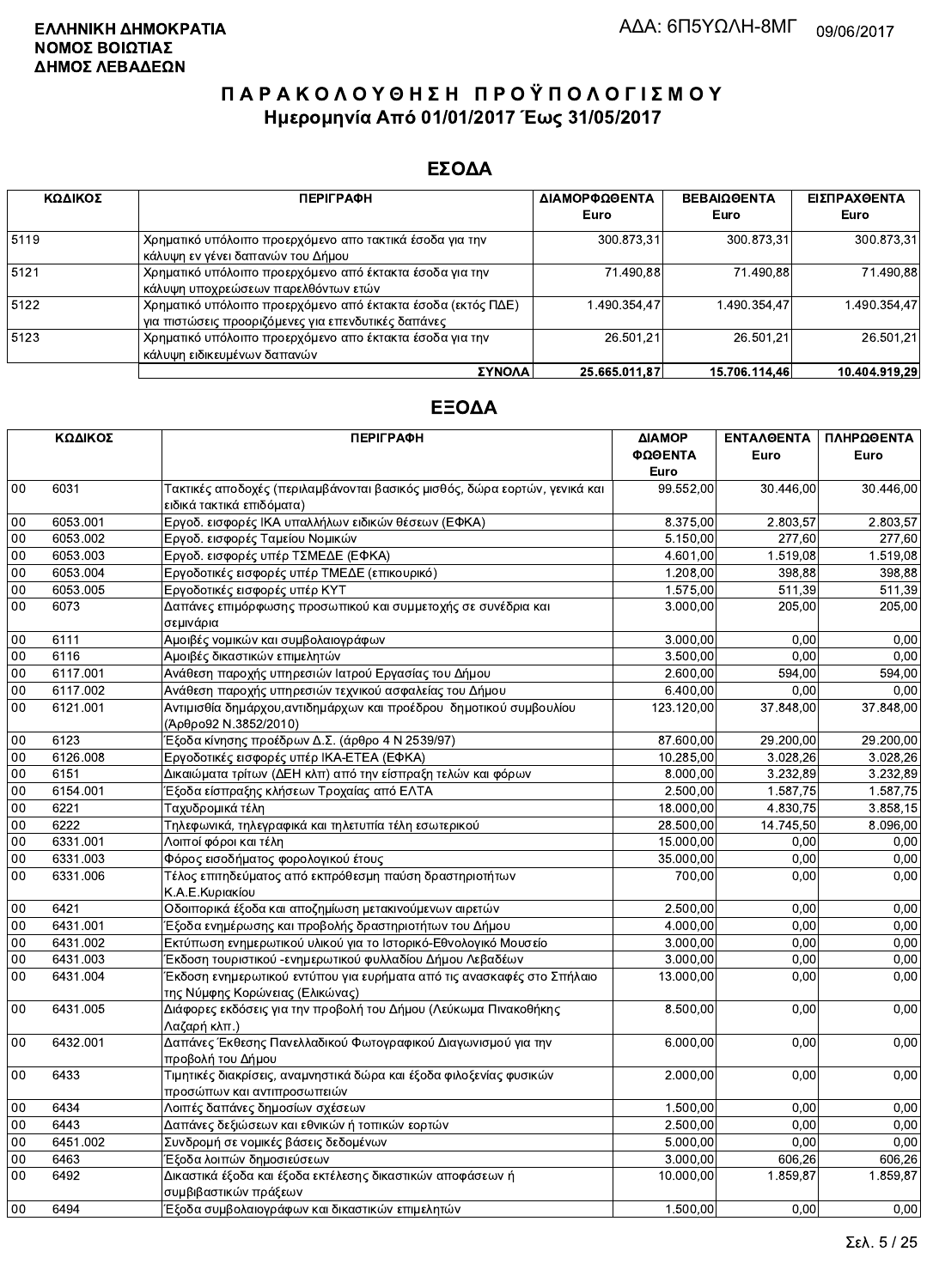|        | ΚΩΔΙΚΟΣ  | <b>ПЕРІГРАФН</b>                                                                                                          | ΔΙΑΜΟΡ<br>ΦΩΘΕΝΤΑ<br>Euro | ΕΝΤΑΛΘΕΝΤΑ<br>Euro | ΠΛΗΡΩΘΕΝΤΑ<br>Euro |
|--------|----------|---------------------------------------------------------------------------------------------------------------------------|---------------------------|--------------------|--------------------|
| 00     | 6495.002 | Αμοιβή ΤΕΕ από τακτοποίηση δημοτικών αυθαιρέτων (σχολείων κλπ.)                                                           | 200,00                    | 30,00              | 30,00              |
| $00\,$ | 6495.007 | Δαπάνες για πάγια τέλη κτηματογράφησης ακινήτων του Δήμου                                                                 | 200,00                    | 0.00               | 0.00               |
| $00\,$ | 6495.010 | Δαπάνη για μηχανογραφικό αρχείο ΔΕΗ χρέωσης δημοτικών τελών                                                               | 250,00                    | 0.00               | 0,00               |
| 00     | 6495.011 | Απόδοση σε Ε.Τ.Α ποσοστού 10% επί των εισπράξεων από ΞΕΝΙΑ                                                                | 5.750,00                  | 0,00               | 0,00               |
| 00     | 6511     | Τόκοι δανείων εσωτερικού                                                                                                  | 180.768,70                | 82.167,60          | 82.167,60          |
| 00     | 6514     | Συμβολαιογραφικά έξοδα και δαπάνες σύναψης δανείων                                                                        | 12.500,00                 | 0,00               | 0,00               |
| 00     | 6515     | Αμοιβές και προμήθειες τραπεζών                                                                                           | 3.000,00                  | 0,00               | 0,00               |
| $00\,$ | 6516     | Χρεολύσια δανείων εσωτερικού                                                                                              | 200.580,37                | 91.172,90          | 91.172,90          |
| $00\,$ | 6521     | Τόκοι δανείων εσωτερικού                                                                                                  | 121.284,54                | 55.129,35          | 55.129,35          |
| 00     | 6524     | Συμβολαιογραφικά έξοδα και δαπάνες σύναψης δανείων                                                                        | 2.500,00                  | 0,00               | 0,00               |
| 00     | 6526     | Χρεολύσια δανείων εσωτερικού                                                                                              | 150.965,70                | 68.620,75          | 68.620,75          |
| 00     | 6711.001 | Μεταβιβάσεις σε σχολικές επιτροπές για λειτουργικές δαπάνες                                                               | 362.720,00                | 90.543,98          | 90.543,98          |
| 00     | 6711.003 | Μεταβιβάσεις σε σχολικές επιτροπές για έργα επισκευής και συντήρησης<br>σχολικών κτιρίων                                  | 20.000,00                 | 0,00               | 0,00               |
| 00     | 6721.001 | Εισφορά υπέρ συνδέσμου Δήμων και Κοινοτήτων Προστασίας & Ορθολογικής<br>Ανάπτυξης του Κορινθιακού Κόλπου (ΣΠΟΑΚ) ο 'ΑΡΙΩΝ | 7.184,50                  | 7.184,50           | 7.184,50           |
| 00     | 6722     | Εισφορά για την εξασφάλιση μέσων προστασίας άμαχου πληθυσμού                                                              | 9.225,58                  | 0,00               | 0,00               |
| $00\,$ | 6723     | Κράτηση 0,50% υπέρ λογαριασμού του άρθρου 68 ΝΔ 3033/54                                                                   | 46.127,90                 | 3.226,95           | 3.226,95           |
| $00\,$ | 6725     | Εισφορά υπέρ ΤΠΟΕΚΕ                                                                                                       | 750,00                    | 0,00               | 0,00               |
| 00     | 6726.001 | Υπέρ δήμων και κοινοτήτων απο το Τέλος Ακίνητης Περιουσίας (15% επι των<br>εισπράξεων - Ν. 2130/93)                       | 16.000,00                 | 4.737,47           | 4.737,47           |
| $00\,$ | 6734     | Καταβολή επιδόματος ένδειας στους δικαιούχους                                                                             | 10.000,00                 | 0.00               | 0,00               |
| 00     | 6736     | Επιχορηγήσεις σε πολιτιστικούς συλλόγους και σωματεία                                                                     | 10.100,00                 | 0,00               | 0,00               |
| 00     | 6738.001 | Χρηματοδότηση Κοινωφελούς Επιχείρησης Δήμου Λεβαδέων                                                                      | 20.000,00                 | 0,00               | 0,00               |
| 00     | 6821.001 | Φορολογικά πρόστιμα και προσαυξήσεις χρήσης                                                                               | 3.000,00                  | 0.00               | 0,00               |
| $00\,$ | 6821.004 | Πρόστιμα και προσαυξήσεις από εκπρόθεσμη υποβολή ΦΠΑ της ΔΕΠΑΛ                                                            | 6.500,00                  | 5.741,40           | 5.741,40           |
| $00\,$ | 6821.005 | Πρόστιμα και προσαυξήσεις από εκπρόθεσμη υποβολή ΦΠΑ της ΔΕΤΕΛ                                                            | 7.000,00                  | 6.271,65           | 6.271,65           |
| 00     | 6821.006 | Πρόστιμα και προσαυξήσεις από εκπρόθεσμη υποβολή ΦΠΑ της<br>Κ.Α.Ε. Κυριακίου                                              | 6.650,00                  | 5.529,60           | 5.529,60           |
| $00\,$ | 6821.007 | Πρόστιμα & προσαυξήσεις από εκπρόθεσμη καταβολή τέλους επιτηδεύματος<br>της Κ.Α.Ε.Κυριακίου                               | 3.670,00                  | 42,00              | 42,00              |
| $00\,$ | 6822     | Προσαυξήσεις Ασφαλιστικών ταμείων χρήσης                                                                                  | 2.000,00                  | 0.00               | 0,00               |
| $00\,$ | 6823.001 | Τόκοι υπερημερίας χρήσης                                                                                                  | 41.500,00                 | 1.243,67           | 1.243,67           |
| 10     | 6011     | Τακτικές αποδοχές (περιλαμβάνονται βασικός μισθός, δώρα εορτών, γενικά και<br>ειδικά τακτικά επιδόματα)                   | 960.000.00                | 423.328,86         | 423.328,86         |
| 10     | 6012.001 | Αποζημίωση υπερωριακής εργασίας μονίμων υπαλλήλων                                                                         | 1.000,00                  | 0,00               | 0,00               |
| 10     | 6012.002 | Αμοιβή υπαλλήλων που ασκούν καθήκοντα ληξιάρχου                                                                           | 2.500,00                  | 507,69             | 507,69             |
| 10     | 6012.003 | Αμοιβή υπαλλήλου που τηρεί τα πρακτικά του Δημοτικού Συμβουλίου                                                           | 1.050,00                  | 310,61             | 310.61             |
| 10     | 6012.004 | Αμοιβή υπαλλήλων για την γραμματειακή υποστήριξη των συμβουλίων των<br>τοπικών και δημοτικών κοινοτήτων                   | 2.600,00                  | 322,41             | 322,41             |
| 10     | 6021.002 | Τακτικές αποδοχές υπαλλήλων με σύμβαση αορίστου χρόνου                                                                    | 205.000,00                | 66.656,16          | 66.656,16          |
| 10     | 6051.001 | Εργοδοτικές εισφορές ΙΚΑ μονίμων διοικητικών-οικονομικών υπηρεσιών<br>$(E\Phi KA)$                                        | 7.212,00                  | 2.795.71           | 2.795.71           |
| 10     | 6051.002 | Εργοδοτικές εισφορές ΤΥΔΚΥ μονίμων διοικητικών-οικονομικών υπηρεσιών                                                      | 45.900,00                 | 21.224,09          | 21.224,09          |
| 10     | 6051.003 | Εργοδοτικές εισφορές ΕΤΕΑΕΠ μονίμων διοικητικών-οικονομικών υπηρεσιών                                                     | 33.120,00                 | 11.826,13          | 11.826,13          |
| 10     | 6051.004 | Εργοδοτικές εισφορές ΤΣΜΕΔΕ μονίμων διοικητικών-οικονομικών υπηρεσιών<br>(E <sub>Φ</sub> KA)                              | 6.060.00                  | 2.527,66           | 2.527,66           |
| 10     | 6051.005 | Εργοδοτικές εισφορές ΤΣΜΕΔΕ (ΕΠΙΚΟΥΡΙΚΟ) μονίμων διοικητικών-<br>οικονομικών υπηρεσιών                                    | 1.591,00                  | 663,64             | 663,64             |
| 10     | 6051.006 | Εργοδοτικές εισφορές ΚΥΤ μονίμων διοικητικών-οικονομικών υπηρεσιών                                                        | 2.070,00                  | 834,29             | 834,29             |
| 10     | 6051.007 | Εργοδοτικές εισφορές τακτικών υπαλλήλων υπέρ ΚΣΚΥ                                                                         | 15.245,00                 | 5.475,74           | 5.475,74           |
| 10     | 6051.008 | Εργοδοτικές εισφορές τακτικών υπαλλήλων υπέρ ΟΠΑΔ                                                                         | 4.864,00                  | 1.656, 15          | 1.656,15           |
| 10     | 6051.010 | Εργοδοτικές εισφορές υπέρ σύνταξης Δημοσίου (ΕΦΚΑ)                                                                        | 31.150,00                 | 6.101,92           | 6.101,92           |
| 10     | 6052.002 | Εργοδοτικές εισφορές ΙΚΑ υπαλλήλων με σύμβαση αορίστου χρόνου (ΕΦΚΑ)                                                      | 51.350,00                 | 16.704,03          | 16.704,03          |
| 10     | 6056     | Εργοδοτικές εισφορές Δήμων Κοινωνικής Ασφάλισης                                                                           | 23.353,00                 | 9.787,80           | 9.787,80           |
| 10     | 6142.002 | Ανάθεση εργασίας σε ορκωτούς ελεγκτές για τον έλεγχο των οικονομικών<br>καταστάσεων του Δήμου (Ν. 2880/2001, Ν.3146/2003) | 12.630,00                 | 0,00               | 0,00               |
| 10     | 6231.001 | Εκμίσθωση χώρου για λειτουργία εμποροπανήγυρης, εκθέσεων κλπ                                                              | 13.221,60                 | 5.009,00           | 5.009,00           |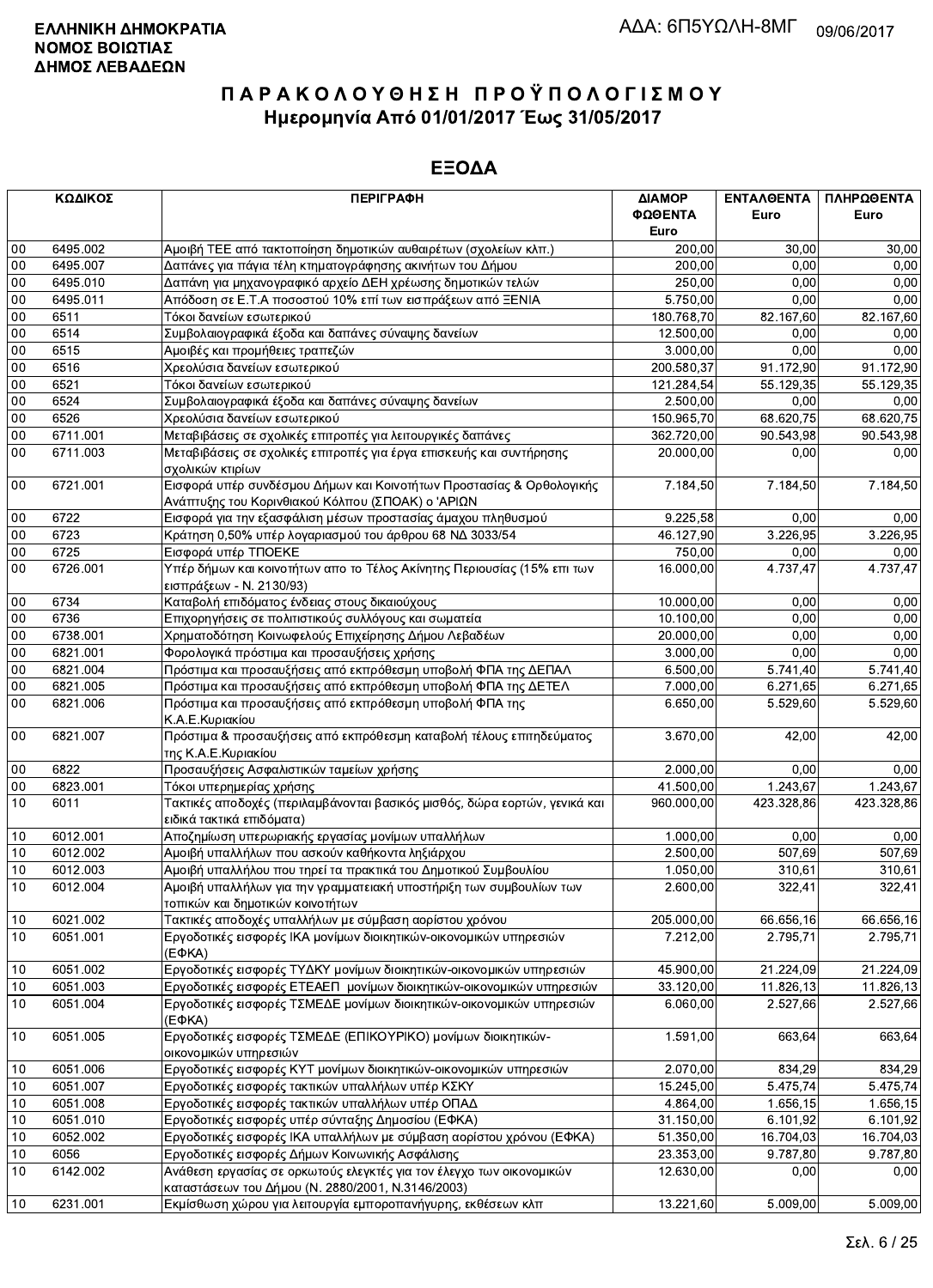|      | ΚΩΔΙΚΟΣ  | <b>ПЕРІГРАФН</b>                                                                                                                       | ΔΙΑΜΟΡ<br>ΦΩΘΕΝΤΑ<br>Euro | ΕΝΤΑΛΘΕΝΤΑ<br>Euro | ΠΛΗΡΩΘΕΝΤΑ<br>Euro |
|------|----------|----------------------------------------------------------------------------------------------------------------------------------------|---------------------------|--------------------|--------------------|
| 10   | 6232     | Μισθώματα κτιρίων - Τεχνικών έργων ακινήτων                                                                                            | 52.026,24                 | 21.677,60          | 21.677,60          |
| 10   | 6253     | Ασφάλιστρα μεταφορικών μέσων                                                                                                           | 2.000,00                  | 0,00               | 0,00               |
| 10   | 6262.001 | Συντήρηση και επισκευή ηλεκτρομηχανολογικιού εξοπλισμού κτιρίων                                                                        | 2.300,00                  | 0.00               | 0,00               |
|      |          | (ανελκυστήρας, κλιματιστικά κλπ)                                                                                                       |                           |                    |                    |
| 10   | 6263.001 | Συντήρηση και επισκευή μεταφορικών μέσων                                                                                               | 6.000,00                  | 0.00               | 0,00               |
| 10   | 6263.002 | Δαπάνες για τεχνικό έλεγχο αυτοκινήτων (Κ.Τ.Ε.Ο.)                                                                                      | 450,00                    | 0,00               | 0,00               |
| 10   | 6264.001 | Συντήρηση και επισκευή εγκαταστάσεων θέρμανσης, κλιματισμού, αερισμού και                                                              | 6.000,00                  | 0,00               | 0,00               |
|      |          | λοιπών μηχανημάτων                                                                                                                     |                           |                    |                    |
| 10   | 6265.002 | Συντήρηση και επισκευή ηλεκτρονικών υπολογιστών, φωτοτυπικών, fax κλπ                                                                  | 6.460,00                  | 333,56             | 333,56             |
| 10   | 6266.001 | Συντήρηση Εφαρμογών λογισμικού                                                                                                         | 26.000,00                 | 0,00               | 0,00               |
| $10$ | 6279.001 | Λοιπές δαπάνες για ύδρευση, άρδευση, φωτισμό, καθαριότητα                                                                              | $\overline{5}3.600,00$    | 24.308,00          | 24.308,00          |
| $10$ | 6321     | Τέλη κυκλοφορίας επιβατηγών αυτοκινήτων                                                                                                | 565,00                    | 0,00               | 0,00               |
| 10   | 6411     | Έξοδα κίνησης ιδιοκτητών μεταφορικών μέσων (καύσιμα, λιπαντικά, διόδια                                                                 | 7.000,00                  | 650,73             | 650,73             |
|      |          | κλπ)                                                                                                                                   |                           |                    |                    |
| 10   | 6422     | Οδοιπορικά έξοδα και αποζημίωση μετακινούμενων υπαλλήλων                                                                               | 1.250,00                  | 0.00               | 0,00               |
| 10   | 6461     | Έξοδα δημοσίευσης οικονομικών καταστάσεων                                                                                              | 1.000,00                  | 0,00               | 0,00               |
| $10$ | 6462     | Δημοσίευση προκηρύξεων                                                                                                                 | 3.000,00                  | 860,55             | 860,55             |
| $10$ | 6611.001 | Προμήθεια βιβλίων, περιοδικών και λοιπών εκδόσεων                                                                                      | 500,00                    | 0,00               | 0,00               |
| 10   | 6611.002 | Προμήθεια βιβλίων για Τμήμα Δημ.Κατάστασης και Ληξιαρχείου                                                                             | 900,00                    | 0,00               | 0,00               |
| $10$ | 6612     | Προμήθεια γραφικής ύλης και λοιπά υλικά γραφείων                                                                                       | 10.000,00                 | 1.154,09           | 1.154,09           |
| 10   | 6613.001 | Προμήθεια εντύπων υπηρεσιών                                                                                                            | 850,00                    | 0,00               | 0,00               |
| 10   | 6613.002 | Προμήθεια υλικών μηχανογράφησης και πολλαπλών εκτυπώσεων (τόνερ,                                                                       | 15.000,00                 | 5.322,86           | 2.291,52           |
|      |          | μελανοταινίες-αναλώσιμα fax κλπ)                                                                                                       |                           |                    |                    |
| 10   | 6614     | Λοιπές προμήθειες ειδών γραφείου                                                                                                       | 1.000,00                  | 0,00               | 0,00               |
| 10   | 6615.001 | Εργασίες εκτυπώσεων, εκδόσεων, βιβλιοδετήσεων                                                                                          | 2.000,00                  | 0,00               | 0,00               |
| 10   | 6615.002 | Εργασίες εκτύπωσης φωτοτυπιών                                                                                                          | 2.000,00                  | 0,00               | 0,00               |
| $10$ | 6615.003 | Εκτύπωση Μητρώου Αρρένων (υποχρεωτ. εισφορά ΥΠ.ΕΣ 55327/89)                                                                            | 100,00                    | 0,00               | 0,00               |
| 10   | 6634     | Προμήθεια ειδών καθαριότητας και ευπρεπισμού                                                                                           | 2.500,00                  | 0,00               | 0,00               |
| $10$ | 6643     | Προμήθεια καυσίμων για θέρμανση και φωτισμό                                                                                            | 38.000,00                 | 21.228,02          | 21.228,02          |
| 10   | 6662.001 | Προμήθεια υλικών ενεργητικής πυροπροστασίας - συστημάτων συναγερμού-<br>πυρανίχνευσης, αναγομώσεις πυροσβεστήρων                       | 1.000,00                  | 0,00               | 0,00               |
| $10$ | 6662.002 | Προμήθεια ηλεκτρολογικού υλικού κτιριακών εγκαταστάσεων                                                                                | 1.000,00                  | 0,00               | 0,00               |
| 10   | 6671.002 | Προμήθεια ελαστικών μεταφορικών μέσων                                                                                                  | 1.000,00                  | 0.00               | 0,00               |
| 10   | 6673.001 | Ανταλλακτικά εγκαταστάσεων θέρμανσης, κλιματισμού, αερισμού και λοιπών<br>μηχανημάτων                                                  | 1.300,00                  | 0,00               | 0,00               |
| 10   | 6691     | Προμήθεια ειδών σημαιοστολισμού και φωταγωγήσεων                                                                                       | 1.000,00                  | 0,00               | 0,00               |
| 15   | 6011     | Τακτικές αποδοχές (περιλαμβάνονται βασικός μισθός, δώρα εορτών, γενικά και<br>ειδικά τακτικά επιδόματα)                                | 395.950,00                | 191.555,13         | 191.555,13         |
| 15   | 6013     | Εφάπαξ βοήθημα του Ν 103/75                                                                                                            | 15.000,00                 | 12.802,60          | 12.802,60          |
| 15   | 6021.001 | Τακτικές αποδοχές καθαριστριών σχολικών μονάδων (αρθ. 18 Ν.3870/2010)                                                                  | 89.727,00                 | 29.128,31          | 29.128,31          |
| 15   | 6021.002 | Τακτικές αποδοχές υπαλλήλων Κοινωνικής Προστασίας, Παιδείας, Αθλητισμού<br>και Πολιτισμού (Παιδικοί Σταθμοί, ΚΑΠΗ, Δημοτικό Ωδείο κλπ) | 216.025,00                | 81.391,27          | 81.391,27          |
| 15   | 6021.003 | Τακτικές αποδοχές σχολικών φυλάκων με σύμβαση Ιδιωτ. Δικαίου Αορίστου<br>Χρόνου                                                        | 106.268,00                | 35.222,44          | 35.222,44          |
| 15   | 6041.001 | Τακτικές αποδοχές ωρομισθίων γυμναστών ΠΑγΟ                                                                                            | 9.441,40                  | 0,00               | 0,00               |
| 15   | 6041.004 | Τακτικές αποδοχές εκτάκτων υπαλλήλων Κατασκήνωσης                                                                                      | 14.200,00                 | 0.00               | 0,00               |
| 15   | 6041.005 | Αμοιβές συμβασιούχων αμιγώς αμοιβομένων από καταβολή αντιτίμου στο<br>Ωδείο Λιβαδειάς                                                  | 13.473,20                 | 5.712,92           | 5.712,92           |
| 15   | 6051.001 | Εργοδοτικές εισφορές ΙΚΑ μονίμων κοινωνικών υπηρεσιών(ΕΦΚΑ)                                                                            | 25.780,00                 | 10.318.45          | 10.318,45          |
| 15   | 6051.002 | Εργοδοτικές εισφορες ΤΥΔΚΥ μονίμων κοινωνικών υπηρεσιών                                                                                | 11.720,00                 | 6.100,50           | 6.100,50           |
| 15   | 6051.003 | Εργοδοτικές εισφορες ΕΤΕΑΕΠ μονίμων υπαλλήλων κοινωνικών υπηρεσιών                                                                     | 7.790,00                  | 3.703,65           | 3.703,65           |
| 15   | 6051.009 | Εργοδοτικές εισφορές ΟΠΑΔ μονίμων κοινωνικών υπηρεσιών                                                                                 | 8.860,00                  | 3.868,42           | 3.868,42           |
| 15   | 6051.010 | Εργοδοτικές εισφορές υπέρ σύνταξης Δημοσίου (ΕΦΚΑ)                                                                                     | 12.330,00                 | 2.290,59           | 2.290,59           |
| 15   | 6052.001 | Εργοδοτικές εισφορές (ΙΚΑ) υπαλλήλων αορίστου. χρόνου (καθαρ. σχολικών<br>μονάδων)                                                     | 24.470,00                 | 7.888,28           | 7.888,28           |
| 15   | 6052.002 | Εργοδοτικές εισφορές ΙΚΑ (ΕΦΚΑ) υπαλλήλων κοινωνικής προστασίας,<br>πολιτισμού και αθλητισμού (Παιδικοί Σταθμοί, ΚΑΠΗ, Δημ. Ωδείο κλπ) | 51.450,00                 | 19.991,62          | 19.991,62          |
| 15   | 6052.003 | Εργοδοτικές εισφορές (ΙΚΑ) σχολικών φυλάκων                                                                                            | 25.636,00                 | 8.826,68           | 8.826,68           |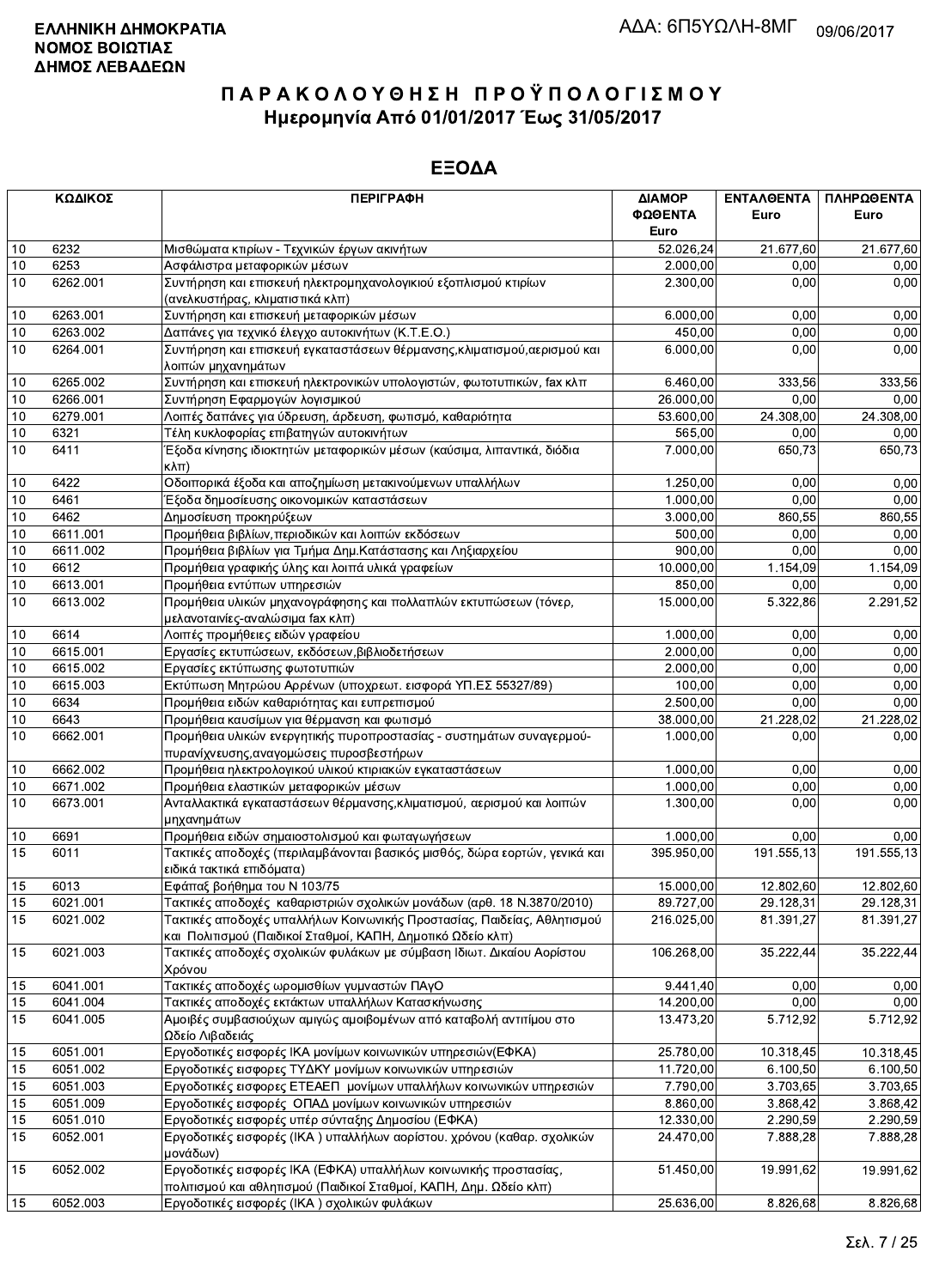|          | ΚΩΔΙΚΟΣ  | <b>ПЕРІГРАФН</b>                                                                                                            | ΔΙΑΜΟΡ                | ΕΝΤΑΛΘΕΝΤΑ | ΠΛΗΡΩΘΕΝΤΑ          |
|----------|----------|-----------------------------------------------------------------------------------------------------------------------------|-----------------------|------------|---------------------|
|          |          |                                                                                                                             | ΦΩΘΕΝΤΑ               | Euro       | Euro                |
|          |          |                                                                                                                             | Euro                  |            |                     |
| 15       | 6054.001 | Εργοδοτικές εισφορές ωρομισθίων γυμναστών ΠΑγΟ                                                                              | 2.723,00              | 0.00       | 0.00                |
| 15       | 6054.004 | Εργοδοτικές εισφορές ΙΚΑ (ΕΦΚΑ) εκτάκτων υπαλλήλων Κατασκήνωσης                                                             | 3.950,00              | 0,00       | 0.00                |
| 15       | 6054.005 | Εργοδοτικές εισφορες συμβασιούχων αμιγώς αμοιβομένων από καταβολή                                                           | 3.460,00              | 1.431,65   | 1.431,65            |
| 15       | 6055.001 | αντιτίμου στο Ωδείο Λιβαδειάς (ΕΦΚΑ)<br>Εργοδοτικές εισφορές υπέρ ΕΦΚΑ για ασφαλισμένους στους κλάδους                      | 1.000,00              | 0.00       | 0,00                |
|          |          | σύνταξης, ασθενείας (είδος και χρήμα), επικουρικό και πρόνοια (παρ.9 αρ.39                                                  |                       |            |                     |
|          |          | TOU N.4387/16)                                                                                                              |                       |            |                     |
| 15       | 6056     | Εργοδοτικές εισφορές Δήμων Κοινωνικής Ασφάλισης                                                                             | 10.811,00             | 4.531,15   | 4.531,15            |
| 15       | 6061.001 | Παροχές σε ειδος- γάλα εργαζόμενων                                                                                          | 10.173,00             | 2.968,63   | 2.968,63            |
| 15       | 6061.002 | Προμήθειες στολών μουσικών Φιλαρμονικής                                                                                     | 1.500,00              | 0,00       | 0,00                |
| 15       | 6117.002 | Εργασίες απολύμανσης-απεντόμωσης                                                                                            | 800,00                | 0,00       | 0,00                |
| 15       | 6117.005 | Ανάθεση παροχής υπηρεσιών σε παιδίατρο για Κατασκήνωση                                                                      | 1.200,00              | 0.00       | 0,00                |
| 15       | 6117.006 | Καθαρισμός εγκαταστάσεων Αθλητισμού, Πολιτισμού και λοιπών υπηρεσιών                                                        | 9.085,00              | 7.266,40   | 7.266,40            |
| 15       | 6117.007 | Ανάθεση εργασίας για χόρδισμα πιάνου Δημοτικού Ωδείου                                                                       | 300,00                | 0,00       | 0,00                |
| 15       | 6117.009 | Σύμβαση έργου με γιατρό για παροχή υπηρεσιών στα μέλη του ΚΑΠΗ                                                              | 6.000,00              | 0.00       | 0,00                |
| 15       | 6211.002 | Δαπάνη ηλεκτρικού ρεύματος για φωτισμό Δημοτικού Σταδίου                                                                    | 23.000.00             | 0,00       | 0,00                |
| 15       | 6232.002 | Μίσθωμα κτιριου Β΄ Παιδικού Σταθμού Λιβαδειάς                                                                               | 15.288,00             | 5.096,00   | 5.096,00            |
| 15       | 6232.003 | Μίσθωμα κτιριου ΚΑΠΗ Δαύλειας                                                                                               | 2.851,20              | 1.188,00   | 1.188,00            |
| 15       | 6232.005 | Μίσθωμα κτιρίου ιατρειου (ΚΑΠΗ)                                                                                             | 4.602,00              | 1.917,50   | 1.917,50            |
| 15       | 6232.006 | Μίσθωμα κυλικείου ΚΑΠΗ Λιβαδειάς (καντίνα)                                                                                  | 5.831,76              | 2.429,90   | 2.429.90            |
| 15       | 6232.008 | Μίσθωμα για στέγαση Δημοτικού Θεάτρου                                                                                       | 4.560,00              | 1.900,00   | 1.900,00            |
| 15       | 6236.001 | Μισθώματα σχολικών κτιρίων (άρθ.94 Ν.3852/10)                                                                               | 87.685,56             | 23.524,48  | 23.524,48           |
| 15       | 6236.002 | Μίσθωμα κτιρίου "Δια Βίου Μάθηση"                                                                                           | 3.111,00              | 1.296,00   | 1.296,00            |
| 15       | 6253.001 | Ασφάλιστρα μεταφορικών μέσων                                                                                                | 1.500,00              | 0,00       | 0,00                |
| 15       | 6262.001 | Συντήρηση και επισκευή λοιπών μονίμων εγκαταστάσεων Αθλητισμού -                                                            | 5.000,00              | 0,00       | 0,00                |
|          |          | Πολιτισμού                                                                                                                  |                       |            |                     |
| 15       | 6263.002 | Συντήρηση και επισκευή μεταφορικών μέσων                                                                                    | 1.500,00              | 0.00       | 0,00                |
| 15       | 6263.003 | Δαπάνες για τεχνιικό έλεγχο αυτοκινήτων (ΚΤΕΟ)                                                                              | 200,00                | 0,00       | 0.00                |
| 15       | 6264.001 | Συντήρηση και επισκευή εγκαταστάσεων θέρμανσης, κλιματισμού, αερισμού                                                       | 3.500,00              | 0.00       | 0,00                |
|          |          | και λοιπών μηχανημάτων                                                                                                      |                       |            |                     |
| 15       | 6265.001 | Συντήρηση και επισκευή λοιπού εξοπλισμού Κατασκήνωσης στην Παλιομηλιά                                                       | 1.000,00              | 0,00       | 0,00                |
| 15       | 6265.003 | Συντήρηση συστημάτων κατάσβεσης-πυρόσβεσης                                                                                  | 1.500,00              | 0,00       | 0,00                |
| 15       | 6265.004 | Συντήρηση και επισκευή ηλεκτρικών συσκευών                                                                                  | 300,00                | 0,00       | 0,00                |
| 15       | 6265.006 | Συντήρηση και επισκευή επίπλων και λοιπού εξοπλισμού υπηρεσιών                                                              | 1.000,00              | 0,00       | 0,00                |
|          | 6271.001 | Πολιτισμού-Αθλητισμού                                                                                                       |                       | 423,00     |                     |
| 15<br>15 | 6279.001 | Ύδρευση Παιδικών Σταθμών και Δημοτικού Ωδείου                                                                               | 2.500,00<br>57.000,00 | 18.474,02  | 423,00<br>18.474,02 |
| 15       | 6279.002 | Λοιπές δαπάνες για ύδρευση, άρδευση, φωτισμό, καθαριότητα<br>Δαπάνη κοινόχρηστων για το κτίριο στέγασης ΄΄Δια Βίου Μάθηση΄΄ | 750,00                | 0,00       | 0,00                |
| 15       | 6279.004 | Επαύξηση ισχύος υπάρχουσας ηλεκτρικής παροχής στο Δημοτικό                                                                  | $\overline{5.510,00}$ | 0,00       | 0,00                |
|          |          | Κολυμβητήριο Λιβαδειάς                                                                                                      |                       |            |                     |
| 15       | 6321     | Τέλη κυκλοφορίας επιβατηγών αυτοκινήτων                                                                                     | 1.360,00              | 0,00       | 0,00                |
| 15       | 6413.001 | Δαπάνη για εκδρομές ΚΑΠΗ                                                                                                    | 2.000,00              | 0,00       | 0,00                |
| 15       | 6422     | Οδοιπορικά έξοδα και αποζημίωση μετακινούμενων υπαλλήλων                                                                    | 1.250,00              | 0,00       | 0,00                |
| 15       | 6462     | Δημοσίευση προκηρύξεων                                                                                                      | 2.250,00              | 1.909,60   | 1.909,60            |
| 15       | 6471.001 | Εκδηλώσεις εορτών ΠΑΣΧΑ                                                                                                     | 40.000,00             | 35.670,54  | 22.200,00           |
| 15       | 6471.002 | Πολιτιστικές εκδηλώσεις ΤΡΟΦΩΝΕΙΑ                                                                                           | 30.000,00             | 0,00       | 0,00                |
| 15       | 6471.003 | Πολιτιστικές εκδηλώσεις ΓΑΙΤΑΝΑΚΙ ΛΙΒΑΔΕΙΑΣ                                                                                 | 9.500,00              | 7.317,48   | 7.317,48            |
| 15       | 6471.005 | Επετειακές-εορταστικές εκδηλώσεις και δραστηριότητες όλων των Κοινοτήτων                                                    | 20.000,00             | 1.197,84   | 272,80              |
|          |          | του Δήμου                                                                                                                   |                       |            |                     |
| 15       | 6471.006 | Εκδηλώσεις εορτασμού Χριστουγέννων & Πρωτοχρονιάς                                                                           | 15.000,00             | 0,00       | 0,00                |
| 15       | 6471.007 | Εκδηλώσεις Δημοτικού Ωδείου                                                                                                 | 1.500,00              | 0,00       | 0,00                |
| 15       | 6471.008 | Συνδιοργάνωση Πολιτιστικών εκδηλώσεων με φορείς της πόλης                                                                   | 3.000,00              | 0,00       | 0,00                |
| 15       | 6472.001 | Εξοδα αθλητικών δραστηριοτήτων και εκδηλώσεων                                                                               | 4.500,00              | 0,00       | 0,00                |
| 15       | 6473.001 | Εκδηλώσεις στα ΚΑΠΗ                                                                                                         | 1.500,00              | 0,00       | 0,00                |
| 15       | 6482.001 | Προμήθεια ειδών παντοπωλείου για Κατασκήνωση                                                                                | 5.150,00              | 0,00       | 0,00                |
| 15       | 6482.002 | Προμήθεια φρούτων και λαχανικών για Κατασκήνωση                                                                             | 5.020,00              | 0,00       | 0,00                |
| 15       | 6482.003 | Προμήθεια ειδών κρεοπωλείου για Κατασκήνωση                                                                                 | 4.700,00              | 0,00       | 0,00                |
| 15       | 6482.004 | Προμήθεια γαλακτοκομικών ειδών για Κατασκήνωση                                                                              | 3.200,00              | 0,00       | 0,00                |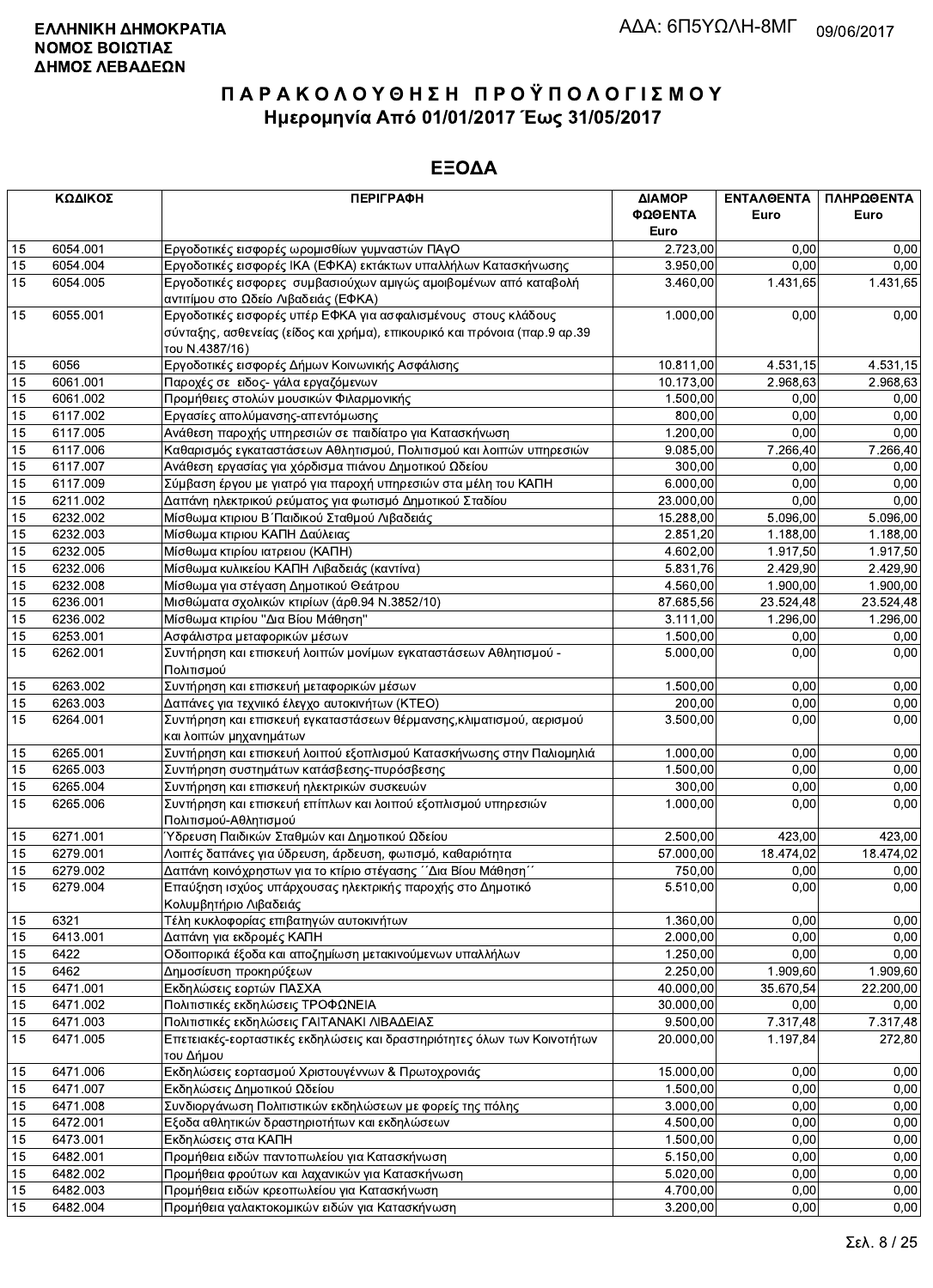|    | ΚΩΔΙΚΟΣ  | <b>ПЕРІГРАФН</b>                                                           | ΔΙΑΜΟΡ       | ΕΝΤΑΛΘΕΝΤΑ | ΠΛΗΡΩΘΕΝΤΑ |
|----|----------|----------------------------------------------------------------------------|--------------|------------|------------|
|    |          |                                                                            | ΦΩΘΕΝΤΑ      | Euro       | Euro       |
|    |          |                                                                            | Euro         |            |            |
| 15 | 6482.005 | Προμήθεια κατεψυγμένων ειδών για Κατασκήνωση                               | 1.250,00     | 0,00       | 0,00       |
| 15 | 6482.006 | Προμήθεια ειδών αρτοποιείου για Κατασκήνωση                                | 4.150,00     | 0,00       | 0,00       |
| 15 | 6482.007 | Προμήθεια ειδών ζαχαροπλαστείου για Κατασκήνωση                            | 1.050,00     | 0,00       | 0,00       |
| 15 | 6611     | Προμήθεια βιβλίων κλπ                                                      | 300,00       | 0,00       | 0,00       |
| 15 | 6612     | Προμήθεια γραφικής ύλης και λοιπά υλικά γραφείων                           | 500,00       | 0,00       | 0,00       |
| 15 | 6613.002 | Προμήθεια εντύπων και υλικών μηχανογράφησης και πολλαπλών                  | 1.000,00     | 0,00       | 0,00       |
|    |          | εκτυπώσεων Παιδικών Σταθμών                                                |              |            |            |
| 15 | 6613.003 | Προμήθεια εντύπων και υλικών μηχανογράφησης και πολλαπλών                  | 200,00       | 0,00       | 0,00       |
|    |          | εκτυπώσεων ΚΑΠΗ                                                            |              |            |            |
| 15 | 6615.001 | Διάφορες εκδόσεις για την προβολή του Δήμου                                | 0,00         | 0,00       | 0,00       |
| 15 | 6615.002 | Εκτύπωση ενημερωτικού υλικού για το Ιστορικό-Εθνολογικό Μουσείο            | 0,00         | 0,00       | 0,00       |
| 15 | 6615.003 | Εκτύπωση βιβλιαρίων σπουδών για τους μαθητές του Δημοτικού Ωδείου          | 500,00       | 0,00       | 0,00       |
| 15 | 6622.006 | Προμήθεια παιδικών στρωμάτων για Παιδικούς Σταθμούς                        | 1.000,00     | 0,00       | 0,00       |
| 15 | 6622.007 | Προμήθεια παιδικών στρωμάτων για Κατασκήνωση                               | 2.000,00     | 0,00       | 0,00       |
| 15 | 6622.008 | Προμήθεια τροφίμων για Κοινωνικό Παντοπωλείο                               | 70.500,00    | 9.359,86   | 9.359,86   |
| 15 | 6631.001 | Προμήθεια υγειονομικού και φαρμακευτικού υλικού                            | 1.000,00     | 0,00       | 0,00       |
| 15 | 6631.002 | Προμήθεια υγειονομικού υλικού για Δημοτικό Κλειστό Γυμναστήριο             | 1.200,00     | 0.00       | 0,00       |
| 15 | 6633     | Προμήθεια χημικού υλικού (απολυμαντικά, χημικά κλπ)                        | 2.000,00     | 0,00       | 0,00       |
| 15 | 6634.001 | Προμήθεια ειδών καθαριότητας και ευπρεπισμού για Παιδικούς Σταθμούς,       | 10.000,00    | 2.846,64   | 2.846,64   |
|    |          | Κατασκήνωση και υπηρεσίες Πολιτισμού, Αθλητισμού                           |              |            |            |
| 15 | 6634.002 | Προμήθεια ειδών καθαριότητας και ευπρεπισμού για Κοινωνικό Παντοπωλείο     | 11.500,00    | 5.532,61   | 5.532,61   |
| 15 | 6641.001 | Προμήθεια καυσίμων και λιπαντικών για κίνηση μεταφορικών μέσων             | 5.700,00     | 961,96     | 961,96     |
| 15 | 6643     | Προμήθεια καυσίμων για θέρμανση και φωτισμό                                | 43.000,00    | 24.983,36  | 24.983,36  |
| 15 | 6644.001 | Προμήθεια καυσίμων κίνησης και λιπαντικών για μηχ/τα κίνησης του νερού της | 30.000,00    | 15.683,50  | 15.683,50  |
|    |          | πισινας                                                                    |              |            |            |
| 15 | 6662.001 | Προμήθεια υλικών ενεργητικής πυροπροστασίας-συστημάτων συναγερμού-         | 5.000,00     | 0,00       | 0,00       |
|    |          | πυρανίχνευσης, αναγομώσεις πυροσβεστήρων                                   |              |            |            |
| 15 | 6662.002 | Προμήθεια ηλεκτρολογικού υλικού κτιριακών εγκαταστάσεων                    | 1.000,00     | 0.00       | 0,00       |
| 15 | 6662.003 | Προμήθεια υδραυλικών υλικών και εξαρτημάτων                                | 1.000,00     | 0,00       | 0,00       |
| 15 | 6673.002 | Ανταλλακτικά εγκαταστάσεων θέρμανσης, κλιματισμού, αερισμού και λοιπών     | 2.000,00     | 0,00       | 0,00       |
|    |          | μηχανημάτων                                                                |              |            |            |
| 15 | 6673.003 | Ανταλλακτικά μουσικών οργάνων Φιλαρμονικής                                 | 1.150,00     | 0,00       | 0,00       |
| 15 | 6681.002 | Προμήθεια ειδων φαρμακείου                                                 | 500,00       | 0,00       | 0,00       |
| 15 | 6699.001 | Διάφορα αναλώσιμα υλικά για τον χώρο του Ιατρείου του ΚΑΠΗ                 | 400,00       | 0,00       | 0,00       |
| 15 | 6699.002 | Διάφορα αναλώσιμα υλικά για τον χώρο του Φυσιοθεραπευτηρίου του ΚΑΠΗ       | 300,00       | 0,00       | 0,00       |
| 15 | 6699.003 | Ταινίες για μηχανήματα μέτρησης σακχάρου και χοληστερίνης                  | 500,00       | 0,00       | 0,00       |
| 15 | 6699.004 | Προμήθεια εκπαιδευτικού υλικού για τμήματα μουσικής προπαιδείας            | 500.00       | 0,00       | 0,00       |
|    |          | (τυμπανάκια, μεταλλόφωνα, ντέφια, μαράκες κλπ.)                            |              |            |            |
| 15 | 6699.005 | Προμήθεια αθλητικού υλικού (μπάλες, κορύνες, δίκτυα κλπ.)                  | 2.000,00     | 0.00       | 0,00       |
| 15 | 6699.006 | Προμήθεια σακουλών ηλεκτρικών σκουπών των Παιδικών Σταθμών                 | 400,00       | 0,00       | 0,00       |
| 15 | 6699.007 | Προμήθεια ιματισμού Παιδικών Σταθμών (σαλιάρες, πετσέτες κουζίνας κλπ.)    | 800,00       | 0,00       | 0,00       |
| 15 | 6741.001 | Ενίσχυση ατόμων με ανάγκες Βαριάς Αναπηρίας                                | 1.751.615,46 | 853.373,61 | 853.373,61 |
| 15 | 6741.002 | Επίδομα αιματολογικών νοσημάτων, αιμολυτική αναιμία, αιμορροφυλία, AIDS    | 282.366,33   | 141.832,46 | 141.832,46 |
| 15 | 6741.004 | Επίδομα βαριάς νοητικής καθυστέρησης                                       | 462.560,71   | 219.636,03 | 219.636,03 |
| 15 | 6741.005 | Επίδομα κίνησης σε παραπληγικούς/τετραπληγικούς/ακρωτηριασμένους           | 105.110,18   | 51.634,00  | 51.634,00  |
| 15 | 6741.007 | Επίδομα Ανασφάλιστων Παραπληγικών, Τετραπληγικών                           | 31.375,14    | 14.538,40  | 14.538,40  |
| 15 | 6741.008 | Επίδομα Παραπληγικών, Τετραπληγικών Δημοσίου                               | 76.394,22    | 29.386,50  | 29.386,50  |
| 15 | 6741.009 | Επίδομα Τυφλότητας                                                         | 406.819,68   | 203.741,77 | 203.741,77 |
| 15 | 6741.010 | Επίδομα σε Κωφάλαλα άτομα                                                  | 76.220,83    | 38.372,00  | 38.372,00  |
| 15 | 6741.012 | Επίδομα απροστάτευτων παιδιών                                              | 17.237,81    | 8.065,93   | 8.065,93   |
| 15 | 6741.013 | Επίδομα ομογενών-προσφύγων                                                 | 5.234,64     | 1.690,56   | 1.690,56   |
| 20 | 6011     | Τακτικές αποδοχές (περιλαμβάνονται βασικός μισθός, δώρα εορτών, γενικά και | 558.649,00   | 246.752,93 | 246.752,93 |
|    |          | ειδικά τακτικά επιδόματα)                                                  |              |            |            |
| 20 | 6012.001 | Αποζημίωση υπερωριακής εργασίας μονίμων υπαλλήλων                          | 16.000,00    | 0,00       | 0,00       |
| 20 | 6021     | Τακτικές αποδοχές (περιλαμβάνονται βασικός μισθός, δώρα εορτών, γενικά και | 109.431,33   | 34.037,24  | 34.037,24  |
|    |          | ειδικά τακτικά επιδόματα)                                                  |              |            |            |
| 20 | 6022.001 | Αποζημίωση υπερωριακής εργασίας υπαλλήλων με σύμβαση Αορ. Χρόνου           | 5.370,00     | 0,00       | 0,00       |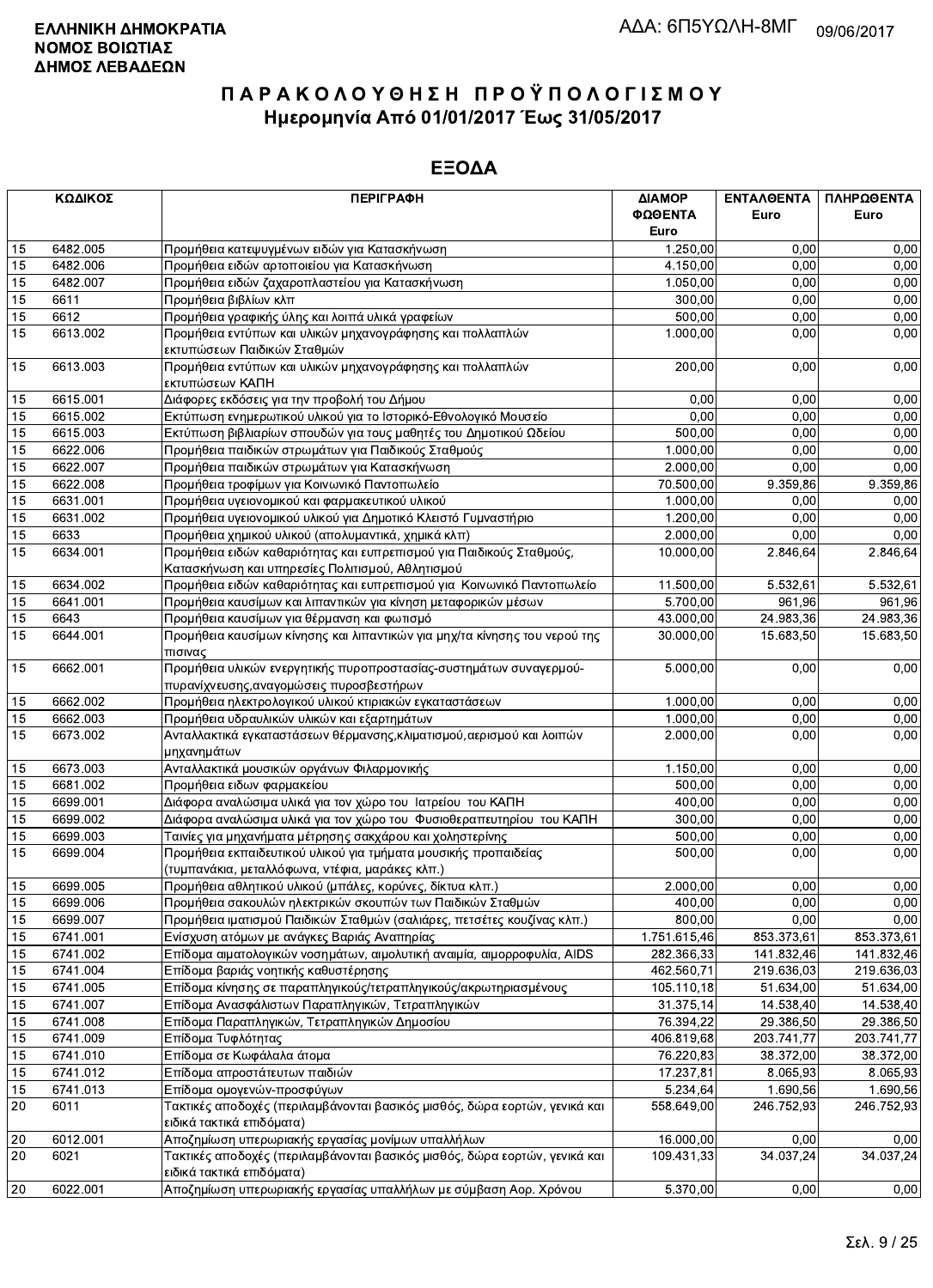|    | ΚΩΔΙΚΟΣ  | <b>ПЕРІГРАФН</b>                                                                                        | ΔΙΑΜΟΡ<br>ΦΩΘΕΝΤΑ | ΕΝΤΑΛΘΕΝΤΑ<br>Euro | ΠΛΗΡΩΘΕΝΤΑ<br>Euro |
|----|----------|---------------------------------------------------------------------------------------------------------|-------------------|--------------------|--------------------|
|    |          |                                                                                                         | Euro              |                    |                    |
| 20 | 6041     | Τακτικές αποδοχές (περιλαμβάνονται βασικός μισθός, δώρα εορτών, γενικά και<br>ειδικά τακτικά επιδόματα) | 71.352,00         | 23.584,00          | 23.584,00          |
| 20 | 6051.002 | Εργοδοτικές εισφορές ΤΥΔΚΥ μονίμων υπ. καθαριότητας και ηλεκτροφωτισμού                                 | 28.400,00         | 13.453,62          | 13.453,62          |
| 20 | 6051.003 | Εργοδοτικές εισφορές ΕΤΕΑΕΠ μονίμων υπ. καθαριότητας και<br>ηλεκτροφωτισμού                             | 22.681,00         | 8.010.54           | 8.010,54           |
| 20 | 6051.004 | Εργοδοτικές εισφορές ΤΣΜΕΔΕ μονίμων υπηρεσίας καθαριότητας και<br>ηλεκτροφωτισμού (ΕΦΚΑ)                | 4.005,00          | 1.668,55           | 1.668,55           |
| 20 | 6051.005 | Εργοδοτικές εισφορές ΤΜΕΔΕ (ΕΠΙΚΟΥΡΙΚΟ) μονίμων υπηρεσίας καθαριότητας<br>και ηλεκτροφωτισμού           | 1.052,00          | 438,10             | 438,10             |
| 20 | 6051.006 | Εργοδοτικές εισφορές ΚΥΤ μονίμων υπηρεσίας καθαριότητας και<br>ηλεκτροφωτισμού                          | 1.367,00          | 550,77             | 550,77             |
| 20 | 6051.007 | Εργοδοτικές εισφορές υπέρ Τ.Σ.Κ.Υ. (ΕΦΚΑ)                                                               | 2.685,00          | 891,58             | 891,58             |
| 20 | 6051.010 | Εργοδοτικές εισφορές υπέρ σύνταξης Δημοσίου (ΕΦΚΑ)                                                      | 17.800,00         | 3.932,63           | 3.932,63           |
| 20 | 6052.001 | Εργοδοτικές εισφορές ΙΚΑ (ΕΦΚΑ) υπαλλήλων αορ. χρόνου υπ. καθαριότητας<br>και ηλεκτροφωτισμού           | 33.154,10         | 9.840,28           | 9.840,28           |
| 20 | 6054.001 | Εργοδοτικές εισφορές ΙΚΑ (ΕΦΚΑ) εκτάκτων υπ. καθαριότητας και<br>ηλεκτροφωτισμού                        | 21.150,00         | 6.718,03           | 6.718,03           |
| 20 | 6056     | Εργοδοτικές εισφορές Δήμων Κοινωνικής Ασφάλισης                                                         | 14.271,00         | 5.981,30           | 5.981,30           |
| 20 | 6061.001 | Παροχές σε είδος-είδη ατομικής προστασίας εργαζομένων (ένδυση κλπ)                                      | 3.000,00          | 0,00               | 0,00               |
| 20 | 6061.002 | Παροχές σε είδος-γάλα εργαζομένων                                                                       | 15.110,00         | 3.242,71           | 3.242,71           |
| 20 | 6063     | Λοιπές παροχές σε είδος (ένδυση εργατοτεχνικού προσωπικού κ.λ.π.)                                       | 2.900,00          | 0,00               | 0,00               |
| 20 | 6151     | Δικαιώματα τρίτων (ΔΕΗ κλπ) από την είσπραξη τελών και φόρων                                            | 56.500,00         | 22.987,59          | 22.987,59          |
| 20 | 6211.001 | Ηλεκτρικό ρεύμα για φωτισμό οδών, πλατειών και κοινοχρήστων χώρων                                       | 645.000,00        | 311.960,39         | 311.960,39         |
| 20 | 6211.002 | Δαπάνες ηλεκτρικών παροχών, οδικών φωτισμών, αυξήσεις ισχύος κλπ                                        | 2.500,00          | 335,26             | 335,26             |
| 20 | 6234.001 | Μισθώματα γερανοφόρων οχημάτων για μεταφορά οχημάτων, κοντέϊνερς κλπ.                                   | 3.000,00          | 0,00               | 0,00               |
| 20 | 6253.001 | Ασφάλιστρα μεταφορικών μέσων και αυτοκινούμενων μηχανημάτων                                             | 11.000,00         | 0,00               | 0,00               |
|    |          |                                                                                                         |                   |                    |                    |
| 20 | 6263.001 | Συντηρήσεις-Επισκευές αυτοκινήτων                                                                       | 120.000,00        | 7.405,07           | 7.405,07           |
| 20 | 6263.002 | Δαπάνες για τεχνικό έλεγχο οχημάτων (ΚΤΕΟ)                                                              | 1.000,00          | 0,00               | 0,00               |
| 20 | 6263.010 | Συντήρηση και επισκευή κοντέινερς απορριμμάτων                                                          | 500,00            | 0.00               | 0,00               |
| 20 | 6265.002 | Συντήρηση λοιπού εξοπλισμού                                                                             | 500,00            | 0,00               | 0,00               |
| 20 | 6265.003 | Επισκευή μεταλλικών κάδων απορριμμάτων                                                                  | 10.000,00         | 0,00               | 0,00               |
| 20 | 6265.004 | Επισκευή μεταλλικών καλαθιών απορριμμάτων                                                               | 1.000,00          | 0,00               | 0,00               |
| 20 | 6279.001 | Λοιπές δαπάνες για ύδρευση, άρδευση, φωτισμό, καθαριότητα                                               | 13.700,00         | 9.485,79           | 9.485,79           |
| 20 | 6322     | Τέλη κυκλοφορίας φορτηγών αυτοκινήτων                                                                   | 1.500,00          | 0,00               | 0,00               |
| 20 | 6323     | Λοιπά τέλη κυκλοφορίας                                                                                  | 2.500,00          | 0,00               | 0,00               |
| 20 | 6422     | Οδοιπορικά έξοδα και αποζημίωση μετακινούμενων υπαλλήλων                                                | 500,00            | 0,00               | 0,00               |
| 20 | 6462     | Δημοσίευση προκηρύξεων                                                                                  | 1.500,00          | 0,00               | 0,00               |
| 20 | 6613.001 | Προμήθεια εντύπων υπηρεσιών                                                                             | 750,00            | 0,00               | 0,00               |
| 20 | 6615     | Εκτυπώσεις, εκδόσεις, βιβλιοδετήσεις                                                                    | 1.500,00          | 0.00               | 0,00               |
| 20 | 6633     | Προμήθεια χημικού υλικού (απολυμαντικά, χημικά κλπ)                                                     | 3.000,00          | 1.642,75           | 1.642,75           |
| 20 | 6635     | Προμήθεια λοιπών ειδών υγιεινής και καθαριότητας                                                        | 1.000,00          | 0,00               | 0,00               |
| 20 | 6641.001 | Προμήθεια καυσίμων και λιπαντικών για κίνηση μεταφ. μέσων υπ.<br>καθαριότητας και ηλεκτροφωτισμού       | 133.000,00        | 36.414,46          | 36.227,89          |
| 20 | 6662.001 | Προμήθεια ηλεκτρολογικού υλικού για τη συντήρηση ηλεκτροφωτισμού<br>Λιβαδειάς και τοπικών διαμερισμάτων | 30.000,00         | 0,00               | 0,00               |
| 20 | 6671.002 | Προμήθεια και τοποθέτηση ελαστικών μεταφορικών μέσων                                                    | 12.000,00         | 0,00               | 0,00               |
| 20 | 6673.001 | Ανταλλακτικά επίπλων και σκευών και λοιπού εξοπλισμού                                                   | 1.500,00          | 0,00               | 0,00               |
| 20 | 6691.001 | Προμήθεια εορταστικού φωτιζόμενου διάκοσμου                                                             | 4.000,00          | 0,00               | 0,00               |
| 20 | 6699.001 | Προμήθεια σάκκων απορριμμάτων                                                                           | 8.000,00          | 1.302,00           | 0,00               |
| 20 | 6699.002 | Κάρτες ταχογράφου οδηγών                                                                                | 1.800,00          | 0,00               | 0,00               |
| 20 | 6699.003 | Προμήθεια λοιπών αναλωσίμων                                                                             | 500,00            | 0,00               | 0,00               |
| 20 | 6699.004 | Προμήθεια διάφορων εργαλείων                                                                            | 3.000,00          | 0,00               | 0.00               |
| 20 | 6721.001 | Ετήσια εισφορά σε ΔΕΠΟΔΑΛ-Α.Ε. (ΦΟΔΣΑ) 1ης Διαχειριστικής Ενότητας Ν.                                   | 347.238,00        | 173.618,84         | 86.809,42          |
|    |          | Βοιωτίας                                                                                                |                   |                    |                    |
| 25 | 6041     | Τακτικές αποδοχές (περιλαμβάνονται βασικός μισθός, δώρα εορτών, γενικά και<br>ειδικά τακτικά επιδόματα) | 22.800,00         | 0,00               | 0,00               |
| 25 | 6054.001 | Εργοδοτικές εισφορές Ι.Κ.Α. (ΕΦΚΑ) εκτάκτου προσωπικού                                                  | 5.968,00          | 0,00               | 0,00               |
| 25 | 6211.001 | Αντίτιμο ηλεκτρικού ρεύματος για την κίνηση των αντλιοστασίων άρδευσης                                  | 272.422,00        | 11.294,25          | 11.294,25          |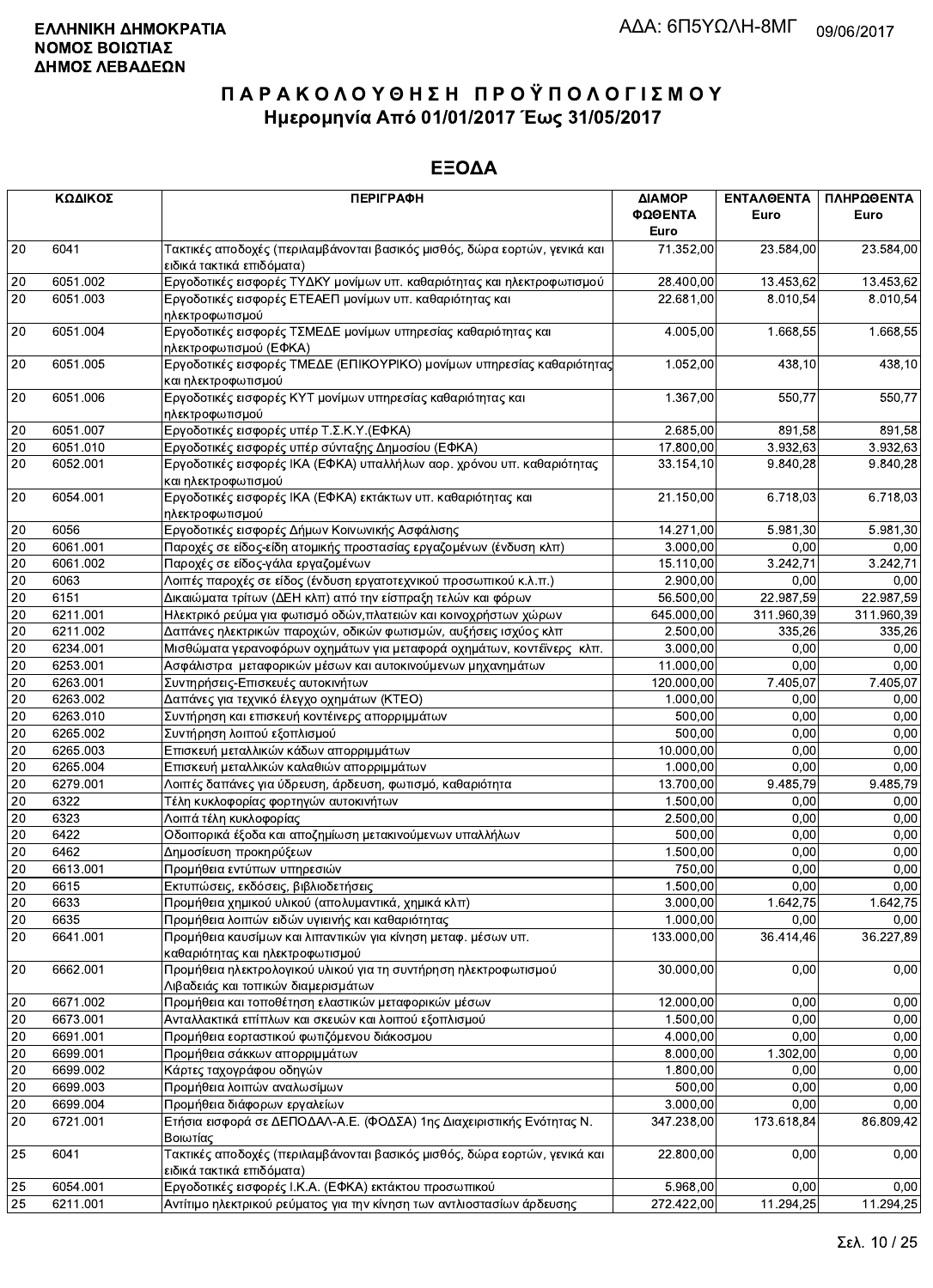|                 | ΚΩΔΙΚΟΣ  | <b>ПЕРІГРАФН</b>                                                           | ΔΙΑΜΟΡ     | ΕΝΤΑΛΘΕΝΤΑ | ΠΛΗΡΩΘΕΝΤΑ |
|-----------------|----------|----------------------------------------------------------------------------|------------|------------|------------|
|                 |          |                                                                            | ΦΩΘΕΝΤΑ    | Euro       | Euro       |
|                 |          |                                                                            | Euro       |            |            |
| 25              | 6262.005 | Συντήρηση και επισκευή αντλιοστασίων άρδευσης                              | 15.000,00  | 0,00       | 0,00       |
| 25              | 6673.001 | Προμήθεια ηλεκτρολογικού υλικού για αντλιοστάσια                           | 5.000,00   | 0.00       | 0,00       |
| $\overline{25}$ | 6673.002 | Προμήθεια ανταλλακτικών και σωλήνων άρδευσης                               | 15.000,00  | 0,00       | 0,00       |
| 30              | 6011     | Τακτικές αποδοχές (περιλαμβάνονται βασικός μισθός, δώρα εορτών, γενικά και | 468.879,00 | 208.654,07 | 208.654,07 |
|                 |          | ειδικά τακτικά επιδόματα)                                                  |            |            |            |
| 30              | 6012.001 | Αποζημίωση υπερωριακής εργασίας                                            | 2.000,00   | 0,00       | 0,00       |
| 30              | 6021     | Τακτικές αποδοχές (περιλαμβάνονται βασικός μισθός, δώρα εορτών, γενικά και | 47.350,00  | 15.758,80  | 15.758,80  |
|                 |          | ειδικά τακτικά επιδόματα)                                                  |            |            |            |
| 30              | 6022.001 | Αποζημίωση υπερωριακής εργασίας και για εξαιρέσιμες ημέρες και νυκτερινές  | 500,00     | 0,00       | 0,00       |
|                 |          | ώρες και λοιπές πρόσθετες αμοιβές                                          |            |            |            |
| 30              | 6051.001 | Εργοδοτικές εισφορές Ι.Κ.Α. (ΕΦΚΑ) μονίμων υπαλλήλων                       | 9.990,00   | 3.967,81   | 3.967,81   |
| 30              | 6051.002 | Εργοδοτικές εισφορές ΤΥΔΚΥ μονίμων υπαλλήλων                               | 22.300,00  | 10.639,33  | 10.639,33  |
| 30              | 6051.003 | Εργοδοτικές εισφορές ΕΤΕΑΕΠ μονίμων υπαλλήλων                              | 14.580,00  | 5.476,46   | 5.476,46   |
| 30              | 6051.004 | Εργοδοτικές εισφορές ΤΣΜΕΔΕ μονίμων υπαλλήλων (ΕΦΚΑ)                       | 22.100,00  | 9.038,70   | 9.038,70   |
| 30              | 6051.005 | Εργοδοτικές εισφορές ΤΣΜΕΔΕ (ΕΠΙΚΟΥΡΙΚΟ) μονίμων υπαλλήλων                 | 760,00     | 269,70     | 269,70     |
| 30              | 6051.006 | Εργοδοτικές εισφορές ΚΥΤ μονίμων υπαλλήλων                                 | 980,00     | 339,02     | 339,02     |
| 30              | 6051.010 | Εργοδοτικές εισφορές υπέρ σύνταξης Δημοσίου (ΕΦΚΑ)                         | 13.955,00  | 2.139,85   | 2.139,85   |
| 30              | 6052.001 | Εργοδοτικές εισφορές Ι.Κ.Α. (ΕΦΚΑ) υπαλλήλων με σχέση Αορ. Χρόνου          | 12.050,00  | 3.949,16   | 3.949,16   |
| 30              | 6056     | Εργοδοτικές εισφορές Δήμων Κοινωνικής Ασφάλισης                            | 10.811,00  | 4.531,15   | 4.531,15   |
| 30              | 6061.001 | Παροχές σε είδος-είδη ατομικής προστασίας εργαζομένων (ένδυση κλπ)         | 3.500,00   | 0,00       | 0,00       |
| 30              | 6061.002 | Παροχές σε είδος-γάλα εργαζομένων                                          | 4.595,00   | 1.327,69   | 1.327,69   |
| 30              | 6117.001 | Δαπάνη για την εναλλακτική διαχείριση αποβλήτων από εκσκαφές,              | 3.000,00   | 0.00       | 0,00       |
|                 |          | κατεδαφίσεις κλπ. (ΑΕΚΚ) βάσει του Φ1312Β/24-8-2010 έργων με               |            |            |            |
|                 |          | αυτεπιστασία                                                               |            |            |            |
| 30              | 6117.002 | Κατεδάφιση κτιρίων (σε κοινόχρηστους χώρους, ετοιμόρροπα και επικίνδυνα)   | 10.000,00  | 0,00       | 0,00       |
| 30              | 6117.003 | Απεντόμωση-μυοκτονία-απολύμανση αμαξοστασίου                               | 700,00     | 0,00       | 0,00       |
| 30              | 6142.001 | Αμοιβή για ανάθεση διαμόρφωσης-κατασκευής των παραγκών της                 | 25.000,00  | 0,00       | 0,00       |
|                 |          | εμποροπανήγυρης                                                            |            |            |            |
| 30              | 6142.002 | Παροχή υπηρεσιών για πιστοποίηση-καταχώρηση ανελκυστήρων                   | 650,00     | 0,00       | 0,00       |
| 30              | 6142.003 | Αμοιβή αξιολόγησης συμμόρφωσης απαιτήσεων ασφαλείας παιδικών χαρών         | 2.749,00   | 0,00       | 0,00       |
| 30              | 6142.005 | Αμοιβή για εργαστηριακές δοκιμές αντοχής υλικών                            | 500,00     | 0,00       | 0,00       |
| 30              | 6142.006 | Αμοιβή για έλεγχο πιστοποίησης για αλεξικέραυνα                            | 2.000,00   | 0,00       | 0,00       |
| 30              | 6142.008 | Ολοκλήρωση σύνταξης του ΣΔΑΕ του Δήμου Λεβαδέων και εκπαίδευση των         | 4.848,00   | 0,00       | 0,00       |
|                 |          | αρμόδιων στελεχών του στις διαδικασίες εφαρμογής του                       |            |            |            |
| 30              | 6142.009 | Σύνταξη πρότασης χρηματοδότησης για την βελτιστοποίηση της διαχείρισης     | 5.210,00   | 0,00       | 0,00       |
|                 |          | των ΑΣΑ σύμφωνα με το Τοπικό σχέδιο διαχείρισης του Δήμου Λεβαδέων στα     |            |            |            |
|                 |          | πλαίσιο τηςς Ολοκληρωμένης Διαχείρισης Αστικών Αποβλήτων                   |            |            |            |
| 30              | 6211.001 | Ηλεκτροδότηση προσωρινών τριφασικών παροχών Εμποροπανήγυρης                | 2.300,00   | 0,00       | 0,00       |
|                 |          | ∣Λιβαδειάς                                                                 |            |            |            |
| $30\,$          | 6232     | Μισθώματα κτιρίων - Τεχνικών έργων ακινήτων                                | 3.015,36   | 1.256,40   | 1.256,40   |
| 30              | 6233.001 | Μίσθωση μηχανημάτων για καθαρισμό ρεμάτων                                  | 15.000,00  | 0,00       | 0,00       |
| 30              | 6253.001 | Ασφάλιστρα μεταφορικών μέσων                                               | 5.500,00   | 0,00       | 0,00       |
| 30              | 6262.002 | Συντήρηση-επισκευή φωτεινών σηματοδοτών ρύθμισης κυκλοφορίας               | 8.000,00   | 0,00       | 0,00       |
| 30              | 6262.003 | Εργασίες ανύψωσης και επανατοποθέτησης ρόδας Νερόμυλου                     | 900,00     | 0,00       | 0,00       |
| 30              | 6262.101 | Έκτακτες και επείγουσες δαπάνες για επισκευή και αποκατάσταση ακινήτων,    | 3.000,00   | 0,00       | 0,00       |
|                 |          | εγκαταστάσεων, κοινόχρηστων χώρων και λοιπών χώρων Δ.Κ. Λιβαδειάς          |            |            |            |
| 30              | 6262.102 | Έκτακτες και επείγουσες δαπάνες για επισκευή και αποκατάσταση ακινήτων,    | 1.000,00   | 0,00       | 0,00       |
|                 |          | εγκαταστάσεων, κοινόχρηστων χώρων και λοιπών χώρων Τ.Κ.Λαφυστίου           |            |            |            |
| 30              | 6262.103 | Έκτακτες και επείγουσες δαπάνες για επισκευή και αποκατάσταση ακινήτων,    | 1.000,00   | 0,00       | 0,00       |
|                 |          | εγκαταστάσεων, κοινόχρηστων χώρων και λοιπών χώρων Τ.Κ. Ρωμαίικου          |            |            |            |
| 30              | 6262.201 | Έκτακτες και επείγουσες δαπάνες για επισκευή και αποκατάσταση ακινήτων,    | 1.000,00   | 0,00       | 0,00       |
|                 |          | εγκαταστάσεων, κοινόχρηστων χώρων και λοιπών χώρων Τ.Κ. Χαιρώνειας         |            |            |            |
| 30              | 6262.202 | Έκτακτες και επείγουσες δαπάνες για επισκευή και αποκατάσταση ακινήτων,    | 1.000,00   | 0,00       | 0,00       |
|                 |          | εγκαταστάσεων, κοινόχρηστων χώρων και λοιπών χώρων Τ.Κ. Προφήτη Ηλία       |            |            |            |
| 30              | 6262.203 | Έκτακτες και επείγουσες δαπάνες για επισκευή και αποκατάσταση ακινήτων,    | 1.000,00   | 0,00       | 0,00       |
|                 |          | εγκαταστάσεων, κοινόχρηστων χώρων και λοιπών χώρων Τ.Κ. Προσηλίου          |            |            |            |
| 30              | 6262.204 | Έκτακτες και επείγουσες δαπάνες για επισκευή και αποκατάσταση ακινήτων,    | 1.000,00   | 0,00       | 0,00       |
|                 |          | εγκαταστάσεων, κοινόχρηστων χώρων και λοιπών χώρων Τ.Κ.Θουρίου             |            |            |            |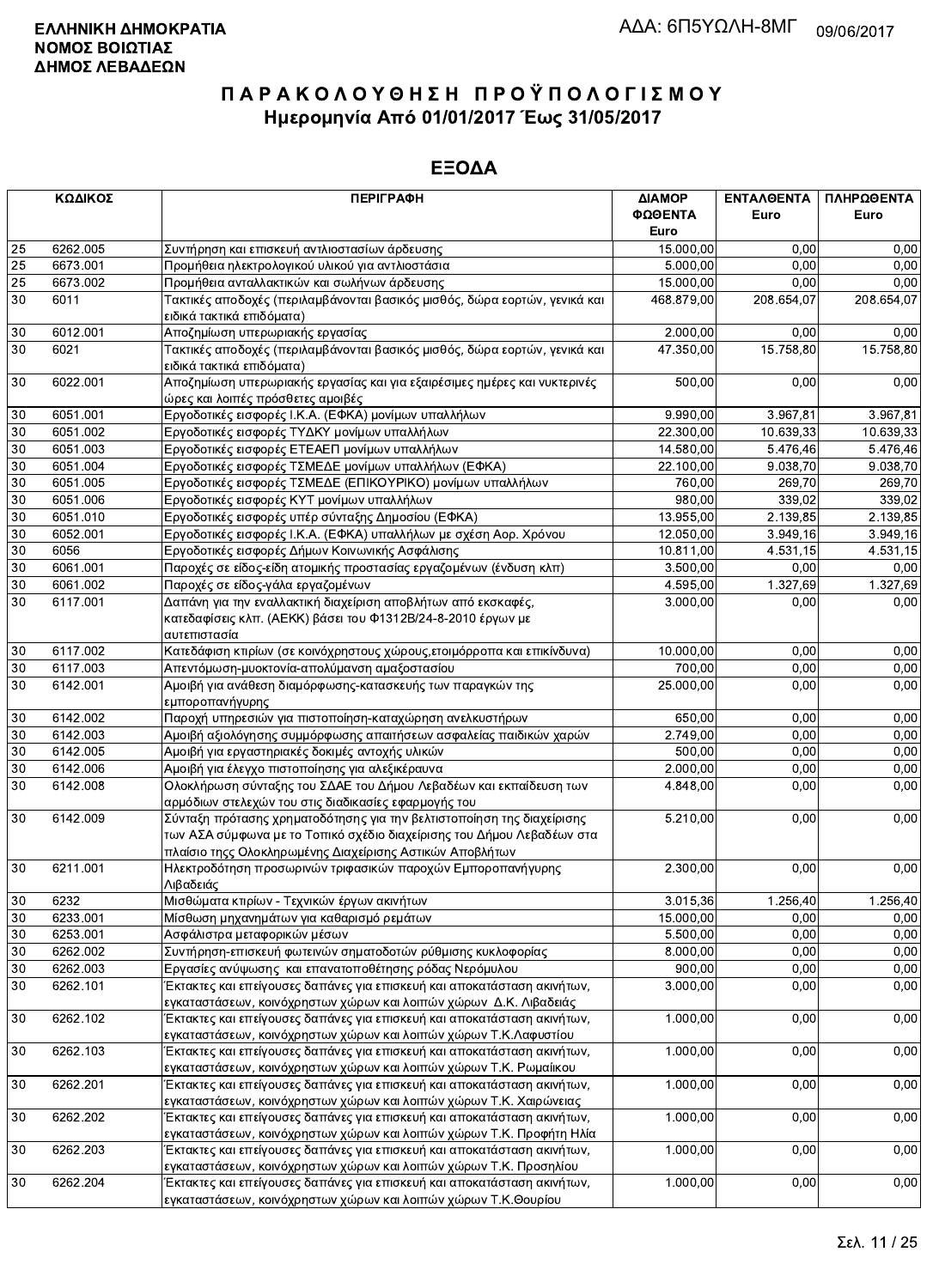|    | ΚΩΔΙΚΟΣ                                                                                                                                                  | <b>ПЕРІГРАФН</b>                                                                                                                                                                            | ΔΙΑΜΟΡ<br>ΦΩΘΕΝΤΑ<br>Euro | <b>ENTAA@ENTA</b><br>Euro | ΠΛΗΡΩΘΕΝΤΑ<br>Euro |
|----|----------------------------------------------------------------------------------------------------------------------------------------------------------|---------------------------------------------------------------------------------------------------------------------------------------------------------------------------------------------|---------------------------|---------------------------|--------------------|
| 30 | 6262.205                                                                                                                                                 | Έκτακτες και επείγουσες δαπάνες για επισκευή και αποκατάσταση ακινήτων,<br>εγκαταστάσεων, κοινόχρηστων χώρων και λοιπών χώρων Τ.Κ.Βασιλικών                                                 | 1.000,00                  | 0,00                      | 0,00               |
| 30 | 6262.206<br>Έκτακτες και επείγουσες δαπάνες για επισκευή και αποκατάσταση ακινήτων,<br>εγκαταστάσεων, κοινόχρηστων χώρων και λοιπών χώρων Τ.Κ.Ανθοχωρίου |                                                                                                                                                                                             | 1.000,00                  | 0,00                      | 0,00               |
| 30 | 6262.207                                                                                                                                                 | Έκτακτες και επείγουσες δαπάνες για επισκευή και αποκατάσταση ακινήτων,<br>εγκαταστάσεων, κοινόχρηστων χώρων και λοιπών χώρων Τ.Κ.Ακοντίου                                                  | 1.000,00                  | 0,00                      | 0,00               |
| 30 | 6262.208                                                                                                                                                 | Έκτακτες και επείγουσες δαπάνες για επισκευή και αποκατάσταση ακινήτων,<br>εγκαταστάσεων, κοινόχρηστων χώρων και λοιπών χώρων Τ.Κ.Αγίου Βλασίου                                             | 1.000,00                  | 0,00                      | 0,00               |
| 30 | 6262.301<br>Επείγουσες εργασίες επισκευής και γενικά εγκαταστάσεων κοινοχρήστων<br>χώρων Τ.Κ.Δαυλείας                                                    |                                                                                                                                                                                             | 1.000,00                  | 0,00                      | 0,00               |
| 30 | 6262.302                                                                                                                                                 | Έκτακτες και επείγουσες δαπάνες για επισκευή και αποκατάσταση ακινήτων,<br>εγκαταστάσεων, κοινόχρηστων χώρων και λοιπών χώρων Τ.Κ.Μαυρονερίου                                               | 1.000,00                  | 0,00                      | 0,00               |
| 30 | 6262.303                                                                                                                                                 | Έκτακτες και επείγουσες δαπάνες για επισκευή και αποκατάσταση ακινήτων,<br>εγκαταστάσεων, κοινόχρηστων χώρων και λοιπών χώρων Τ.Κ.Παρορίου                                                  | 1.000,00                  | 0,00                      | 0,00               |
| 30 | 6262.401                                                                                                                                                 | Έκτακτες και επείγουσες δαπάνες για επισκευή και αποκατάσταση ακινήτων,<br>εγκαταστάσεων, κοινόχρηστων χώρων και λοιπών χώρων Τ.Κ.Αγίας Αννας                                               | 1.000,00                  | 0,00                      | 0,00               |
| 30 | 6262.402                                                                                                                                                 | Έκτακτες και επείγουσες δαπάνες για επισκευή και αποκατάσταση ακινήτων,<br>εγκαταστάσεων, κοινόχρηστων χώρων και λοιπών χώρων Τ.Κ Αγίας Τριάδας                                             | 1.000,00                  | 0,00                      | 0,00               |
| 30 | 6262.403                                                                                                                                                 | Έκτακτες και επείγουσες δαπάνες για επισκευή και αποκατάσταση ακινήτων,<br>εγκαταστάσεων, κοινόχρηστων χώρων και λοιπών χώρων Τ.Κ.Αγίου Γεωργίου                                            | 1.000,00                  | 0,00                      | 0,00               |
| 30 | 6262.404                                                                                                                                                 | Έκτακτες και επείγουσες δαπάνες για επισκευή και αποκατάσταση ακινήτων,<br>εγκαταστάσεων, κοινόχρηστων χώρων και λοιπών χώρων Τ.Κ.Αλαλκομενών                                               | 1.000,00                  | 0,00                      | 0,00               |
| 30 | 6262.405                                                                                                                                                 | Έκτακτες και επείγουσες δαπάνες για επισκευή και αποκατάσταση ακινήτων,<br>εγκαταστάσεων, κοινόχρηστων χώρων και λοιπών χώρων Τ.Κ.Κορώνειας                                                 | 1.000,00                  | 0,00                      | 0,00               |
| 30 | 6262.501                                                                                                                                                 | Έκτακτες και επείγουσες δαπάνες για επισκευή και αποκατάσταση ακινήτων,<br>εγκαταστάσεων, κοινόχρηστων χώρων και λοιπών χώρων Δ.Κ. Κυριακίου                                                | 2.000,00                  | 0,00                      | 0,00               |
| 30 | 6263.001                                                                                                                                                 | Συντήρηση και επισκευή μεταφορικών μέσων και μηχανημάτων                                                                                                                                    | 58.000,00                 | 6.398,07                  | 6.398,07           |
| 30 | 6263.002                                                                                                                                                 | Δαπάνες για τεχνικό έλεγχο οχημάτων (ΚΤΕΟ)                                                                                                                                                  | 600,00                    | 0,00                      | 0,00               |
| 30 | 6266                                                                                                                                                     | Συντήρηση Εφαρμογών λογισμικού                                                                                                                                                              | 2.000,00                  | 0,00                      | 0,00               |
| 30 | 6322                                                                                                                                                     | Τέλη κυκλοφορίας φορτηγών αυτοκινήτων                                                                                                                                                       | 1.255,00                  | 0,00                      | 0,00               |
| 30 | 6323                                                                                                                                                     | Λοιπά τέλη κυκλοφορίας                                                                                                                                                                      | 2.045,00                  | 0,00                      | 0,00               |
| 30 | 6411.001                                                                                                                                                 | Έξοδα κίνησης ιδιόκτητων μεταφορικών μέσων (καύσιμα, λιπαντικά, διόδια<br>$K\lambda\pi$ )                                                                                                   | 1.800,00                  | 0,00                      | 0,00               |
| 30 | 6422                                                                                                                                                     | Οδοιπορικά έξοδα και αποζημίωση μετακινούμενων υπαλλήλων                                                                                                                                    | 1.300,00                  | 0.00                      | 0,00               |
| 30 | 6462                                                                                                                                                     | Δημοσίευση προκηρύξεων                                                                                                                                                                      | 4.200,00                  | 0,00                      | 0,00               |
| 30 | 6611.001                                                                                                                                                 | Προμήθεια βιβλίων, περιοδικών και λοιπών εκδόσεων                                                                                                                                           | 500,00                    | 0,00                      | 0,00               |
| 30 | 6615.001                                                                                                                                                 | Εργασίες εκτύπωσης φωτοτυπιών                                                                                                                                                               | 3.000,00                  | 0,00                      | 0,00               |
| 30 | 6635                                                                                                                                                     | Προμήθεια λοιπών ειδών υγιεινής και καθαριότητας                                                                                                                                            | 150,00                    | 0,00                      | 0,00               |
| 30 | 6641.001                                                                                                                                                 | Προμήθεια καυσίμων και λιπαντικών για κίνηση μεταφορικών μέσων και<br>μηχανημάτων                                                                                                           | 50.000,00                 | 22.395,89                 | 22.276,68          |
| 30 | 6651                                                                                                                                                     | Προμήθεια υλικού τοπογραφήσεων και σχεδιάσεων                                                                                                                                               | 1.000,00                  | 0,00                      | 0,00               |
| 30 | 6661.002                                                                                                                                                 | Προμήθεια χρωμάτων για συντήρηση δημοτικών κτιρίων                                                                                                                                          | 30.000,00                 | 0,00                      | 0,00               |
| 30 | 6661.004                                                                                                                                                 | Προμήθεια υαλοπινάκων-κουφωμάτων                                                                                                                                                            | 3.000,00                  | 0,00                      | 0,00               |
| 30 | 6661.005                                                                                                                                                 | Προμήθεια υλικών για ΄΄ Συντήρηση κτιριακών υποδομών του Δήμου<br>Λεβαδέων "(Τ.Π. & Δανείων για προώθηση της απασχόλησης μέσω των<br>προγραμμάτων κοινωφελούς χαρακτήρα άρθ.61 Ν.4414/2016) | 29.900,00                 | 0,00                      | 0,00               |
| 30 | 6662.001                                                                                                                                                 | Προμήθεια ξυλείας                                                                                                                                                                           | 5.000,00                  | 4.996,58                  | 4.996,58           |
| 30 | 6662.002                                                                                                                                                 | Προμήθεια χρωμάτων για κοινόχρηστους χώρους, διαγράμμιση οδών κλπ.                                                                                                                          | 10.000,00                 | 0,00                      | 0,00               |
| 30 | 6662.004                                                                                                                                                 | Προμήθεια ειδών κιγκαλερίας                                                                                                                                                                 | 2.500,00                  | 0,00                      | 0,00               |
| 30 | 6662.007                                                                                                                                                 | Προμήθεια σκυροδέματος                                                                                                                                                                      | 20.000,00                 | 0,00                      | 0,00               |
| 30 | 6662.008                                                                                                                                                 | Προμήθεια ασφαλτομίγματος και ψυχρής ασφάλτου                                                                                                                                               | 24.800,00                 | 0,00                      | 0,00               |
| 30 | 6662.009                                                                                                                                                 | Προμήθεια υδραυλικών υλικών και εξαρτημάτων                                                                                                                                                 | 20.000,00                 | 0,00                      | 0,00               |
| 30 | 6662.010                                                                                                                                                 | Προμήθεια σιδηρών κιγκλιδωμάτων και φρεατίων                                                                                                                                                | 8.000,00                  | 0,00                      | 0,00               |
| 30 | 6662.011                                                                                                                                                 | Προμήθεια αδρανών υλικών λατομείου                                                                                                                                                          | 20.000,00                 | 0,00                      | 0,00               |
| 30 | 6662.012                                                                                                                                                 | Προμήθεια οικοδομικών υλικών                                                                                                                                                                | 30.000,00                 | 0,00                      | 0,00               |
| 30 | 6662.013                                                                                                                                                 | Προμήθεια μονωτικών-στεγανωτικών υλικών                                                                                                                                                     | 1.000,00                  | 0,00                      | 0,00               |
| 30 | 6662.014                                                                                                                                                 | Προμήθεια χυτοσιδηρών οριοδεικτών                                                                                                                                                           | 3.000,00                  | 0,00                      | 0,00               |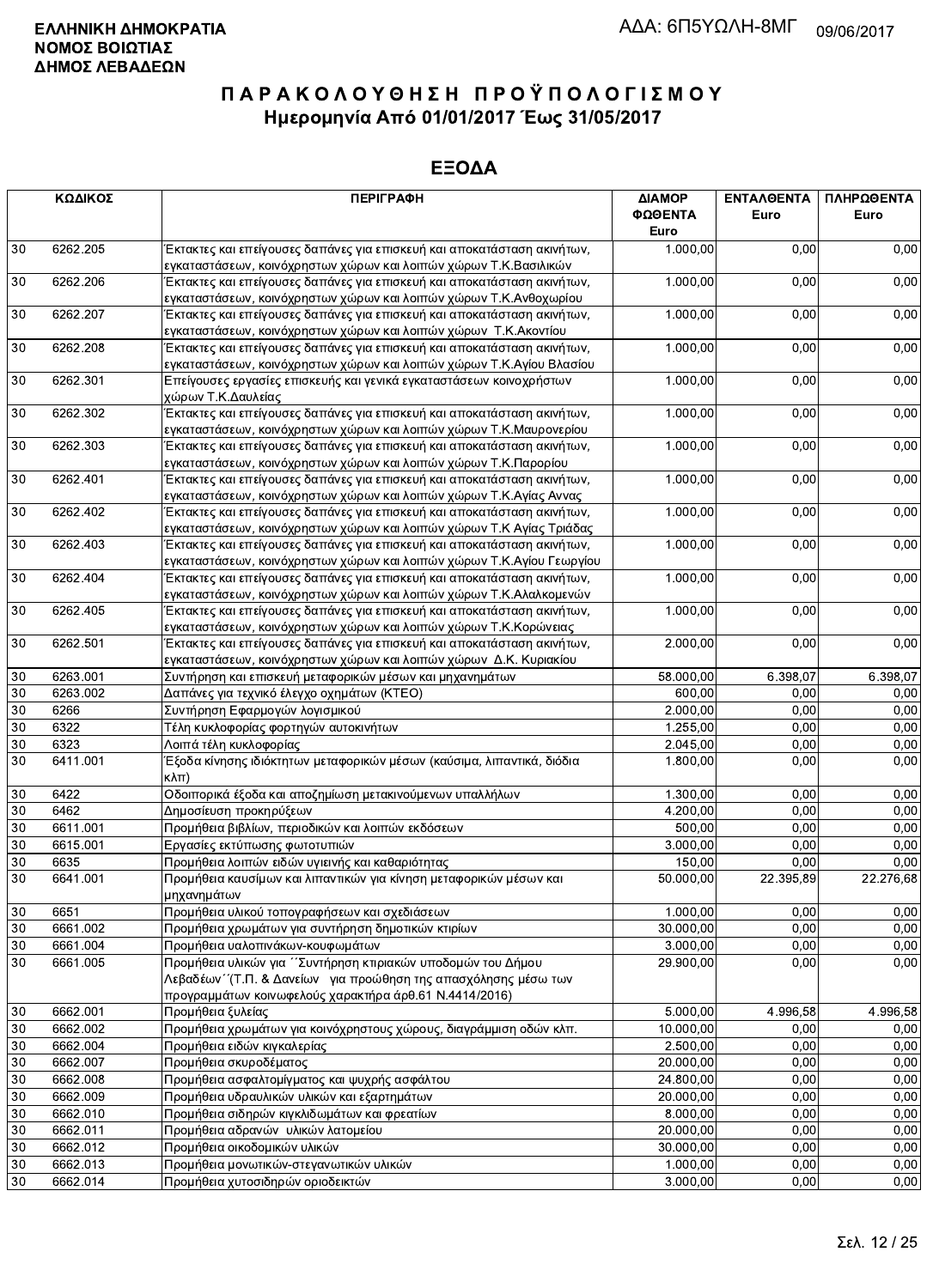|                 | ΚΩΔΙΚΟΣ                         | <b>ПЕРІГРАФН</b>                                                                                                                    | ΔΙΑΜΟΡ<br>ΦΩΘΕΝΤΑ     | <b>ENTAAOENTA</b><br>Euro | ΠΛΗΡΩΘΕΝΤΑ<br>Euro |
|-----------------|---------------------------------|-------------------------------------------------------------------------------------------------------------------------------------|-----------------------|---------------------------|--------------------|
|                 |                                 |                                                                                                                                     | Euro                  |                           |                    |
| 30              | 6662.015                        | Προμήθεια υλικών για ''Συντήρηση κοινόχρηστων χώρων του Δήμου<br>Λεβαδέων" (Τ.Π. & Δανείων για προώθηση της απασχόλησης μέσω        | 5.500,00              | 0.00                      | 0,00               |
| 30              | 6662.016                        | προγραμμάτων κοινωφελούς χαρακτήρα άρθ.61Ν.4414/2016)                                                                               | 19.436,60             | 0,00                      | 0,00               |
|                 |                                 | Προμήθεια υλικών για "Συντήρηση οδοποιίας του Δήμου Λεβαδέων" (Τ.Π. &<br>Δανείων για προώθηση της απασχόλησης μέσω των προγραμμάτων |                       |                           |                    |
|                 |                                 | κοινωφελούς χαρακτήρα-άρθ.61 Ν.4414/2016)                                                                                           |                       |                           |                    |
| 30<br>30        | 6671.002<br>6673.002            | Προμήθεια ελαστικών οχημάτων και μηχανημάτων                                                                                        | 15.000,00<br>3.000,00 | 0,00<br>0.00              | 0,00               |
| 30              | 6673.003                        | Ανταλλακτικά φωτεινών σηματοδοτών<br>Ανταλλακτικά αντικεραυνικής προστασίας                                                         | 4.000,00              | 0,00                      | 0,00<br>0,00       |
| 30              | 6699.001                        | Προμήθεια διάφορων εργαλείων                                                                                                        | 5.000,00              | 0,00                      | 0,00               |
| 30              | 6699.007                        | Προμήθεια αλατιού για αντιμετώπιση επιπτώσεων από έκτακτα καιρικά                                                                   | 22.000,00             | 9.055,76                  | 6.996,65           |
|                 | φαινόμενα (χιονοπτώσεις κ.λ.π.) |                                                                                                                                     |                       |                           |                    |
| 35              | 6011                            | Τακτικές αποδοχές (περιλαμβάνονται βασικός μισθός, δώρα εορτών, γενικά και<br>ειδικά τακτικά επιδόματα)                             | 133.125,00            | 59.251,73                 | 59.251,73          |
| 35              | 6012.001                        | Αποζημίωση υπερωριακής εργασίας μονίμων υπαλλήλων                                                                                   | 600,00                | 0,00                      | 0,00               |
| 35              | 6021                            | Τακτικές αποδοχές (περιλαμβάνονται βασικός μισθός, δώρα εορτών, γενικά και                                                          | 13.800,00             | 4.399,68                  | 4.399,68           |
|                 |                                 | ειδικά τακτικά επιδόματα)                                                                                                           |                       |                           |                    |
| 35              | 6022.001                        | Αποζημίωση υπερωριακής εργασίας και για εξαιρέσιμες ημέρες και νυκτερινές<br>ώρες                                                   | 500,00                | 0,00                      | 0,00               |
| 35              | 6041                            | Τακτικές αποδοχές (περιλαμβάνονται βασικός μισθός, δώρα εορτών, γενικά και<br>ειδικά τακτικά επιδόματα)                             | 8.120,00              | 0,00                      | 0,00               |
| 35              | 6051.001                        | Εργοδοτικές εισφορές Ι.Κ.Α. μονίμων υπαλλήλων(ΕΦΚΑ)                                                                                 | 5.918,00              | 2.116,36                  | 2.116,36           |
| 35              | 6051.002                        | Εργοδοτικές εισφορές ΤΥΔΚΥ μονίμων υπαλλήλων                                                                                        | 5.960,00              | 2.905.41                  | 2.905,41           |
| 35              | 6051.003                        | Εργοδοτικές εισφορές ΕΤΕΑΕΠ μονίμων υπαλλήλων                                                                                       | 4.000,00              | 1.551,92                  | 1.551,92           |
| $\overline{35}$ | 6051.010                        | Εργοδοτικές εισφορές υπέρ σύνταξης Δημοσίου (ΕΦΚΑ)                                                                                  | 3.794,00              | 909,69                    | 909,69             |
| 35              | 6052.001                        | Εργοδοτικές εισφορές Ι.Κ.Α. (ΕΦΚΑ) υπαλλήλων με σχέση Αορ. Χρόνου                                                                   | 3.495,00              | 1.102,56                  | 1.102,56           |
| 35              | 6054.001                        | Εργοδοτικές εισφορές Ι.Κ.Α. (ΕΦΚΑ) εκτάκτου προσωπικού                                                                              | 2.200,00              | 0,00                      | 0,00               |
| 35              | 6056                            | Εργοδοτικές εισφορές Δήμων Κοινωνικής Ασφάλισης                                                                                     | 3.460,00              | 1.450,15                  | 1.450,15           |
| 35              | 6061.001                        | Παροχές σε είδος-είδη ατομικής προστασίας εργαζομένων (ένδυση κλπ)                                                                  | 2.000,00              | 0,00                      | 0,00               |
| $\overline{35}$ | 6061.002                        | Παροχές σε είδος- γάλα εργαζομένων                                                                                                  | 1.645,00              | 340.53                    | 340,53             |
| 35              | 6117.002                        | Κλάδεμα ψηλών και επικίνδυνων δένδρων                                                                                               | 20.000,00             | 0,00                      | 0,00               |
| 35              | 6233.001                        | Μίσθωση μηχανημάτων για αντιμετώπιση εκτάκτων αναγκών για δράσεις<br>πυροπροστασίας                                                 | 0,00                  | 0,00                      | 0,00               |
| 35              | 6233.002                        | Μίσθωση μηχανημάτων για Αποχιονισμό, αντιπλημμυρική προστασία και<br>λοιπές δράσεις πολιτικής προστασίας                            | 24.800,00             | 10.867,36                 | 10.867,36          |
| 35              | 6233.003                        | Μίσθωση γερανοφόρου οχήματος για την κοπή επικίνδυνων και ψηλών<br>δένδρων                                                          | 4.000,00              | 0,00                      | 0,00               |
| 35              | 6233.010                        | Μίσθωση μηχανημάτων για την αντιμετώπιση εκτάκτων αναγκών για δράσεις<br>πολιτικής προστασίας στην Δημοτική Ενότητα Λιβαδειάς       | 15.040,00             | 0,00                      | 0,00               |
| 35              | 6233.201                        | Μίσθωση μηχανημάτων για την αντιμετώπιση εκτάκτων αναγκών για δράσεις<br>πολιτικής προστασίας στην Δημοτική Ενότητα Χαιρώνειας      | 8.000,00              | 0,00                      | 0,00               |
| 35              | 6233.302                        | Μίσθωση μηχανημάτων για αντιμετώπιση εκτάκτων αναγκών για δράσεις<br>πολιτιικής προστασίας στην Δημοτική Ενότητα Δαύλειας           | 8.000,00              | 0,00                      | 0,00               |
| 35              | 6233.402                        | Μίσθωση μηχανημάτων για αντιμετώπιση εκτάκτων αναγκών για δράσεις<br>πολιτικής προστασίας στην Δημοτική Ενότητας Κορωνείας          | 8.000,00              | 0,00                      | 0,00               |
| 35              | 6233.503                        | Μίσθωση μηχανημάτων για αντιμετώπιση εκτάκτων αναγκών για δράσεις<br>πολιτικής προστασίας στην Δημοτική Ενότητα Κυριακίου           | 8.000,00              | 0,00                      | 0,00               |
| 35              | 6262.002                        | Συντήρηση και επισκευή συντριβανιών                                                                                                 | 1.000,00              | 0,00                      | 0,00               |
| 35              | 6263.001                        | Συντήρηση και επισκευή οχημάτων και μηχανημάτων                                                                                     | 10.000,00             | 0,00                      | 0,00               |
| 35              | 6264.001                        | Συντήρηση και επισκευή λοιπών μηχανημάτων                                                                                           | 1.000,00              | 0,00                      | 0,00               |
| 35              | 6265                            | Συντήρηση και επισκευή επίπλων και λοιπού εξοπλισμού σκευών και λοιπού<br>εξοπλισμού                                                | 300,00                | 0,00                      | 0,00               |
| 35              | 6411.001                        | Έξοδα κίνησης ιδιόκτητων μεταφορικών μέσων (καύσιμα, λιπαντικά, διόδια<br>κλπ)                                                      | 1.800,00              | 0,00                      | 0,00               |
| 35              | 6635                            | Προμήθεια λοιπών ειδών υγιεινής και καθαριότητας                                                                                    | 200,00                | 0,00                      | 0,00               |
| 35              | 6641.001                        | Προμήθεια καυσίμων και λιπαντικών για την κίνηση μεταφορικών μέσων και<br>μηχανημάτων                                               | $\overline{8.000,00}$ | 2.666,98                  | 2.215,01           |
| 35              | 6641.002                        | Προμήθεια καυσίμων και λιπαντικών για την κίνηση μεταφορικών μέσων και<br>μηχανημάτων για τις ανάγκες της πυροπροστασίας            | 9.000,00              | 0,00                      | 0,00               |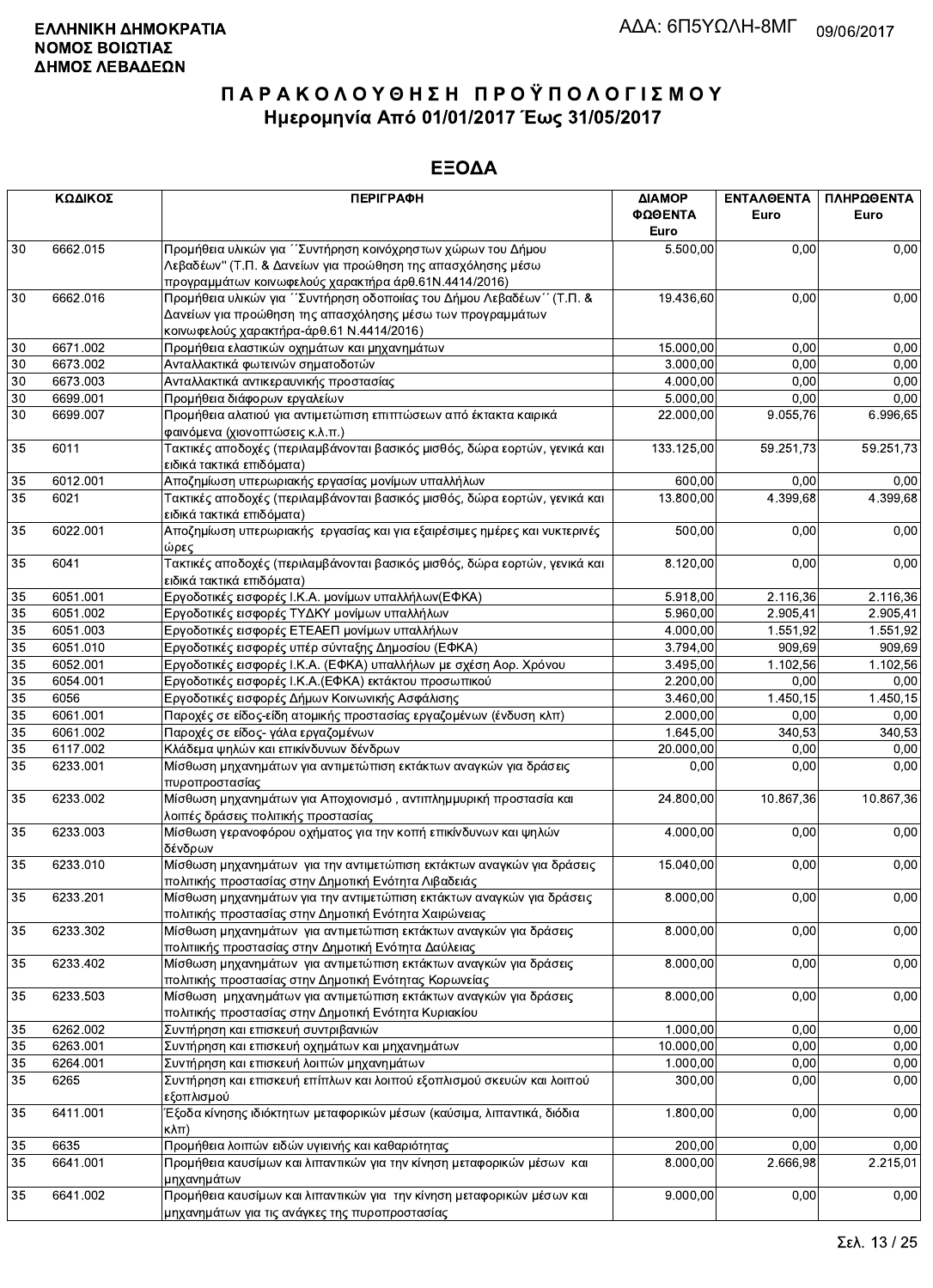| ΚΩΔΙΚΟΣ |          | <b>ПЕРІГРАФН</b>                                                                                                                           | ΔΙΑΜΟΡ     | ΕΝΤΑΛΘΕΝΤΑ | ΠΛΗΡΩΘΕΝΤΑ |
|---------|----------|--------------------------------------------------------------------------------------------------------------------------------------------|------------|------------|------------|
|         |          |                                                                                                                                            | ΦΩΘΕΝΤΑ    | Euro       | Euro       |
|         |          |                                                                                                                                            | Euro       |            |            |
| 35      | 6644     | Προμήθεια καυσίμων και λιπαντικών για λοιπές ανάγκες                                                                                       | 3.000,00   | 1.202,23   | 1.202,23   |
| 35      | 6673.001 | Προμήθεια ανταλλακτικών για αυτόματα συστήματα ποτίσματος                                                                                  | 3.500,00   | 0.00       | 0,00       |
| 35      | 6673.002 | Προμήθεια ανταλλακτικών λοιπού εξοπλισμού                                                                                                  | 4.000,00   | 0.00       | 0,00       |
| 35      | 6673.003 | Προμήθεια ανταλλακτικών για εγκαταστάσεις Η/Μ συντριβανιών                                                                                 | 1.000,00   | 0,00       | 0,00       |
| 35      | 6692.001 | Προμήθεια σπόρων, φυτών, δενδρυλλίων                                                                                                       | 250,00     | 0,00       | 0,00       |
| 35      | 6692.002 | Προμήθεια καλλωπιστικών φυτών                                                                                                              | 6.000,00   | 3.017,83   | 0,00       |
| 35      | 6692.003 | Προμήθεια δένδρων                                                                                                                          | 4.500,00   | 0,00       | 0,00       |
| 35      | 6693.001 | Προμήθεια λιπασμάτων,φαρμάκων,ζιζανιοκτόνων κλπ                                                                                            | 2.000,00   | 0,00       | 0,00       |
| 35      | 6699.001 | Προμήθεια διάφορων εργαλείων                                                                                                               | 3.000,00   | 0,00       | 0,00       |
| 40      | 6011     | Τακτικές αποδοχές (περιλαμβάνονται βασικός μισθός, δώρα εορτών, γενικά και<br>ειδικά τακτικά επιδόματα)                                    | 213.780,00 | 95.343,83  | 95.343,83  |
| 40      | 6012     | Αποζημίωση υπερωριακής εργασίας και για εξαιρέσιμες ημέρες και νυκτερινές<br>ώρες και λοιπές πρόσθετες αμοιβές                             | 600,00     | 0,00       | 0,00       |
| 40      | 6051.001 | Εργοδοτικές εισφορές Ι.Κ.Α. μονίμων υπαλλήλων (ΕΦΚΑ)                                                                                       | 4.650,00   | 2.291,71   | 2.291,71   |
| 40      | 6051.002 | Εργοδοτικές εισφορές ΤΥΔΚΥ μονίμων υπαλλήλων                                                                                               | 1.005,00   | 480,07     | 480,07     |
| 40      | 6051.003 | Εργοδοτικές εισφορές ΕΤΕΑΕΠ μονίμων υπαλλήλων                                                                                              | 3.968,00   | 1.377,12   | 1.377,12   |
| 40      | 6051.004 | Εργοδοτικές εισφορές ΤΣΜΕΔΕ μονίμων υπαλλήλων (ΕΦΚΑ)                                                                                       | 16.015,00  | 6.644,00   | 6.644,00   |
| 40      | 6051.005 | Εργοδοτικές εισφορές ΤΜΕΔΕ (ΕΠΙΚΟΥΡΙΚΟ) μονίμων υπαλλήλων                                                                                  | 3.195,00   | 1.323,45   | 1.323,45   |
| 40      | 6051.006 | Εργοδοτικές εισφορές ΚΥΤ μονίμων υπαλλήλων                                                                                                 | 4.155,00   | 1.663,75   | 1.663,75   |
| 40      | 6051.007 | Εργοδοτικές εισφορες τακτικών υπαλλήλων υπέρ ΟΠΑΔ                                                                                          | 4.475,00   | 1.772.30   | 1.772.30   |
| 40      | 6051.010 | Εργοδοτικές εισφορές υπέρ σύνταξης (ΕΦΚΑ)                                                                                                  | 3.548,00   | 626,52     | 626,52     |
| 40      | 6056     | Εργοδοτικές εισφορές Δήμων Κοινωνικής Ασφάλισης                                                                                            | 4.324,00   | 1.812,25   | 1.812,25   |
| 40      | 6331.001 | Παράβολα για την νομιμοποίηση αυθαιρέτων                                                                                                   | 3.000,00   | 0,00       | 0,00       |
| 40      | 6422     | Οδοιπορικά έξοδα και αποζημίωση μετακινούμενων υπαλλήλων                                                                                   | 4.963,40   | 0,00       | 0,00       |
| 40      | 6462     | Δημοσίευση προκηρύξεων                                                                                                                     | 650,00     | 0.00       | 0,00       |
| 40      | 6612     | Προμήθεια γραφικής ύλης και λοιπά υλικά γραφείων                                                                                           | 1.000,00   | 0,00       | 0,00       |
| 40      | 6613.001 | Προμήθεια εντύπων υπηρεσιών                                                                                                                | 500,00     | 0,00       | 0,00       |
| 40      | 6615.002 | Εργασίες εκτύπωσης φωτοτυπιών                                                                                                              | 1.200,00   | 0,00       | 0,00       |
| 40      | 6634     | Προμήθεια ειδών καθαριότητας και ευπρεπισμού                                                                                               | 500,00     | 0,00       | 0,00       |
| 45      | 6011     | Τακτικές αποδοχές (περιλαμβάνονται βασικός μισθός, δώρα εορτών, γενικά και<br>ειδικά τακτικά επιδόματα)                                    | 44.442,00  | 18.696,37  | 18.696,37  |
| 45      | 6051.002 | Εργοδοτικές εισφορές ΤΥΔΚΥ μονίμων υπαλλήλων                                                                                               | 2.356,00   | 1.093,96   | 1.093,96   |
| 45      | 6051.003 | Εργοδοτικές εισφορές ΕΤΕΑΕΠ μονίμων υπαλλήλων                                                                                              | 1.786,00   | 696,67     | 696,67     |
| 45      | 6051.010 | Εργοδοτικές εισφορές υπέρ σύνταξης Δημοσίου (ΕΦΚΑ)                                                                                         | 1.485,00   | 333,33     | 333,33     |
| 45      | 6056     | Εργοδοτικές εισφορές Δήμων Κοινωνικής Ασφάλισης                                                                                            | 1.297,00   | 543,60     | 543,60     |
| 45      | 6061.001 | Παροχές σε είδος-είδη ατομικής προστασίας εργαζομένων (ένδυση κλπ)                                                                         | 600,00     | 0,00       | 0,00       |
| 45      | 6061.002 | Παροχές σε είδος-γάλα εργαζομένων                                                                                                          | 660,00     | 147.13     | 147,13     |
| 45      | 6279     | Λοιπές δαπάνες για ύδρευση, άρδευση, φωτισμό, καθαριότητα                                                                                  | 2.500,00   | 769,00     | 769,00     |
| 45      | 6635     | Προμήθεια λοιπών ειδών υγιεινής και καθαριότητας                                                                                           | 150,00     | 0,00       | 0,00       |
| 45      | 6693.001 | Προμήθεια φαρμάκων, ζιζανιοκτόνων κλπ                                                                                                      | 300,00     | 0,00       | 0,00       |
| 45      | 6699.001 | Προμήθεια λαδιού για τις ανάγκες του Νεκροταφείου                                                                                          | 6.000,00   | 0,00       | 0,00       |
| 45      | 6699.002 | Προμήθεια κεριών για τις ανάγκες του Νεκροταφείου                                                                                          | 1.500,00   | 0,00       | 0,00       |
| 45      | 6699.003 | Προμήθεια διάφορων εργαλείων                                                                                                               | 1.000,00   | 0,00       | 0,00       |
| 60      | 6011     | Τακτικές αποδοχές μονίμων υπαλλήλων Παιδικών Σταθμών (περιλαμβάνονται<br>βασικός μισθός, δώρα εορτών, γενικά και ειδικά τακτικά επιδόματα) | 33.180,00  | 0,00       | 0,00       |
| 60      | 6021     | Τακτικές αποδοχές (περιλαμβάνονται βασικός μισθός, δώρα εορτών, γενικά και<br>ειδικά τακτικά επιδόματα)                                    | 72.100,00  | 17.025,80  | 17.025,80  |
| 60      | 6041.000 | Τακτικές αποδοχές εκτάκτων υπαλλήλων Παιδικών Σταθμών                                                                                      | 147.132,27 | 48.414,53  | 48.414,53  |
| 60      | 6041.001 | Τακτικές αποδοχές εκτάκτων υπαλλήλων του υποέργου ΄΄Κοινωνικό<br>Παντοπωλείο"                                                              | 16.720,00  | 0,00       | 0,00       |
| 60      | 6041.002 | Τακτικές αποδοχές εκτάκτων υπαλλήλων του υποέργου ΄΄Παροχή συσσιτίου΄΄                                                                     | 38.992,00  | 0,00       | 0,00       |
| 60      | 6041.003 | Τακτικές αποδοχές εκτάκτων υπαλλήλων του υποέργου ΄΄ Κοινωνικό                                                                             | 16.720,00  | 0,00       | 0,00       |
|         |          | Φαρμακείο΄                                                                                                                                 |            |            |            |
| 60      | 6041.004 | Τακτικές αποδοχές εκτάκτων υπαλλήλων της πράξης ΄΄Κέντρο Κοινότητας΄΄                                                                      | 18.592,00  | 0,00       | 0,00       |
| 60      | 6051.001 | Εργοδοτικές εισφορές Ι.Κ.Α. (Ε.Φ.Κ.Α.) μονίμων υπαλλήλων Παιδικών Σταθμών                                                                  | 1.300,00   | 0,00       | 0,00       |
| 60      | 6051.002 | Εργοδοτικές εισφορές ΤΥΔΚΥ μονίμων υπαλλήλων Παιδικών Σταθμών                                                                              | 735,00     | 0,00       | 0,00       |
| 60      | 6051.003 | Εργοδοτικές εισφορές ΕΤΕΑΕΠ μονίμων υπαλλήλων Παιδικών Σταθμών                                                                             | 925,00     | 0,00       | 0,00       |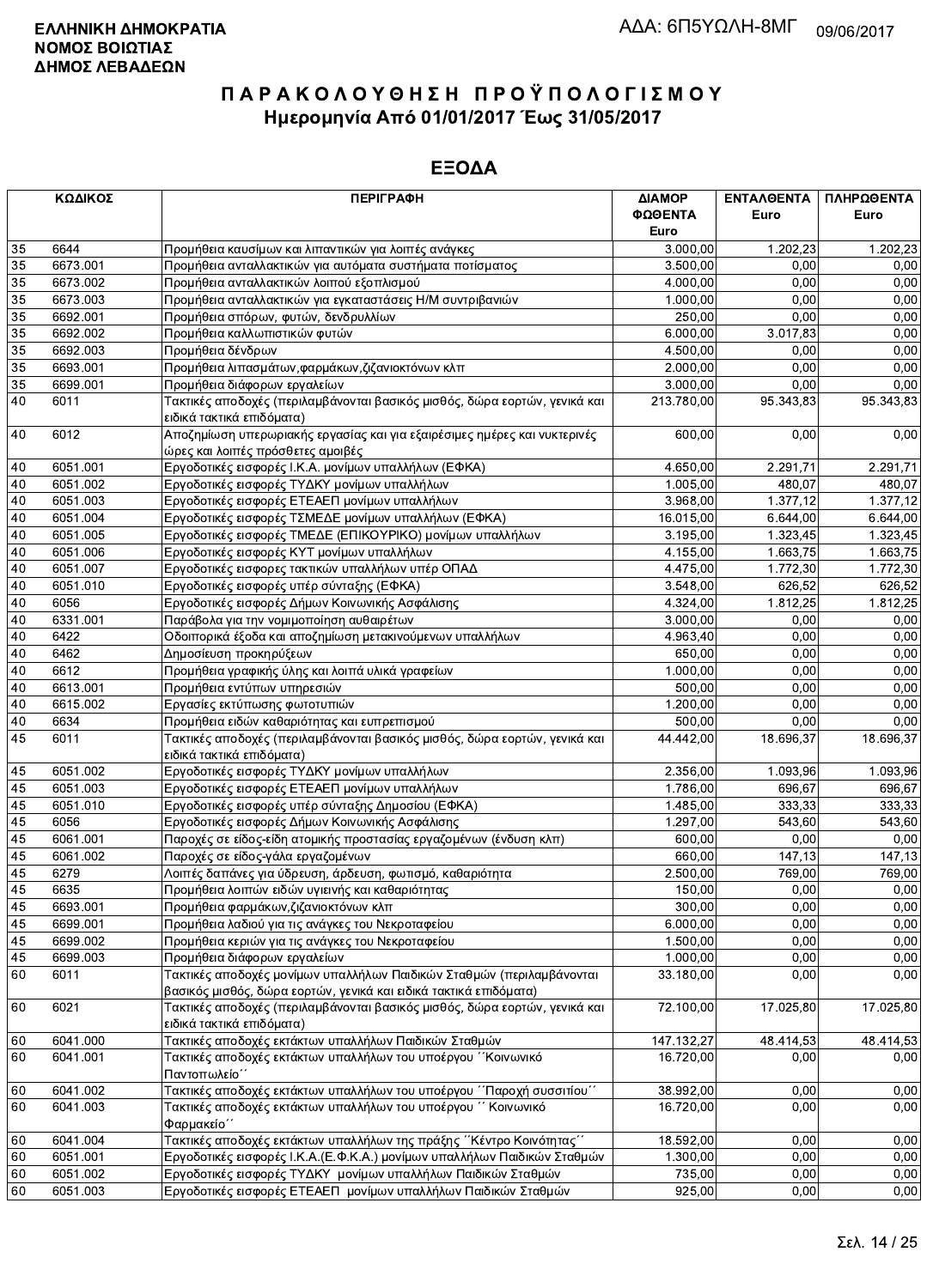|        | ΚΩΔΙΚΟΣ                                                                           | <b>ПЕРІГРАФН</b>                                                                                                     | ΔΙΑΜΟΡ<br>ΦΩΘΕΝΤΑ<br>Euro | <b>ENTAAGENTA</b><br>Euro | ΠΛΗΡΩΘΕΝΤΑ<br>Euro |
|--------|-----------------------------------------------------------------------------------|----------------------------------------------------------------------------------------------------------------------|---------------------------|---------------------------|--------------------|
| 60     | 6051.009                                                                          | Εργοδοτικές εισφορές ΟΠΑΔ μονίμων υπαλλήλων Παιδικών Σταθμών<br>$(E.\Phi.K.A.)$                                      | 880,00                    | 0,00                      | 0,00               |
| 60     | 6051.010                                                                          | Εργοδοτικές εισφορές υπέρ σύνταξης Δημοσίου μονίμων υπαλλήλων<br>Παιδικών Σταθμών (ΕΦΚΑ)                             | 1.120,00                  | 0,00                      | 0,00               |
| 60     | 6052.001<br>Εργοδοτικές εισφορές Ι.Κ.Α. υπαλλήλων με σχέση Αορ. Χρόνου (Ε.Φ.Κ.Α.) |                                                                                                                      | 18.360,00                 | 4.266,65                  | 4.266,65           |
| 60     | 6054.001                                                                          | Εργοδοτικές εισφορες ΙΚΑ (ΕΦΚΑ) εκτάκτων υπαλλήλων Παιδικών Σταθμών                                                  | 38.099,00                 | 12.440,39                 | 12.440,39          |
| 60     | 6054.002                                                                          | Εργοδοτικές εισφορες εκτάκτων υπαλλήλων του υποέργου Κοινωνικό<br>Παντοπωλείο (ΕΦΚΑ)                                 | 3.280,00                  | 0,00                      | 0,00               |
| 60     | 6054.003                                                                          | Εργοδοτικές εισφορες εκτάκτων υπαλλήλων του υποέργου Παροχή συσσιτίου<br>$(E\Phi KA)$                                | 10.608,00                 | 0,00                      | 0,00               |
| 60     | 6054.004                                                                          | Εργοδοτικές εισφορες εκτάκτων υπαλλήλων του υποέργου Κοινωνικό<br>Φαρμακείο (ΕΦΚΑ)                                   | 4.880,00                  | 0,00                      | 0,00               |
| 60     | 6054.005                                                                          | Εργοδοτικές εισφορες εκτάκτων υπαλλήλων της πράξης Κέντρο Κοινότητας<br>(EФKA)                                       | 4.808,00                  | 0,00                      | 0,00               |
| 60     | 6481.001                                                                          | Προμήθεια ειδών παντοπωλείου για Παιδικούς Σταθμούς                                                                  | 13.000,00                 | 3.764,36                  | 3.764,36           |
| 60     | 6481.002                                                                          | Προμήθεια φρούτων και λαχανικών για Παιδικούς Σταθμούς                                                               | 10.200,00                 | 2.178,93                  | 2.178,93           |
| 60     | 6481.003                                                                          | Προμήθεια ειδών κρεοπωλείου για Παιδικούς Σταθμούς                                                                   | 13.000,00                 | 2.913,94                  | 2.913,94           |
| 60     | 6481.004                                                                          | Προμήθεια γαλακτομικών ειδών για Παιδικούς Σταθμούς                                                                  | 7.500,00                  | 1.464,58                  | 1.464,58           |
| 60     | 6481.005                                                                          | Προμήθεια κατεψυγμένων ειδών για Παιδικούς Σταθμούς                                                                  | 3.000,00                  | 385,87                    | 385,87             |
| 60     | 6481.006                                                                          | Προμήθεια ειδών αρτοποιείου για Παιδικούς Σταθμούς                                                                   | 8.000,00                  | 2.167,98                  | 2.167,98           |
| 60     | 6495.001                                                                          | Λοιπές δαπάνες γενικής φύσεως του υποέργου "Κοινωνικό Παντοπωλείο"                                                   | 6.000,00                  | 0.00                      | 0,00               |
| 60     | 6495.002                                                                          | Λοιπές δαπάνες γενικής φύσεως του υποέργου "Παροχή συσσιτίου"                                                        | 14.880,00                 | 0,00                      | 0,00               |
| 60     | 6495.003                                                                          | Λοιπές δαπάνες γενικής φύσεως του υποέργου " Κοινωνικό Φαρμακείο"                                                    | 6.480,00                  | 0,00                      | 0,00               |
| 60     | 6495.004                                                                          | Λοιπές δαπάνες γενικής φύσεως της πράξης "Κέντρο Κοινότητας"                                                         | 4.680,00                  | 0,00                      | 0,00               |
| 60     | 6613.001                                                                          | Προμήθεια εντύπων και υλικών μηχανογράφησης και πολλαπλών<br>εκτυπώσεων                                              | 750,00                    | 0,00                      | 0,00               |
| 60     | 6622.001                                                                          | Προμήθεια ειδών ψυχαγωγίας για Παιδικούς Σταθμούς                                                                    | 2.000,00                  | 0,00                      | 0,00               |
| 60     | 6622.002                                                                          | Προμήθεια ειδών δημιουργικής απασχόλησης για τους παιδικούς σταθμούς<br>(χαρτικά, μπογιές, εκπαιδευτικό υλικό, κλπ.) | 2.000,00                  | 0,00                      | 0,00               |
| 60     | 6726.001                                                                          | Εισφορές (ωφελούμενων και εργοδότη) μέσω Προγραμμάτων Κοινωφελούς<br>Χαρακτήρα (παρ. ΙΔ Ν.4152/2013)                 | 195.000,00                | 52.986,14                 | 52.986,14          |
| $70\,$ | 6011                                                                              | Τακτικές αποδοχές (περιλαμβάνονται βασικός μισθός, δώρα εορτών, γενικά και<br>ειδικά τακτικά επιδόματα)              | 34.587,00                 | 15.402,19                 | 15.402,19          |
| 70     | 6021                                                                              | Τακτικές αποδοχές υπαλλήλων (περιλαμβάνονται βασικός μισθός, δώρα<br>εορτών, γενικά και ειδικά τακτικά επιδόματα)    | 33.269,00                 | 10.928,68                 | 10.928,68          |
| $70\,$ | 6051.002                                                                          | Εργοδοτικές εισφορές ΤΥΔΚΥ μονίμων υπαλλήλων                                                                         | 1.810,00                  | 884.84                    | 884.84             |
| 70     | 6051.003                                                                          | Εργοδοτικές εισφορές ΕΤΕΑΕΠ μονίμων υπαλλήλων                                                                        | 1.231,00                  | 473,02                    | 473,02             |
| 70     | 6051.010                                                                          | Εργοδοτικές εισφορές υπέρ σύνταξης Δημοσίου (ΕΦΚΑ)                                                                   | 1.176,00                  | 281,28                    | 281,28             |
| 70     | 6052.001                                                                          | Εργοδοτικές εισφορές Ι.Κ.Α. (ΕΦΚΑ) εργαζομένων με σχέση Αορ. Χρόνου<br>(τοπ. οικονομ. ανάπτυξης)                     | 8.377,00                  | 2.738,72                  | 2.738,72           |
| 70     | 6056                                                                              | Εργοδοτικές εισφορές Δήμων Κοινωνικής Ασφάλισης                                                                      | 865,00                    | 362,60                    | 362,60             |
| $70\,$ | 6117.001                                                                          | Δαπάνη για στείρωση σκύλων                                                                                           | 12.000,00                 | 5.261,32                  | 5.261,32           |
| $70\,$ | 6236.001                                                                          | Μίσθωση χημικών τουαλετών για την Εμποροπανήγυρη                                                                     | 5.000,00                  | 0,00                      | 0,00               |
| 70     | 6262.002                                                                          | Συντήρηση Ρολογιών Δήμου Λεβαδέων                                                                                    | 5.000,00                  | 0,00                      | 0,00               |
| 70     | 6263                                                                              | Συντήρηση και επισκευή μεταφορικών μέσων                                                                             | 6.000,00                  | 0,00                      | 0,00               |
| 70     | 6279.001                                                                          | Λοιπές δαπάνες για ύδρευση, άρδευση, φωτισμό, καθαριότητα                                                            | 120.000,00                | 63.350,25                 | 63.350,25          |
| 70     | 6321                                                                              | Τέλη κυκλοφορίας επιβατηγών αυτοκινήτων                                                                              | 1.350,00                  | 0,00                      | 0,00               |
| 70     | 6613                                                                              | Προμήθεια εντύπων και υλικών μηχανογράφησης και πολλαπλών<br>εκτυπώσεων                                              | 500.00                    | 0,00                      | 0,00               |
| $70\,$ | 6615.001                                                                          | Εκτύπωση ενημερωτικών εντύπων για την ευαισθητοποίηση πολιτών στο<br>θέμα των αδέσποτων ζώων του Δήμου               | 500,00                    | 0,00                      | 0,00               |
| $70\,$ | 6641                                                                              | Προμήθεια καυσίμων και λιπαντικών για κίνηση μεταφορικών μέσων                                                       | 7.000,00                  | 1.320,99                  | 1.320,99           |
| 70     | 6671.002                                                                          | Προμήθεια ελαστικών μεταφορικών μέσων                                                                                | 1.500,00                  | 0,00                      | 0,00               |
| 70     | 6699.001                                                                          | Προμήθεια ζωοτροφών σκύλων                                                                                           | 1.700,00                  | 0,00                      | 0,00               |
| 10     | 7133                                                                              | Έπιπλα σκεύη                                                                                                         | 6.000,00                  | 0,00                      | 0,00               |
| 10     | 7134.001                                                                          | Μηχανογραφικός εξοπλισμός                                                                                            | 10.000,00                 | 0,00                      | 0,00               |
| 10     | 7134.002                                                                          | Προμήθεια λογισμικού ηλεκτρονικών υπολογιστών                                                                        | 12.000,00                 | 0,00                      | 0,00               |
| 10     | 7134.004                                                                          | Προμήθεια Ασφαλών Διατάξεων Δημιουργίας Υπογραφής (ΑΔΔΥ)                                                             | 6.200,00                  | 0,00                      | 0,00               |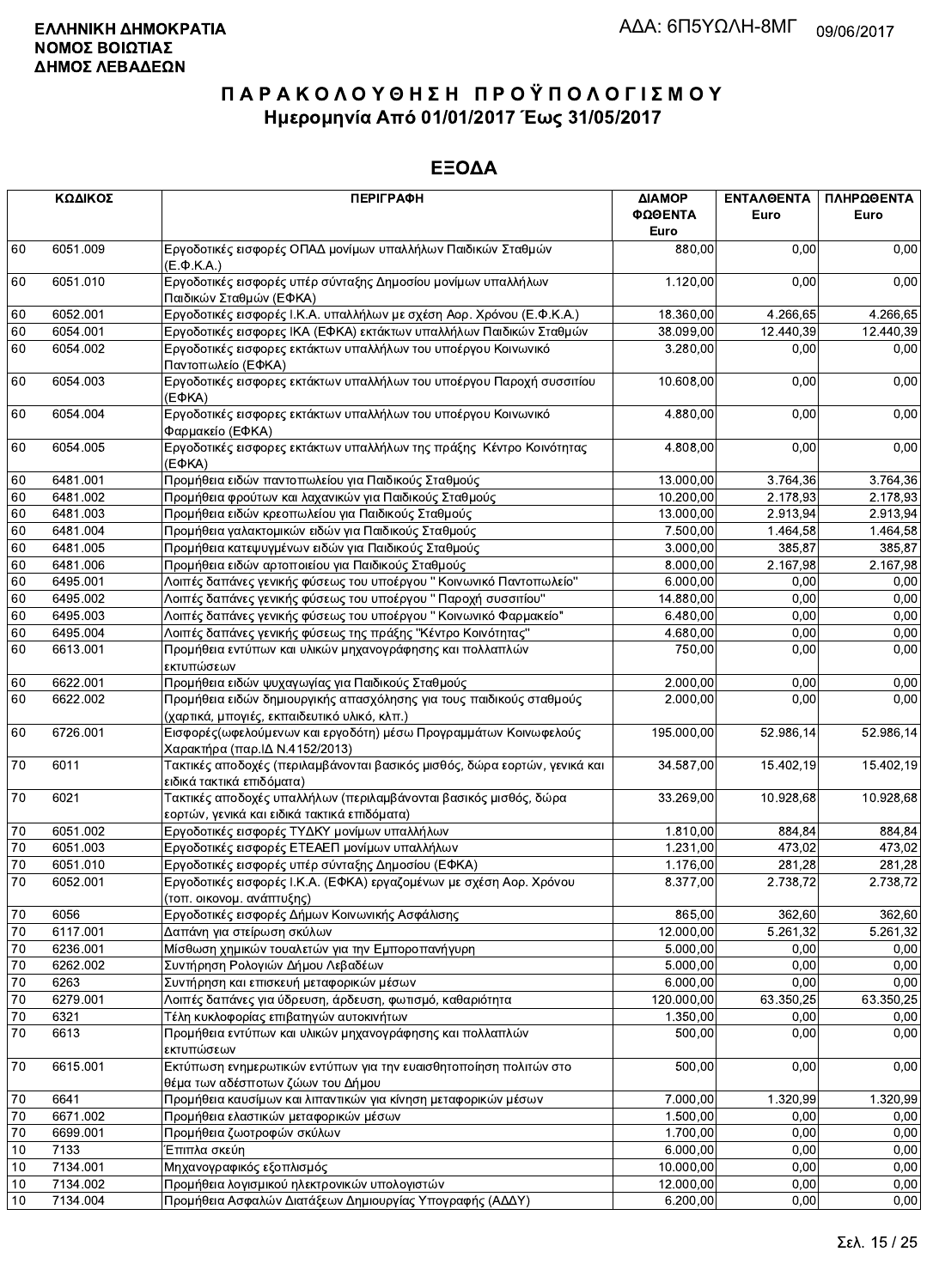|    | ΚΩΔΙΚΟΣ               | <b>ПЕРІГРАФН</b>                                                                                                                                                                                                                                                                          | ΔΙΑΜΟΡ<br>ΦΩΘΕΝΤΑ<br>Euro | <b>ENTAA@ENTA</b><br>Euro | ΠΛΗΡΩΘΕΝΤΑ<br>Euro |
|----|-----------------------|-------------------------------------------------------------------------------------------------------------------------------------------------------------------------------------------------------------------------------------------------------------------------------------------|---------------------------|---------------------------|--------------------|
| 10 | 7135.003              | Προμήθεια συστήματος τηλεματικής διαχείρισης στόλου αυτοκινήτων                                                                                                                                                                                                                           | 500,00                    | 0,00                      | 0,00               |
| 10 | 7514.001              | Συμμετοχή στην αύξηση του μετοχικού κεφαλαίου της ΕΛΙΚΩΝΑΣ-<br>ΠΑΡΝΑΣΣΟΣ-Αναπτυξιακή Α.Ε. ΟΤΑ                                                                                                                                                                                             | 75.165,35                 | 0.00                      | 0,00               |
| 15 | 7131.002              | Προμήθεια ηλεκτρικής κουζίνας για παιδικούς σταθμούς                                                                                                                                                                                                                                      | 4.000,00                  | 0,00                      | 0,00               |
| 15 | 7131.003              | Προμήθεια μηχανημάτων φυσιοθεραπείας                                                                                                                                                                                                                                                      | 2.500,00                  | 0,00                      | 0,00               |
| 15 | 7131.009              | Προμήθεια ηλεκτρικών σκουπών για τους Παιδικούς Σταθμούς                                                                                                                                                                                                                                  | 800,00                    | 0,00                      | 0,00               |
| 15 | 7131.011              | Προμήθεια ρομποτικής σκούπας καθαρισμού κολυμβητικών δεξαμενών του<br>Δημοτικού Κολυμβητηρίου                                                                                                                                                                                             | 10.000,00                 | 0,00                      | 0,00               |
| 15 | 7131.012              | Σύστημα ασφαλείας Μουσείου Αγροτικής Κληρονομιάς στον οικισμό Ελικώνα                                                                                                                                                                                                                     | 3.296,66                  | 0,00                      | 0,00               |
| 15 | $\overline{7131.013}$ | Προμήθεια επαγγελματικού ψυγείου για τις ανάγκες συντήρησης<br>προιόντων "Κοινωνικού Παντοπωλείου"                                                                                                                                                                                        | 4.000,00                  | 0,00                      | 0,00               |
| 15 | 7131.015              | Προμήθεια ηχητικού συστήματος για Κατασκήνωση                                                                                                                                                                                                                                             | 1.500,00                  | 0,00                      | 0,00               |
| 15 | 7131.016              | Προμήθεια ανυψωτικού μηχανήματος για το Δημοτικό Κλειστό Γυμναστήριο                                                                                                                                                                                                                      | 12.000,00                 | 0,00                      | 0,00               |
| 15 | 7131.017              | Προμήθεια ειδικού αναβατορίου πισίνας για το Δημοτικό Κολυμβητήριο                                                                                                                                                                                                                        | 8.000,00                  | 0,00                      | 0,00               |
| 15 | 7131.018              | Προμήθεια πιεστικού μηχανήματος για το Δημοτικό Κολυμβητήριο                                                                                                                                                                                                                              | 500,00                    | 0.00                      | 0,00               |
| 15 | 7132.001              | Προμήθεια αυτοκινήτου μεταφοράς παρασκευασμένου φαγητού για κοινωνικές<br>δομές του Δήμου                                                                                                                                                                                                 | 30.000,00                 | 0,00                      | 0,00               |
| 15 | 7133.002              | Προμήθεια επίπλων και σκευών για Παιδικούς Σταθμούς και ΚΑΠΗ                                                                                                                                                                                                                              | 2.000,00                  | 1.716,75                  | 1.716,75           |
| 15 | 7133.004              | Προμήθεια επίπλων για το Δημοτικό Ωδείο                                                                                                                                                                                                                                                   | 1.500,00                  | 0,00                      | 0,00               |
| 15 | 7133.005              | Προμήθεια καθισμάτων για το Συνεδριακό Κέντρο "Χρήστος Παλαιολόγος"                                                                                                                                                                                                                       | 1.000.00                  | 0,00                      | 0,00               |
| 15 | 7135.002              | Προμήθεια σκευών μαγειρικής                                                                                                                                                                                                                                                               | 600,00                    | 0,00                      | 0,00               |
| 15 | 7135.010              | Προμήθεια μηχανημάτων μέτρησης χοληστερίνης και σακχάρου                                                                                                                                                                                                                                  | 200,00                    | 0,00                      | 0,00               |
| 15 | 7135.012              | Προμήθεια μουσικών οργάνων Φιλαρμονικής                                                                                                                                                                                                                                                   | 2.000,00                  | 0,00                      | 0,00               |
| 15 | 7135.013              | Προμήθεια μουσικών οργάνων Δημοτικού Ωδείου                                                                                                                                                                                                                                               | 2.500,00                  | 0,00                      | 0,00               |
| 15 | 7135.021              | Προμήθεια CD PLAYER με δυνατότητα αναπαραγωγής MP3 για Συνεδριακό<br>Κέντρο                                                                                                                                                                                                               | 150,00                    | 0,00                      | 0,00               |
| 15 | 7135.022              | Προμήθεια μηχανήματος μέτρησης καταλληλότητας νερού Δημοτικού<br>Κολυμβητηρίου                                                                                                                                                                                                            | 200,00                    | 0,00                      | 0,00               |
| 15 | 7135.023              | Προμήθεια οθόνης προβολής για το Συνεδριακό Κέντρο Χρήστος Παλαιολόγος                                                                                                                                                                                                                    | 600,00                    | 0,00                      | 0,00               |
| 15 | 7135.024              | Προμήθεια υποστηρικτικού εξοπλισμού για Δημοτικό Ωδείο (αναλόγια,<br>υποπόδια, μετρονόμοι κλπ)                                                                                                                                                                                            | 600,00                    | 0,00                      | 0,00               |
| 15 | 7311.101              | Παρεμβάσεις εκσυγχρονισμού κτιριακού αποθέματος αρχιτεκτονικής αξίας και<br>περιβάλλοντος χώρου για την χρήση πολιτιστικών δραστηριοτήτων                                                                                                                                                 | 200.614,00                | 0,00                      | 0,00               |
| 15 | 7311.102              | Δημιουργία Μουσικού Σχολείου                                                                                                                                                                                                                                                              | 12.000,00                 | 0,00                      | 0,00               |
| 15 | 7311.105              | Επισκευή στεγών-στεγάστρων σχολικών συγκροτημάτων                                                                                                                                                                                                                                         | 21.277,74                 | 0,00                      | 0,00               |
| 15 | 7326.001              | Αναβάθμιση αθλητικών εγκαταστάσεων                                                                                                                                                                                                                                                        | 436.208,31                | 0,00                      | 0,00               |
| 15 | 7331.001              | Επισκευή Σχολικών Συγκροτημάτων                                                                                                                                                                                                                                                           | 52.000,00                 | 0,00                      | 0,00               |
| 15 | 7411.001              | Σύνταξη τευχων δημοπράτησης για την πράξη "Παρεμβάσεις<br>εκσυγχρονισμού κτιριακού αποθέματος αρχιτεκτονικής αξίας (πρώην κτίριο<br>Πανεπιστημίου) και περιβάλλοντος χώρου, με εφαρμογές ενεργειακής<br>αναβάθμισης για την χρήση δημοτικών υπηρεσιών και Πολιτιστικών<br>δραστηριοτήτων» | 72.000,00                 | 0,00                      | 0,00               |
| 15 | 7413.001              | Μελέτη αποκατάστασης ρηγματώσεων πέτρινου θεάτρου Λιβαδειάς                                                                                                                                                                                                                               | 5.500,00                  | 0,00                      | 0,00               |
| 15 | 7413.003              | Μελέτη συντήρησης και στερέωσης τοξωτού γεφυριού στην θέση Πηγές Κρύας                                                                                                                                                                                                                    | 10.000,00                 | 0,00                      | 0,00               |
| 15 | 7413.004              | Μελέτη ανάδειξης και αποκατάστασης του μνημείου "Τζαμί Γαζί Ομέρ"                                                                                                                                                                                                                         | 20.000,00                 | 0,00                      | 0,00               |
| 20 | 7135.001              | Προμήθεια κάδων απορριμμάτων για κομποστοποίηση                                                                                                                                                                                                                                           | 5.000,00                  | 0,00                      | 0,00               |
| 20 | 7135.002              | Προμήθεια κάδων απορριμμάτων διαφόρων τύπων                                                                                                                                                                                                                                               | 20.000,00                 | 0,00                      | 0,00               |
| 20 | 7135.006              | Σύστημα αντιεμπλοκής ABS στα οχήματα                                                                                                                                                                                                                                                      | 8.100,00                  | 0,00                      | 0,00               |
| 20 | 7135.007              | Προμήθεια συστήματος τηλεματικής διαχείρησης στόλου οχημάτων                                                                                                                                                                                                                              | 3.500,00                  | 0,00                      | 0,00               |
| 20 | 7135.008              | Προμήθεια αυτοματοποιημένου συστήματος υπόγειων κάδων απορριμμάτων                                                                                                                                                                                                                        | 20.000,00                 | 0,00                      | 0,00               |
| 20 | 7325.001              | Επεκτάσεις Ηλεκτροφωτισμού                                                                                                                                                                                                                                                                | 15.000,00                 | 0,00                      | 0,00               |
| 20 | 7326.001              | Κατασκευή προστατευτικών κιγκλιδωμάτων κάδων                                                                                                                                                                                                                                              | 2.000,00                  | 0,00                      | 0,00               |
| 30 | 7131.001              | Ανακαίνιση Παιδικών Χαρών                                                                                                                                                                                                                                                                 | 174.592,00                | 0,00                      | 0,00               |
| 30 | 7134.001              | Προμήθεια λογισμικού ηλεκτρονικών υπολογιστών                                                                                                                                                                                                                                             | 2.500,00                  | 0,00                      | 0,00               |
| 30 | 7135.001              | Σύστημα αντιεμπλοκής ABS σε οχήματα                                                                                                                                                                                                                                                       | 5.400,00                  | 0,00                      | 0,00               |
| 30 | 7135.003              | Προμήθεια διαφόρων εργαλείων                                                                                                                                                                                                                                                              | 1.500,00                  | 0,00                      | 0,00               |
| 30 | 7135.004              | Προμήθεια συστήματος τηλεματικής διαχείρισης στόλου αυτοκινήτων                                                                                                                                                                                                                           | 2.000,00                  | 0,00                      | 0,00               |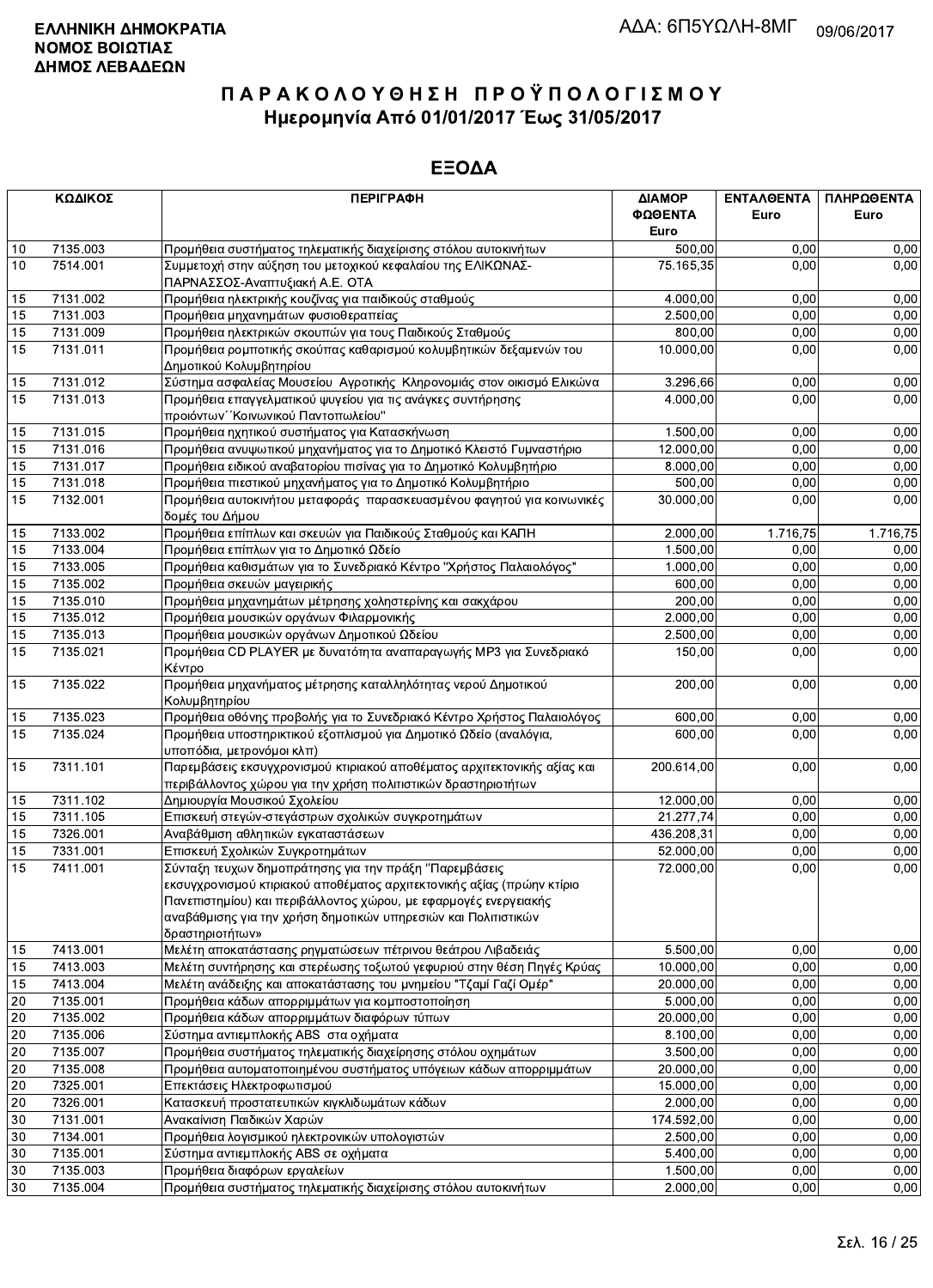|                 | ΚΩΔΙΚΟΣ  | <b>ПЕРІГРАФН</b>                                                                                                                     | ΔΙΑΜΟΡ<br>ΦΩΘΕΝΤΑ | ΕΝΤΑΛΘΕΝΤΑ<br>Euro | ΠΛΗΡΩΘΕΝΤΑ<br>Euro |
|-----------------|----------|--------------------------------------------------------------------------------------------------------------------------------------|-------------------|--------------------|--------------------|
|                 |          |                                                                                                                                      | Euro              |                    |                    |
| 30              | 7135.007 | Προμήθεια πληροφοριακών πινακίδων και κυκλοφοριακών ρυθμίσεων και<br>ιστών                                                           | 6.000,00          | 0,00               | 0,00               |
| 30              | 7135.008 | Προμήθεια κατόπτρων ρύθμισης κυκλοφορίας                                                                                             | 4.000,00          | 0,00               | 0,00               |
| 30              | 7135.009 | Προμήθεια πληροφοριακών πινακίδων σήμανσης, ονοματοθεσίας και<br>αρίθμησης                                                           | 2.000,00          | 0,00               | 0,00               |
| 30              | 7135.010 | Προμήθεια υδροφρακτών, ρουλεμάν και λοιπά εξαρτήματα ρύθμισης νερού<br>καναλιών στην περιοχή Κρύας                                   |                   | 6.000,00<br>0,00   | 0,00               |
| 30              | 7311.001 | Ανακαίνιση κτιρίων και διαμόρφωση περιβάλλοντος χώρου αμαξοστασίου                                                                   | 400.000,00        | 0,00               | 0,00               |
| 30              | 7311.002 | Ανακατασκευή κτιρίου του Πνευματικού Κέντρου σε Νέο Δημαρχείο                                                                        | 146.735,14        | 0,00               | 0,00               |
| 30              | 7322.003 | Βελτίωση παιδικών χαρών (Δημ. Κοιν. Λιβαδειάς)                                                                                       | 30.000,00         | 0,00               | 0,00               |
| $30\,$          | 7323.001 | Κατασκευή κόμβου επί της συμβολής των οδών Χαιρωνείας και Αισχύλου                                                                   | 129.451,00        | 0,00               | 0,00               |
| 30              | 7323.022 | Βελτίωση Δημοτικής Οδοποιίας (2016)                                                                                                  | 393.824,99        | 0,00               | 0,00               |
| 30              | 7323.023 | Βελτίωση οδικής ασφάλειας                                                                                                            | 78.557,59         | 0,00               | 0,00               |
| 30              | 7323.417 | Βελτιωση δασικού δρόμου από οικισμό Κορώνειας έως στροφή Νταούμη                                                                     | 69.557,76         | 55.986,75          | 55.986,75          |
| $30\,$          | 7323.419 | Βελτίωση οδού από Τ.Κ. Κορώνειας έως Κεφαλόβρυσο                                                                                     | 100.000,00        | 0,00               | 0,00               |
| $30\,$          | 7323.420 | Ανάπλαση εισόδου Τ.Κ. Αγίας Άννας                                                                                                    | 44.915,89         | 0,00               | 0,00               |
| 30              | 7324.001 | Συντήρηση πεζόδρομων                                                                                                                 | 26.000,00         | 0,00               | 0,00               |
| $30\,$          | 7325.003 | Κατασκευή φωτισμού επί της οδού Γεωργαντά                                                                                            | 32.635,11         | 7.673,43           | 0,00               |
| 30              | 7331.001 | Συντήρηση Δημοτικών Κτιρίων                                                                                                          | 39.113,34         | 0,00               | 0,00               |
| $30\,$          | 7333.001 | Συντήρηση οδών-πεζοδρόμων και κοινόχρηστων χώρων                                                                                     | 20.016,75         | 15.272,55          | 15.272,55          |
| $30\,$          | 7333.003 | Συντήρηση Αγροτικής Οδοποιίας                                                                                                        | 32.321,31         | 8.753,65           | 8.753,65           |
| $\overline{30}$ | 7333.010 | Αποκαταστάσεις βλαβών οδοστρωμάτων                                                                                                   | 54.275,97         | 12.380,21          | 12.380,21          |
| $30\,$          | 7413.001 | Τεχνικές Μελέτες Προστασίας από Βραχοπτώσεις                                                                                         | 74.908,34         | 0,00               | 0,00               |
| 35              | 7131.001 | Προμήθεια μικρού εκσκαφέα (τσαπάκι)                                                                                                  | 23.000,00         | 0,00               | 0,00               |
| 35              | 7132.001 | Προμήθεια ανοιχτού ημιφορτηγού αυτοκινήτου 4 Χ 4 για τις ανάγκες της<br>πυροπροστασίας                                               | 29.800,00         | 0,00               | 0,00               |
| 35              | 7135.002 | Προμήθεια εξοπλισμού (χλοοκοπτικών μηχανημάτων κλπ) για την<br>αντιμετώπιση δράσεων πολιτικής προστασίας                             | 2.600,00          | 0,00               | 0,00               |
| $35\,$          | 7135.004 | Προμήθεια συστήματος τηλεματικής διαχείρισης στόλου αυτοκινήτων                                                                      | 1.000,00          | 0,00               | 0,00               |
| 35              | 7135.005 | Σύστημα αντιεμπλοκής ABS στα οχήματα                                                                                                 | 2.700,00          | 0,00               | 0,00               |
| $\overline{40}$ | 7111.001 | Αποζημίωση ιδιοκτησιών στο πάρκο της Έρκυνας από την οδό Θουκυδίδου<br>έως την οδο Ξενοφώντος                                        | 90.752,00         | 0,00               | 0,00               |
| 40              | 7111.003 | Αποζημίωση ιδιοκτησίων για την διάνοιξη της οδού Ρούμελης από την οδό<br>Χαιρωνείας εως την οδό Ορχομενού (1/2012 πράξη αναλογισμού) | 13.744,34         | 0,00               | 0,00               |
| 40              | 7112.001 | Αγορά ρυμοτομούμενου τμήματος επί της οδού Αισχύλου και Πλαταιών                                                                     | 15.000,00         | 0.00               | 0,00               |
| 40              | 7112.002 | Αγορά οικοπέδου επι της οδού Ζητουνιάτη ιδιοκτησίας Λ. Κεφαλά                                                                        | 20.000,00         | 0,00               | 0,00               |
| 40              | 7112.003 | Αγορά οικοπέδου επί της οδού Ανδρούτσου ιδιοκτησίας Κουνούκλα Ιωάν.                                                                  | 7.000,00          | 0,00               | 0,00               |
| 40              | 7112.401 | Αγορά ακινήτου Τ.Κ. Αγίας Άννας                                                                                                      | 0,00              | 0,00               | 0,00               |
| 40              | 7122.401 | Αγορά ακινήτου Τ.Κ. Αγίας Αννας                                                                                                      | 10.000,00         | 0.00               | 0,00               |
| $40\,$          | 7134.001 | Προμήθεια μηχανογραφικού εξοπλισμού                                                                                                  | 3.000,00          | 0,00               | 0,00               |
| 40              | 7134.002 | Προμήθεια λογισμικού τύπου CAD                                                                                                       | 4.500,00          | 0,00               | 0,00               |
| 40              | 7413.001 | Εκπόνηση μελέτης Βιώσιμης Αστικής Ανάπτυξης                                                                                          | 15.040,98         | 0,00               | 0,00               |
| 45              | 7326.401 | Αποπεράτωση νεκροταφείου Τ.Κ. Αγίου Γεωργίου                                                                                         | 40.000,00         | 0,00               | 0,00               |
| 45              | 7413.001 | Τεχνικές μελέτες επέκτασης Κοιμητηρίου Δ.Κ. Λιβαδειάς                                                                                | 75.611,82         | 0,00               | 0,00               |
| 45              | 7413.002 | Περιβαλλοντική Μελέτη Επέκτασης Κοιμητηρίου Δ.Κ. Λιβαδειάς                                                                           | 17.780,00         | 0,00               | 0,00               |
| 45              | 7413.401 | Τεχνικές μελέτες ίδρυσης Νέου Κοιμητηρίου Τ.Κ.Αγίου Γεωργίου                                                                         | 74.000,00         | 0,00               | 0,00               |
| 60              | 7131.001 | Προμήθεια ψυγείου για τον Α΄ Παιδικό Σταθμό                                                                                          | 800,00            | 0,00               | 0,00               |
| 60              | 7131.002 | Προμήθεια κλιματιστικού για τις ανάγκες του Α' Παιδικού Σταθμού                                                                      | 1.000,00          | 0,00               | 0,00               |
| 60              | 7133.001 | Προμήθεια επίπλων και σκευών για τις ανάγκες των παιδικών σταθμών                                                                    | 2.500,00          | 0,00               | 0,00               |
| 60              | 7135.001 | Προμήθεια οργάνων παιδικών χαρών                                                                                                     | 5.000,00          | 0,00               | 0,00               |
| 60              | 7135.002 | Προμήθεια τηλεοράσεων (smart TV) για τις ανάγκες των παιδικών σταθμών                                                                | 1.000,00          | 0,00               | 0,00               |
| 60              | 7135.003 | Προμήθεια CD PLAYER για τις ανάγκες των παιδικών σταθμών                                                                             | 300,00            | 0,00               | 0,00               |
| 60              | 7135.004 | Προμήθεια ηλεκτρικών μικροσυσκευών για τους παιδικούς σταθμούς                                                                       | 700,00            | 0,00               | 0,00               |
| 61              | 7326.001 | Αναβάθμιση Ενεργητικής Πυροπροστασίας Κλειστού Γυμναστηρίου Λιβαδειάς                                                                | 50.923,33         | 18.582,02          | 0,00               |
| 61              | 7326.002 | Βελτίωση εγκαταστάσεων ανακυκλοφορίας υφιστάμενου ανοικτού<br>κολυμβητηρίου Λιβαδειάς Βοιωτίας                                       | 76.538,90         | 0,00               | 0,00               |
| 61              | 7341.001 | Ανάδειξη ψηφιδωτών παλαιοχριστιανικού ναού στην οδό Σπυροπούλου<br>Διβαδειάς                                                         | 169.557,00        | 0,00               | 0,00               |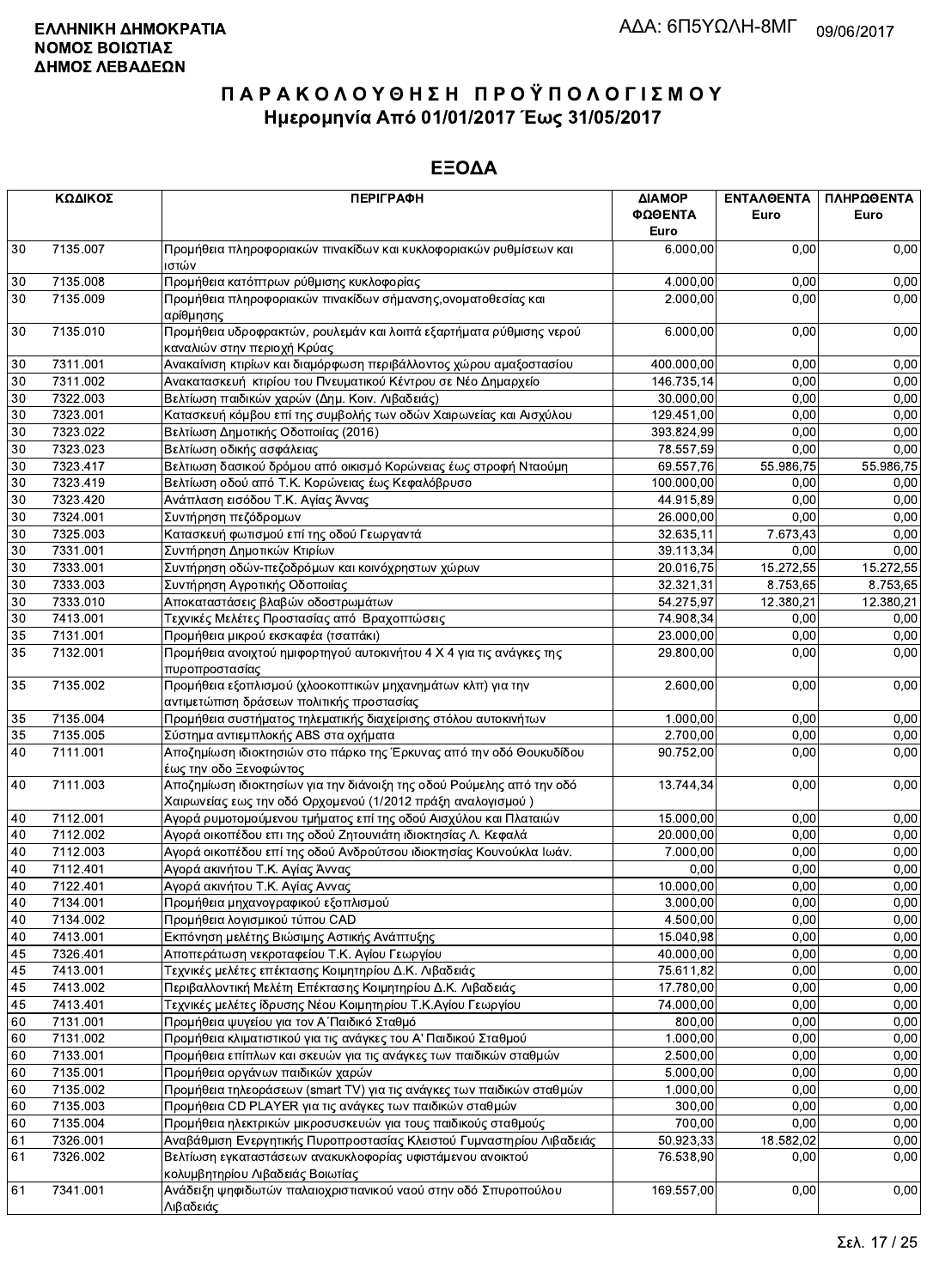|            | ΚΩΔΙΚΟΣ      | <b>ПЕРІГРАФН</b>                                                      | ΔΙΑΜΟΡ<br>ΦΩΘΕΝΤΑ<br>Euro | ΕΝΤΑΛΘΕΝΤΑ<br>Euro | ΠΛΗΡΩΘΕΝΤΑ<br>Euro    |
|------------|--------------|-----------------------------------------------------------------------|---------------------------|--------------------|-----------------------|
| 64         | 7326.001     | Αρση επικινδυνότητας από καταπτώσεις βραχωδών μαζών                   | 100.000,00                | 0,00               | 0,00                  |
| 64         | 7333.003     | Αποκατάσταση δημοτικών οδών λόγω ζημιών που προκλήθηκαν από           | 100.000,00                | 0.00               | 0,00                  |
|            |              | θεομηνίες στο Δήμο Λεβαδέων                                           |                           |                    |                       |
| 64         | 7341.001     | Βελτίωση και ανάπλαση κοινόχρηστων χώρων οικισμού Ελικώνα             | 227.440,24                | 0,00               | 0,00                  |
| 64         | 7341.013     | Αποπεράτωση της Αίθουσας Πολλαπλών Χρήσεων και μερικής                | 100.000,00                | 0,00               | 0,00                  |
|            |              | αναδιαρρύθμισης στο υπάρχον κτίριο στη θέση της υπό κατάργηση ΑΠΧ του |                           |                    |                       |
|            |              | 6ου Δημοτικού Σχολείου Λιβαδειάς                                      |                           |                    |                       |
| 64         | 7341.402     | Ανάπλαση Πλατείας Τ.Κ. Αγίου Γεωργίου                                 | 12.923,30                 | 0,00               | 0,00                  |
| 00         | 8111         | Αμοιβές και έξοδα προσωπικού                                          | 2.867,38                  | 0,00               | 0,00                  |
| $00\,$     | 8112         | Αμοιβές αιρετών αρχόντων και τρίτων                                   | 5.120,14                  | 832,36             | 832,36                |
| 00         | 8113         | Αμοιβές και έξοδα τρίτων Παροχές τρίτων                               | 2.524,06                  | 2.338,26           | 2.338.26              |
| $00\,$     | 8115         | Διάφορα έξοδα                                                         | 607,00                    | 145,00             | 0,00                  |
| $00\,$     | 8117         | Λοιπά έξοδα                                                           | 19.663,49                 | 1.146,11           | 1.146,11              |
| 00         | 8211         | Απόδοση εισφοράς υπέρ του Δημοσίου στις αποδοχές και τα έξοδα         | 190.000,00                | 87.511,90          | 87.511,90             |
|            |              | παράστασης                                                            |                           |                    |                       |
| $00\,$     | 8221         | Απόδοση φόρων μισθωτών υπηρεσιών                                      | 270.000,00                | 114.943,96         | 114.943,96            |
| 00         | 8222         | Απόδοση φόρων και χαρτόσημο Δημάρχων Αντιδημάρχων, μελών Δημοτικών    | 3.500,00                  | 927,68             | 927,68                |
|            |              | Συμβουλίων και λοιπών συλλογικών οργάνων                              |                           |                    |                       |
| 00         | 8223         | Απόδοση φόρων προμηθευτών εργολάβων ελ. επαγγελματιών κ.λ.π.          | 130.000,00                | 14.199,50          | 14.199,50             |
| 00         | 8224         | Λοιπές αποδόσεις κρατήσεων υπέρ του Δημοσίου                          | 95.000.00                 | 4.991.41           | 4.991,41              |
| 00         | 8231         | Εισφορές σε ασφαλιστικούς οργανισμούς και ταμεία                      | 1.425.000,00              | 499.903.03         | 499.903.03            |
| $00\,$     | 8232         | Εισφορά για το εφάπαξ βοήθημα του Ν 103/75                            | 2.000,00                  | 571,38             | 571,38                |
| $00\,$     | 8241         | Κρατήσεις στις αποδοχές για την εξόφληση δανείων του ΤΠ & Δ           | 75.000,00                 | 23.745,60          | 23.745,60             |
| 00         | 8242         | Λοιπές κρατήσεις υπέρ τρίτων                                          | 230.000,00                | 63.247,73          | 63.247,73             |
| $00\,$     | 8251.001     | Πάγια προκαταβολή σε υπάλληλο του Δήμου                               | 6.000,00                  | 6.000,00           | 6.000,00              |
| 00         | 8251.101     | Πάγια προκαταβολή σε πρόεδρο Δ.Κ. Λιβαδειάς                           | 3.000,00                  | 3.000,00           | 0,00                  |
| 00         | 8251.102     | Πάγια προκαταβολή σε πρόεδρο Τ.Κ. Λαφυστίου                           | 1.000,00                  | 1.000,00           | 0,00                  |
| $00\,$     | 8251.103     | Πάγια προκαταβολή σε πρόεδρο Τ.Κ. Ρωμαίικου                           | 1.000,00                  | 1.000,00           | 0,00                  |
| 00         | 8251.201     | Πάγια προκαταβολή σε πρόεδρο Τ.Κ. Χαιρώνειας                          | 1.000,00                  | 1.000,00           | 0,00                  |
| $00\,$     | 8251.202     | Πάγια προκαταβολή σε πρόεδρο Τ.Κ. Προφήτη Ηλία                        | 1.000,00                  | 1.000,00           | 0,00                  |
| $00\,$     | 8251.203     | Πάγια προκαταβολή σε πρόεδρο Τ.Κ. Προσηλίου                           | 1.000,00                  | 1.000,00           | 0,00                  |
| $00\,$     | 8251.204     | Πάγια προκαταβολή σε πρόεδρο Τ.Κ. Θουρίου                             | 1.000,00                  | 1.000,00           | 0,00                  |
| 00         | 8251.205     | Πάγια προκαταβολή σε πρόεδρο Τ.Κ. Βασιλικών                           | 1.000,00                  | 1.000,00           | 0,00                  |
| 00         | 8251.206     | Πάγια προκαταβολή σε πρόεδρο Τ.Κ. Ανθοχωρίου                          | 1.000,00                  | 1.000,00           | 1.000,00              |
| $00\,$     | 8251.207     | Πάγια προκαταβολή σε πρόεδρο Τ.Κ. Ακοντίου                            | 1.000.00                  | 1.000,00           | 1.000.00              |
| $00\,$     | 8251.208     | Πάγια προκαταβολή σε πρόεδρο Τ.Κ. Αγίου Βλασίου                       | 1.000,00                  | 1.000,00           | 0,00                  |
| $00\,$     | 8251.301     | Πάγια προκαταβολή σε πρόεδρο Τ.Κ. Δαυλείας                            | 1.000,00                  | 1.000,00           | 1.000,00              |
| 00         | 8251.302     | Πάγια προκαταβολή σε πρόεδρο Τ.Κ. Μαυρονερίου                         | 1.000,00                  | 1.000,00           | 0,00                  |
| ${\bf 00}$ | 8251.303     | Πάγια προκαταβολή σε πρόεδρο Τ.Κ. Παρορίου                            | 1.000,00                  | 1.000.00           | 1.000,00              |
| 00         | 8251.401     | Πάγια προκαταβολή σε πρόεδρο Τ.Κ.Αγίας Αννας                          | 1.000,00                  | 1.000,00           | 1.000,00              |
| 00         | 8251.402     | Πάγια προκαταβολή σε πρόεδρο Τ.Κ. Αγίας Τριάδας                       | 1.000,00                  | 1.000,00           | 1.000,00              |
| 00         | 8251.403     | Πάγια προκαταβολή σε πρόεδρο Τ.Κ. Αγίου Γεωργίου                      | 1.000,00                  | 1.000,00           | 0,00                  |
| 00         | 8251.404     | Πάγια προκαταβολή σε πρόεδρο Τ.Κ. Αλαλκομενών                         | 1.000,00                  | 1.000,00           | 0,00                  |
| 00         | 8251.405     | Πάγια προκαταβολή σε πρόεδρο Τ.Κ. Κορώνειας                           | 1.000,00                  | 1.000,00           | 0,00                  |
| 00         | 8251.501     | Πάγια προκαταβολή σε πρόεδρο Δ.Κ. Κυριακίου                           | 2.000,00                  | 2.000,00           | 0,00                  |
| 00         | 8261.001     | Επιστροφές αχρεωστήτως εισπραχθέντων εσόδων                           | 39.226,75                 | 0,00               | 0,00                  |
| $00\,$     | 8261.003     | Επιστροφές χρημάτων για επιχορηγούμενες ληξιπρόθεσμες οφειλές         | 9.010,00                  | 3.753,80           | 3.753,80              |
| 00         | 8511         | Προβλέψεις μη είσπραξης εισπρακτέων υπολοίπων                         | 3.103.995,84              | 0,00               | 0,00                  |
| 10         | 8111         | Αμοιβές και έξοδα προσωπικού                                          | 77,59                     | 0,00               | 0,00                  |
| 10         | 8112         | Αμοιβές αιρετών αρχόντων και τρίτων                                   | 7.380,00                  | 7.380,00           | 7.380,00              |
| 10         | 8113         | Αμοιβές και έξοδα τρίτων Παροχές τρίτων                               | 744,00                    | 744,00             | 744,00                |
| 10         | 8115         | Διάφορα έξοδα                                                         | 5.566,01                  | 479,12             | 479,12                |
| 10         | 8116         | Δαπάνες προμήθειας αναλωσίμων                                         | 13.791,28                 | 13.415,87          | 13.415,87             |
| 15         | 8111         | Αμοιβές και έξοδα προσωπικού                                          | 43.981,88                 | 565,96             | 565,96                |
| 15         | 8112         |                                                                       |                           | 126,00             | 126,00                |
|            |              | Αμοιβές αιρετών αρχόντων και τρίτων                                   | 1.354,20<br>10.902,04     | 9.078,04           |                       |
| 15<br>15   | 8113<br>8115 | Αμοιβές και έξοδα τρίτων Παροχές τρίτων                               | 30.371,49                 | 25.600,23          | 9.078,04<br>23.472,33 |
| 15         | 8116         | Διάφορα έξοδα<br>Δαπάνες προμήθειας αναλωσίμων                        | 28.347,85                 | 27.931,21          |                       |
|            |              |                                                                       |                           |                    | 26.690,13             |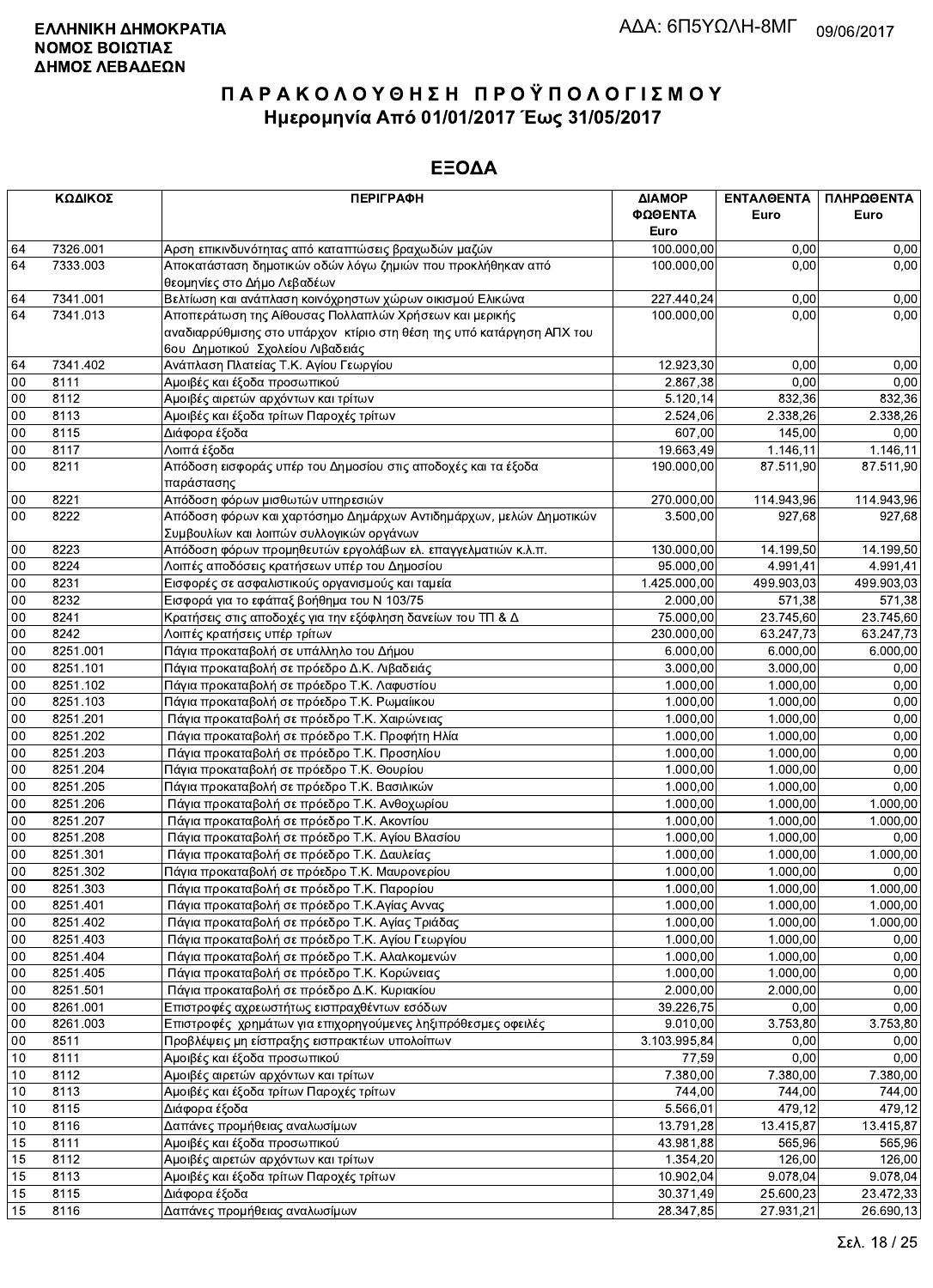|    | ΚΩΔΙΚΟΣ  | <b>ПЕРІГРАФН</b>                                                   | ΔΙΑΜΟΡ<br>ΦΩΘΕΝΤΑ | ΕΝΤΑΛΘΕΝΤΑ<br>Euro | ΠΛΗΡΩΘΕΝΤΑ<br>Euro |
|----|----------|--------------------------------------------------------------------|-------------------|--------------------|--------------------|
|    |          |                                                                    | Euro              |                    |                    |
| 15 | 8117     | Λοιπά έξοδα                                                        | 224.907.95        | 32.234,05          | 1.031,00           |
| 15 | 8121     | Αγορές κτιρίων τεχνικών έργων και προμήθειες παγίων                | 3.043,01          | 3.043.01           | 3.043,01           |
| 15 | 8122     | Έργα                                                               | 150.935,98        | 28.158,56          | 158,56             |
| 20 | 8111     | Αμοιβές και έξοδα προσωπικού                                       | 2.962,22          | 970,56             | 970,56             |
| 20 | 8113     | Αμοιβές και έξοδα τρίτων Παροχές τρίτων                            | 996.60            | 996.60             | 996.60             |
| 20 | 8115     | Διάφορα έξοδα                                                      | 560,88            | 0,00               | 0,00               |
| 20 | 8116     | Δαπάνες προμήθειας αναλωσίμων                                      | 27.062,43         | 26.987,40          | 26.987,40          |
| 20 | 8511     | Προβλέψεις μη είσπραξης εισπρακτέων υπολοίπων                      | 186.348,11        | 0.00               | 0,00               |
| 25 | 8113     | Αμοιβές και έξοδα τρίτων Παροχές τρίτων                            | 52.223,00         | 52.218,00          | 52.218,00          |
| 25 | 8511.001 | Προβλέψεις μη είσπραξης εισπρακτέων υπολοίπων από τέλη άρδευσης    | 155.244,90        | 0,00               | 0,00               |
| 25 | 8511.002 | Προβλέψεις μη είσπραξης εισπρακτέων υπολοίπων από τέλη ύδρευσης    | 193.109,25        | 0.00               | 0.00               |
| 25 | 8511.003 | Προβλέψεις μη είσπραξης εισπρακτέων υπολοίπων από τέλη αποχέτευσης | 15.504,43         | 0,00               | 0,00               |
| 30 | 8111     | Αμοιβές και έξοδα προσωπικού                                       | 1.640,63          | 299,00             | 299.00             |
| 30 | 8112     | Αμοιβές αιρετών αρχόντων και τρίτων                                | 27.377,20         | 10.511,00          | 10.511.00          |
| 30 | 8113     | Αμοιβές και έξοδα τρίτων Παροχές τρίτων                            | 107.256,75        | 107.256,75         | 104.198,45         |
| 30 | 8115     | Διάφορα έξοδα                                                      | 912,67            | 130.20             | 130,20             |
| 30 | 8116     | Δαπάνες προμήθειας αναλωσίμων                                      | 14.389,24         | 14.389,24          | 11.676,00          |
| 30 | 8117     | Λοιπά έξοδα                                                        | 33.972,01         | 8.629,63           | 1.275,77           |
| 30 | 8121     | Αγορές κτιρίων τεχνικών έργων και προμήθειες παγίων                | 0.00              | 0,00               | 0,00               |
| 30 | 8122     | Έργα                                                               | 56.126,81         | 23.302,99          | 18.302,99          |
| 30 | 8123     | Μελέτες Έρευνες πειραματικές εργασίες και ειδικές δαπάνες          | 3.124,80          | 3.124,80           | 3.124,80           |
| 35 | 8111     | Αμοιβές και έξοδα προσωπικού                                       | 902,51            | 106.79             | 106,79             |
| 35 | 8112     | Αμοιβές αιρετών αρχόντων και τρίτων                                | 13.801,20         | 13.801,20          | 13.801,20          |
| 35 | 8113     | Αμοιβές και έξοδα τρίτων Παροχές τρίτων                            | 26.326,67         | 566,66             | 566,66             |
| 35 | 8116     | Δαπάνες προμήθειας αναλωσίμων                                      | 2.545,61          | 2.545,61           | 2.545,61           |
| 35 | 8121     | Αγορές κτιρίων τεχνικών έργων και προμήθειες παγίων                | 2.452,04          | 2.452,04           | 2.452,04           |
| 40 | 8115     | Διάφορα έξοδα                                                      | 98,40             | 0,00               | 0,00               |
| 40 | 8121     | Αγορές κτιρίων τεχνικών έργων και προμήθειες παγίων                | 12.707,30         | 0.00               | 0,00               |
| 45 | 8111     | Αμοιβές και έξοδα προσωπικού                                       | 142,39            | 45.09              | 45,09              |
| 45 | 8121     | Αγορές κτιρίων τεχνικών έργων και προμήθειες παγίων                | 157,36            | 157,36             | 157,36             |
| 64 | 8122     | Έργα                                                               | 221.684,66        | 169.695.71         | 132.257,27         |
| 64 | 8262     | Επιστροφή χρημάτων λόγω ανάκλησης κατανομής χρηματοδότησης ΠΔΕ     | 0.00              | 0,00               | 0.00               |
| 69 | 8262     | Επιστροφή χρημάτων λόγω ανάκλησης κατανομής χρηματοδότησης ΠΔΕ     | 8.925,00          | 0,00               | 0,00               |
| 70 | 8112     | Αμοιβές αιρετών αρχόντων και τρίτων                                | 0,00              | 0.00               | 0,00               |
| 70 | 8113     | Αμοιβές και έξοδα τρίτων Παροχές τρίτων                            | 367,04            | 367,04             | 367,04             |
| 70 | 8116     | Δαπάνες προμήθειας αναλωσίμων                                      | 1.837,50          | 1.380,56           | 1.380,56           |
| 90 | 9111     | Αποθεματικό                                                        | 273.254,85        | 0,00               | 0,00               |
|    |          | <b><i>SYNOAA</i></b>                                               | 25 665 011 87     | 6.644.053.19       | 636352174          |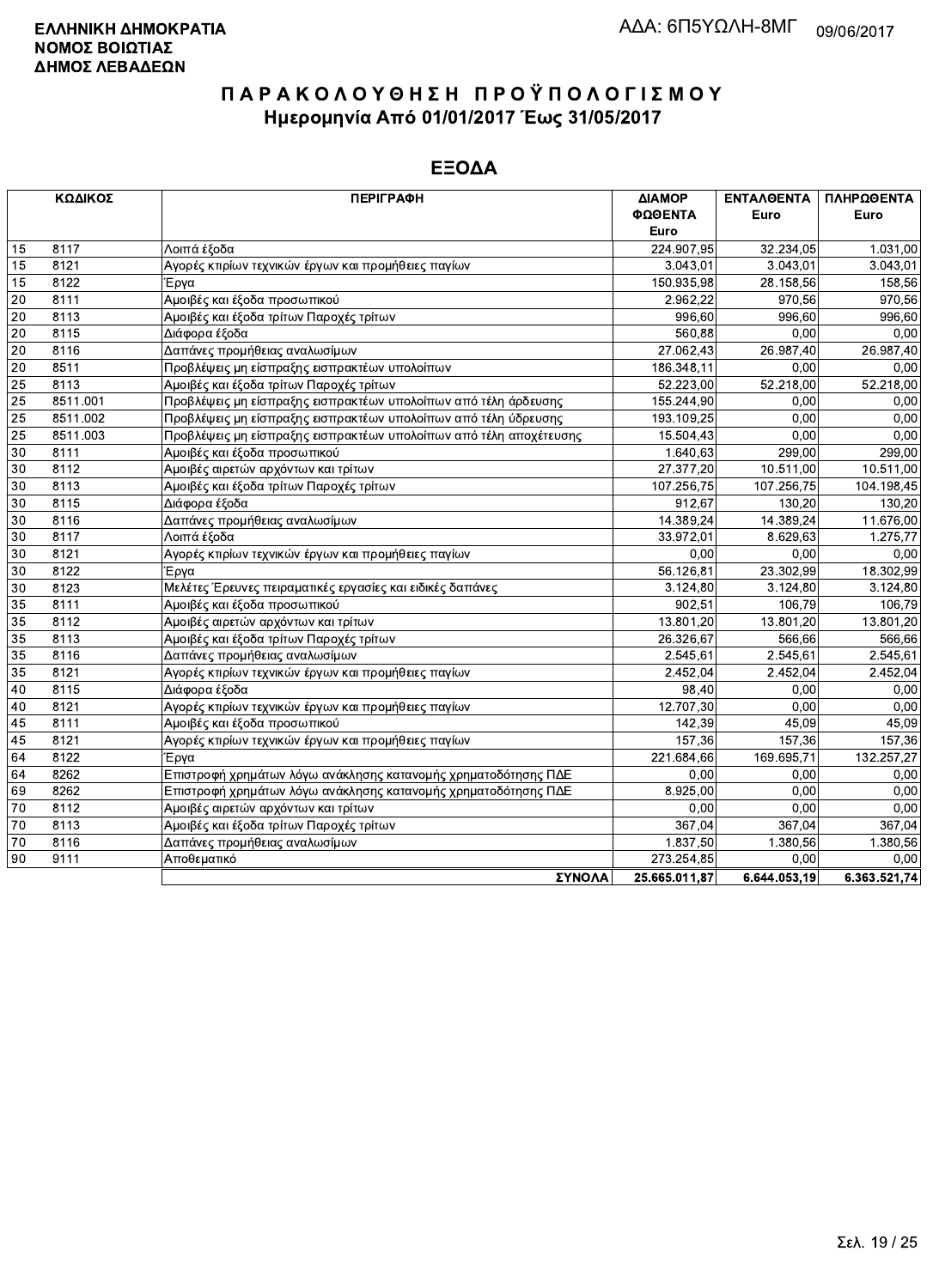#### ΓΕΝΙΚΗ ΑΝΑΚΕΦΑΛΑΙΩΣΗ

|                                         | ΔΙΑΜΟΡΦΩΘΕΝΤΑ<br>Euro | <b>ΒΕΒΑΙΩΘΕΝΤΑ</b><br>Euro | ΕΙΣΠΡΑΧΘΕΝΤΑ<br>Euro |
|-----------------------------------------|-----------------------|----------------------------|----------------------|
| ΕΣΟΔΑ                                   | 21.689.304,58         | 20.254.539,89              | 6.429.212,00         |
| <b>XPHMATIKO</b><br>ΥΠΟΛΟΙΠΟ<br>(K.A.3) | 3.975.707,29          | 3.975.707,29               | 3.975.707,29         |
| ΣΥΝΟΛΟ                                  | 25.665.011,87         | 15.706.114.46              | 10.404.919.29        |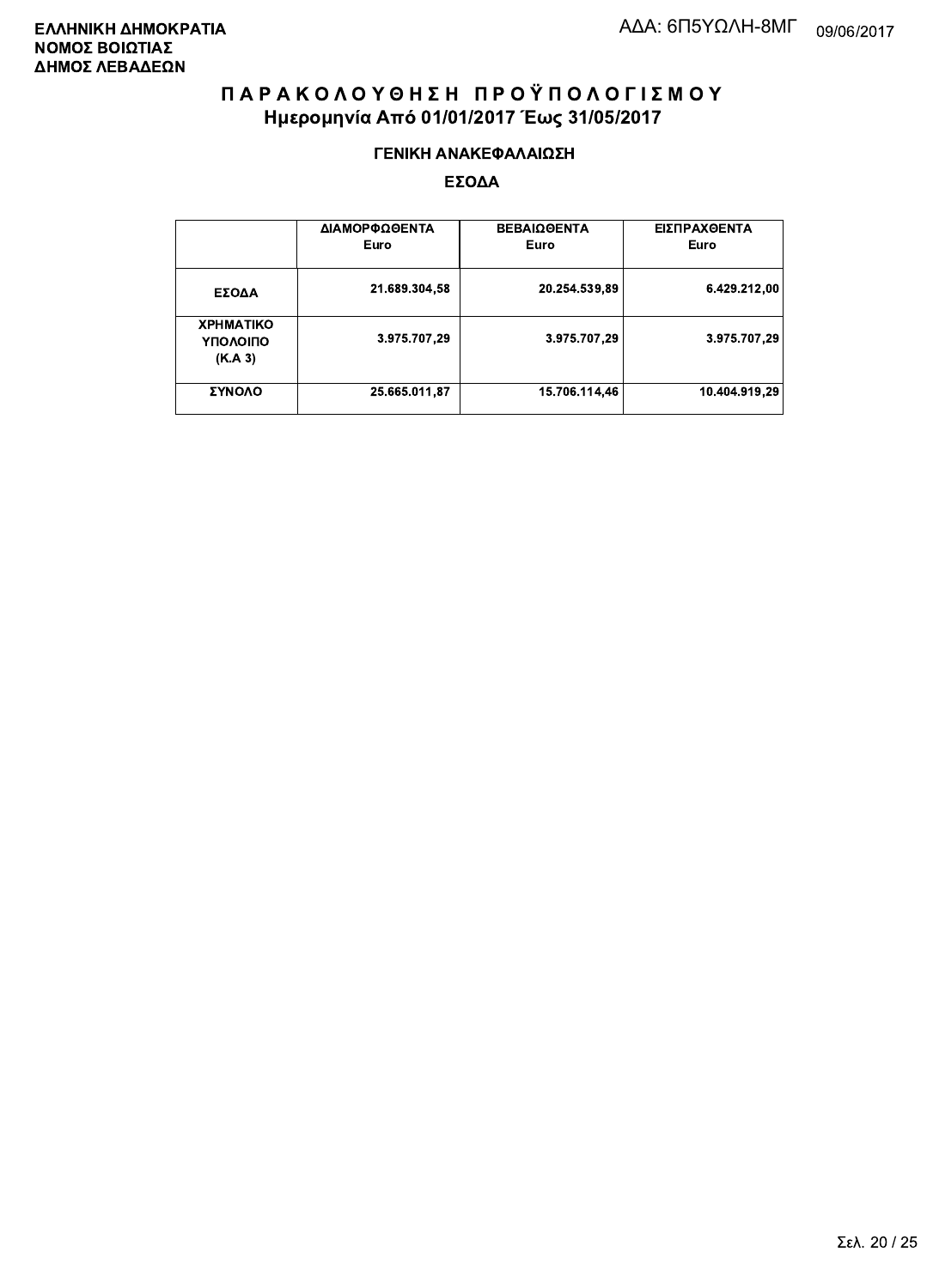#### ΕΞΟΔΑ

|             | ΔΙΑΜΟΡΦΩΘΕΝΤΑ<br>Euro | <b>ENTAAGENTA</b><br>Euro | ΠΛΗΡΩΘΕΝΤΑ<br>Euro |
|-------------|-----------------------|---------------------------|--------------------|
| ΕΞΟΔΑ       | 25.391.757,02         | 6.644.053,19              | 6.363.521.74       |
| ΑΠΟΘΕΜΑΤΙΚΟ | 273.254,85            | 0,00                      | 0.00               |
| ΣΥΝΟΛΟ      | 25.665.011,87         | 6.644.053.19              | 6.363.521.74       |
|             |                       |                           |                    |

#### ΑΝΑΚΕΦΑΛΑΙΩΣΗ 1ου ΕΠΙΠΕΔΟΥ

|  | ΚΩΔΙΚΟΣ | ΔΙΑΜΟΡΦΩΘΕΝΤΑ | <b>AOENTA</b><br>FΝ | ≀OΘFNTA |
|--|---------|---------------|---------------------|---------|
|--|---------|---------------|---------------------|---------|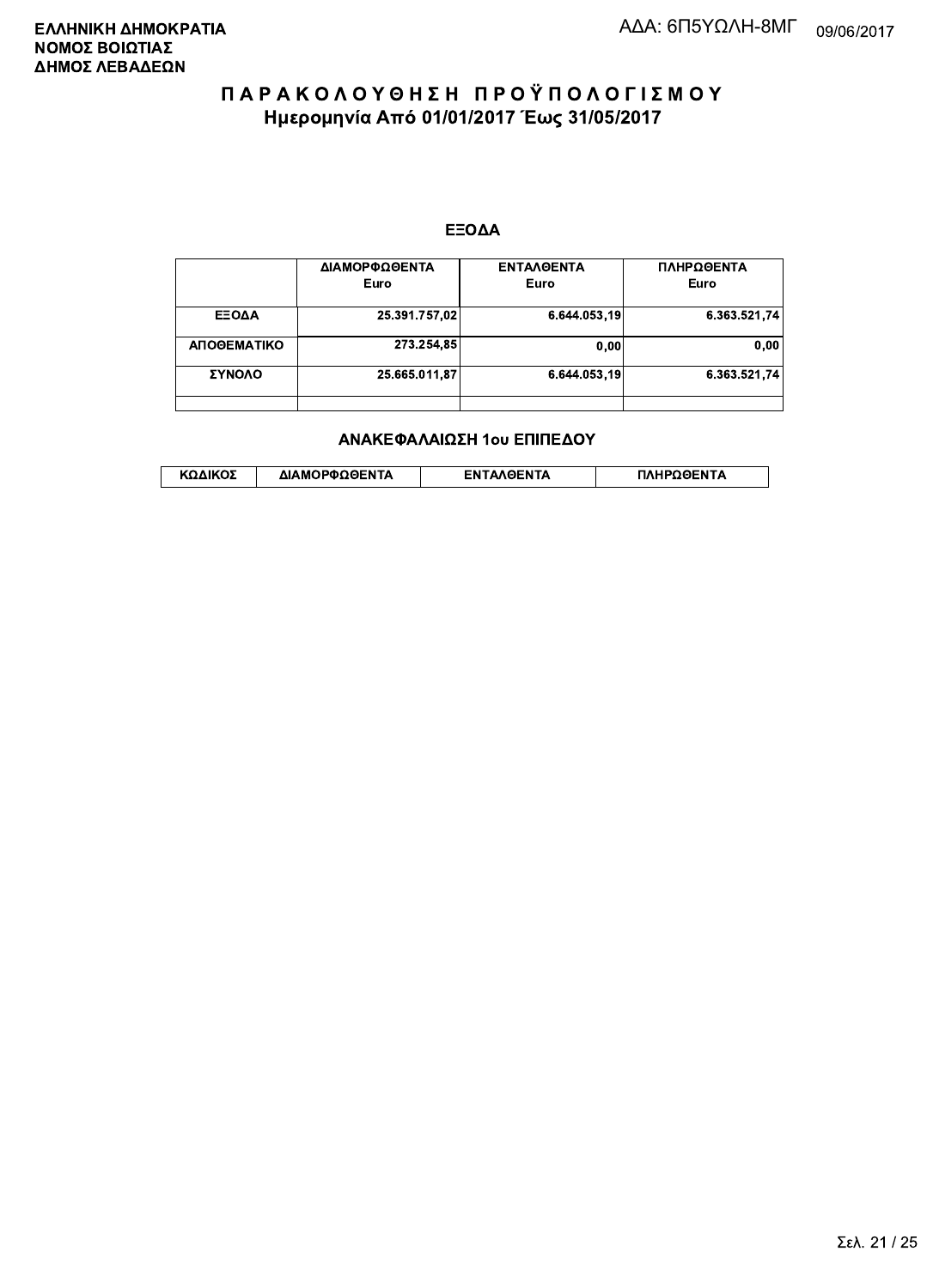ΑΝΑΚΕΦΑΛΑΙΩΣΗ ΕΣΟΔΩΝ ΑΠΟ 01/01/2017 ΕΩΣ 31/05/2017

|                | TAKTIKA EZOAA                                                               |                       |               |
|----------------|-----------------------------------------------------------------------------|-----------------------|---------------|
|                |                                                                             | <i>EYNOAO:</i>        | 3.721.631,13  |
|                | EKTAKTA EZOAA                                                               |                       |               |
|                |                                                                             | ΣΥΝΟΛΟ:               | 560.175,78    |
| $\mathcal{L}$  | EΣΟΔΑ ΠΑΡΕΛΘΟΝΤΩΝ ΟΙΚΟΝΟΜΙΚΩΝ ΕΤΩΝ (Π.Ο.Ε.) ΠΟΥ ΒΕΒΑΙΩΝΟΝΤΑΙ ΓΙΑ ΠΡΩΤΗ ΦΟΡΑ |                       |               |
|                |                                                                             | ΣΥΝΟΛΟ:               | 111.685,03    |
| 3              | EIZNPASEIZ ANO AANEIA KAI ANAITHZEIZ ANO N.O.E.                             |                       |               |
|                |                                                                             | ΣΥΝΟΛΟ:               | 1.209.522,50  |
| $\overline{A}$ | ΕΙΣΠΡΑΞΕΙΣ ΥΠΕΡ ΤΟΥ ΔΗΜΟΣΙΟΥ ΚΑΙ ΤΡΙΤΩΝ ΚΑΙ ΕΠΙΣΤΡΟΦΕΣ ΧΡΗΜΑΤΩΝ             |                       |               |
|                |                                                                             | ΣΥΝΟΛΟ:               | 826.197,56    |
| 5              | <i>XPHMATIKO</i><br>ΥΠΟΛΟΙΠΟ                                                |                       |               |
|                |                                                                             | <i>EYNOAO:</i>        | 3.975.707,29  |
|                |                                                                             | ΓΕΝΙΚΟ ΣΥΝΟΛΟ ΕΣΟΔΩΝ: | 10.404.919.29 |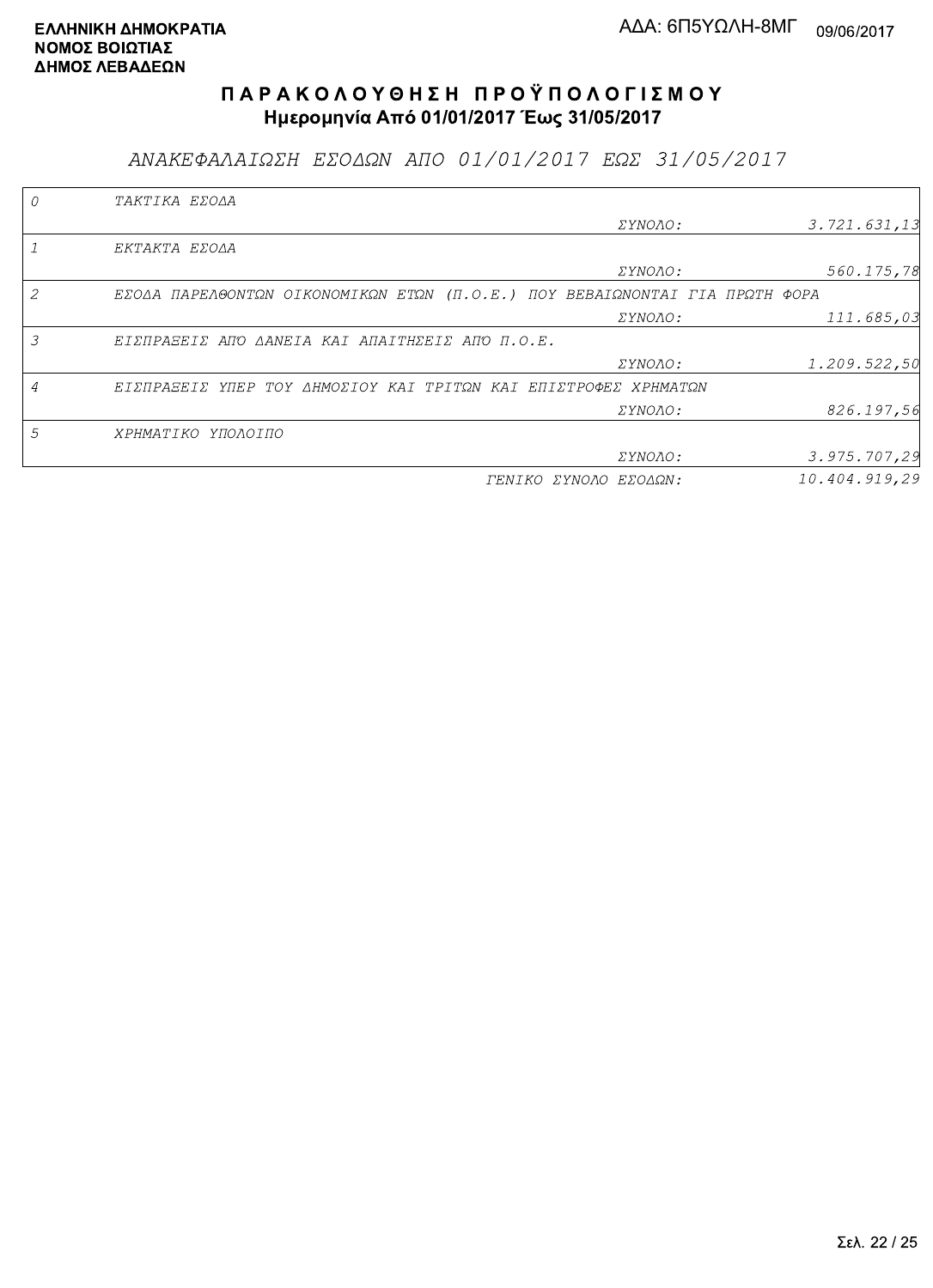### ΑΝΑΚΕΦΑΛΑΙΩΣΗ ΕΞΟΔΩΝ ΑΠΟ 01/01/2017 ΕΩΣ 31/05/2017

| $\epsilon$     | Έξοδα χρήσης                                                                                         |                           |
|----------------|------------------------------------------------------------------------------------------------------|---------------------------|
| 61             | Αμοιβές αιρετών και τρίτων                                                                           | 111.006,21                |
| 66             | Δαπάνες προμήθειας αναλωσίμων                                                                        | 160.920,34                |
| 67             | Πληρωμές για μεταβιβάσεις εισοδημάτων σε τρίτους Παραχωρήσεις                                        | 1.807.759,72              |
| 63             | - Παροχές - Επιχορηγήσεις - Επιδοτήσεις - Δωρεές<br>$Φ$ όροι - Τέλη                                  | 0,00                      |
| 60             | Αμοιβές και έξοδα προσωπικού                                                                         | $\overline{1.981.903,51}$ |
| 64             | Λοιπά γενικά έξοδα                                                                                   | 48.582,95                 |
| 65             | Πληρωμές για την εξυπηρέτηση της δημόσιας πίστης                                                     | 297.090,60                |
| 62             | Παροχές τρίτων                                                                                       | 542.653,05                |
| 68             | Λοιπά έξοδα                                                                                          | 18.828,32                 |
|                | $\Sigma YNOAO$ :                                                                                     | 4.968.744,70              |
| $\overline{7}$ | Επενδύσεις                                                                                           |                           |
| 73             | Έργα                                                                                                 | 92.393,16                 |
| 71             | Αγορές κτιρίων τεχνικών έργων και προμήθειες παγίων                                                  | 1.716,75                  |
| 75             | Τίτλοι πάγιας επένδυσης (συμμετοχές σε επιχειρήσεις)                                                 | 0,00                      |
| 74             | Μελέτες, έρευνες, πειραματικές εργασίες και ειδικές δαπάνες                                          | 0, 00                     |
|                | ΣΥΝΟΛΟ:                                                                                              | 94.109,91                 |
| $\mathcal S$   | Πληρωμές υποχρεώσεων (Π.Ο.Ε.)                                                                        |                           |
| $\mathcal{S}1$ | Πληρωμές υποχρεώσεων (Π.Ο.Ε.)                                                                        | $\overline{4}$ 74.871,14  |
| 82             | Λοιπές αποδόσεις                                                                                     | $\overline{825.795}$ , 99 |
| 83             | Επιχορηγούμενες Πληρωμές Υποχρεώσεων Π.Ο.Ε.                                                          | 0,00                      |
| 85             | Προβλέψεις μη είσπραξης εισπρακτέων υπολοίπων βεβαιωμένων<br>κατά τα ΠΟΕ εντός του οικονομικού έτους | 0,00                      |
|                | ΣΥΝΟΛΟ:                                                                                              | 1.300.667,13              |
| $\mathcal S$   | ΠΛΗΡΩΜΕΣ Π.Ο.Ε & ΛΟΙΠΕΣ ΑΠΟΔΟΣΕΙΣ ΚΑΙ ΠΡΟΒΛΕΨΕΙΣ                                                     |                           |
| 81             | Πληρωμές υποχρεώσεων (Π.Ο.Ε.)                                                                        | 474.871,14                |
| 82             | Λοιπές αποδόσεις                                                                                     | 825.795,99                |
| 83             | Επιχορηγούμενες Πληρωμές Υποχρεώσεων Π.Ο.Ε.                                                          | 0,00                      |
| 85             | Προβλέψεις μη είσπραξης εισπρακτέων υπολοίπων βεβαιωμένων                                            | 0,00                      |
|                | κατά τα ΠΟΕ εντός του οικονομικού έτους                                                              |                           |
|                | <i>EYNOAO:</i>                                                                                       | 1.300.667,13              |
| $\mathcal G$   | Αποθεματικό                                                                                          |                           |
| 91             | Ποσό διαθέσιμο για αναπλήρωση των ανεπαρκών πιστώσεων για τη                                         | 0,00                      |
|                | δημιουργία νέων μη προβλεπόμενων στον προϋπολογισμό                                                  |                           |
|                | ΣΥΝΟΛΟ:                                                                                              | 0,00                      |
|                | FENIKO XYNOAO EEOAON:                                                                                | 7.664.188.87              |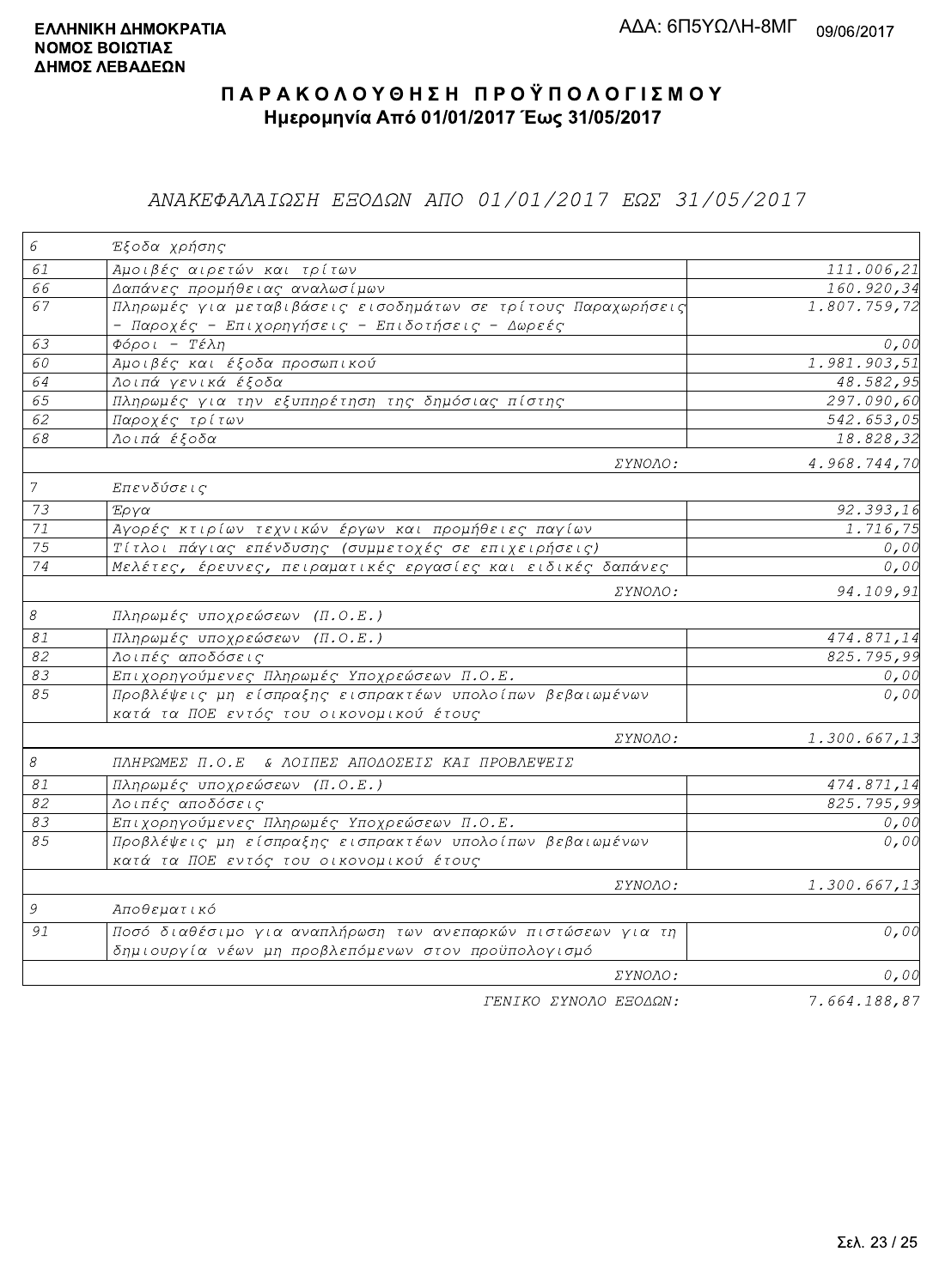ΣΥΝΟΛΑ ΑΝΑ ΥΠΗΡΕΣΙΑ ΑΠΟ 01/01/2017 ΕΩΣ 31/05/2017

| 00              | Γενικές υπηρεσίες                                             | 1.377.827,24          |
|-----------------|---------------------------------------------------------------|-----------------------|
| $10$            | Οικονομικές και Διοικητικές υπηρεσίες                         | 670.254,95            |
| 15              | Υπηρεσίες Πολιτισμού, Αθλητισμού και κοινωνικής πολιτικής     | 2.210.468,44          |
| 20              | Υπηρεσία καθαριότητας και ηλεκτροφωτισμού                     | 864.911,00            |
| 25              | Υπηρεσίες 'Υδρευσης-άδρευσης-αποχέτευσης                      | 63.512,25             |
| 30              | Υπηρεσία Τεχνικών έργων                                       | 549.927,49            |
| 35              | Υπηρεσίες πρασίνου                                            | 107.784,93            |
| 40 <sub>o</sub> | Υπηρεσία Πολεοδομίας                                          | 113.335,00            |
| 45              | Υπηρεσία Νεκροταφείων                                         | 22.482,51             |
| 50              | Δημοτική Αστυνομία                                            | 0,00                  |
| 60              | ΥΠΗΡΕΣΙΕΣ ΚΟΙΝΩΝΙΚΗΣ ΠΟΛΙΤΙΚΗΣ (Έργα και δράσεις              | 148.009,17            |
|                 | χρηματοδοτούμενες απο ΠΔΕ)                                    |                       |
| 61              | ΥΠΗΡΕΣΙΕΣ ΠΟΛΙΤΙΣΜΟΥ ΚΑΙ ΑΘΛΗΤΙΣΜΟΥ (Έργα και δράσεις         | 0,00                  |
|                 | χρηματοδοτούμενες απο ΠΔΕ)                                    |                       |
| 62              | ΥΠΗΡΕΣΙΕΣ ΚΑΘΑΡΙΟΤΗΤΑΣ ΚΑΙ ΗΛΕΚΤΡΟΦΩΤΙΣΜΟΥ (Έργα και δράσεις) | 0,00                  |
|                 | χρηματοδοτούμενες απο ΠΔΕ)                                    |                       |
| 63              | ΥΠΗΡΕΣΙΕΣ ΥΔΡΕΥΣΗΣ ΑΡΔΕΥΣΗΣ ΑΠΟΧΕΤΕΥΣΗΣ (Έργα και δράσεις     | 0,00                  |
|                 | χρηματοδοτούμενες απο ΠΔΕ)                                    |                       |
| 64              | ΥΠΗΡΕΣΙΑ ΤΕΧΝΙΚΩΝ ΕΡΓΩΝ, ΠΡΑΣΙΝΟΥ ΚΑΙ ΠΟΛΕΟΔΟΜΙΑΣ (Έργα και   | 132.257,27            |
|                 | δράσεις χρηματοδοτούμενες απο ΠΔΕ)                            |                       |
| 69              | ΛΟΙΠΕΣ ΥΠΗΡΕΣΙΕΣ (Έργα και δράσεις χρηματοδοτούμενες απο      | 0,00                  |
|                 | $\Pi \Delta E$ )                                              |                       |
| 70              | Λοιπές υπηρεσίες                                              | 102.751,49            |
| 99              |                                                               | 0,00                  |
|                 | $\Box$                                                        | $C = C C C$ $C = C C$ |

ΣΥΝΟΛΟ:

 $6.363.521,74$